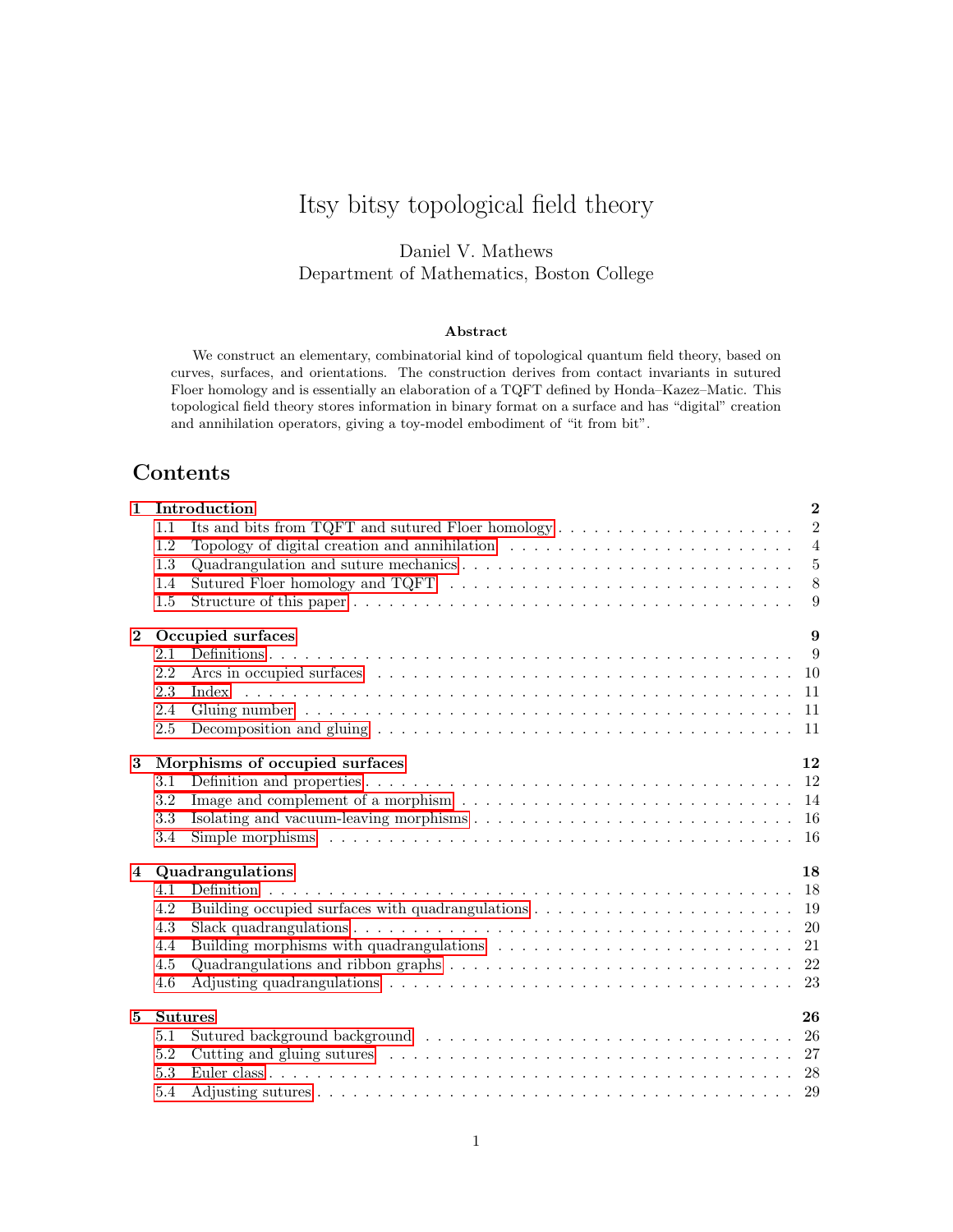|                | $5.5\,$                                    |  |    |  |  |  |
|----------------|--------------------------------------------|--|----|--|--|--|
| 6              | 32<br>Quadrangulations and sutures         |  |    |  |  |  |
|                | 6.1                                        |  |    |  |  |  |
|                | 6.2                                        |  |    |  |  |  |
|                | 6.3                                        |  |    |  |  |  |
|                | 6.4                                        |  |    |  |  |  |
| $\overline{7}$ | 36<br>Decorated morphisms                  |  |    |  |  |  |
|                | 7.1                                        |  |    |  |  |  |
|                | 7.2                                        |  |    |  |  |  |
| 8              | Representing sutured and occupied surfaces |  |    |  |  |  |
|                |                                            |  | 41 |  |  |  |
|                | 8.1                                        |  |    |  |  |  |
|                | 8.2                                        |  |    |  |  |  |
|                | 8.3                                        |  |    |  |  |  |
|                | 8.4                                        |  |    |  |  |  |
|                | 8.5                                        |  |    |  |  |  |
|                | 8.6                                        |  |    |  |  |  |
|                | 8.7                                        |  |    |  |  |  |
|                | 8.8                                        |  |    |  |  |  |

## <span id="page-1-0"></span>1 Introduction

## <span id="page-1-1"></span>1.1 Its and bits from TQFT and sutured Floer homology

In this paper we construct a combinatorial kind of topological quantum field theory, based on curves, surfaces, and orientations.

The elementary objects of this theory are squares, with a little combinatorial structure (signs on corners), which we call *occupied squares*. These squares may be glued together along their edges to form more complicated *occupied surfaces*. Conversely, occupied surfaces can be decomposed into occupied squares. Curves of a certain type, known as *sutures*, may be drawn on these squares and surfaces. Algebraic data is associated to all of these very simple combinatorial constructions.

Our construction is in the spirit, although not strictly satisfying the usual definition, of a topological quantum field theory [\[30\]](#page-53-0). Related objects have been discussed by the author elsewhere [\[20,](#page-53-1) [21\]](#page-53-2). Our work is essentially an elaboration of a TQFT defined by Honda–Kazez–Matic  $[11]$ . A fundamental principle of topological quantum field theories is that, to topological objects, such as manifolds with some type of structure, are associated algebraic objects, such as vector spaces or modules. To "fillingsin" of that structure are associated particular elements, singled out of the algebraic objects.

To an occupied surface, we associate a vector space. To a decomposition of an occupied surface into occupied squares, we associate a tensor decomposition of the vector space into elementary vector spaces. To a map between occupied surfaces (a *decorated occupied surface morphism*), we associate a map of the relevant vector spaces. And when sutures are drawn on an occupied surface, we single out an element of the relevant vector space. This set of associations is required to be coherent in a natural way.

This construction, which we call *sutured quadrangulated field theory* or SQFT, is thus based purely on combinatorial constructions of surfaces and curves, and the principle that these should have algebraic objects representing them. Our main theorem in this paper is a structure theorem for SQFT.

<span id="page-1-2"></span>**Theorem 1.1.** Any map of vector spaces obtained in SQFT is a composition of digital creation operators and general digital annihilation operators.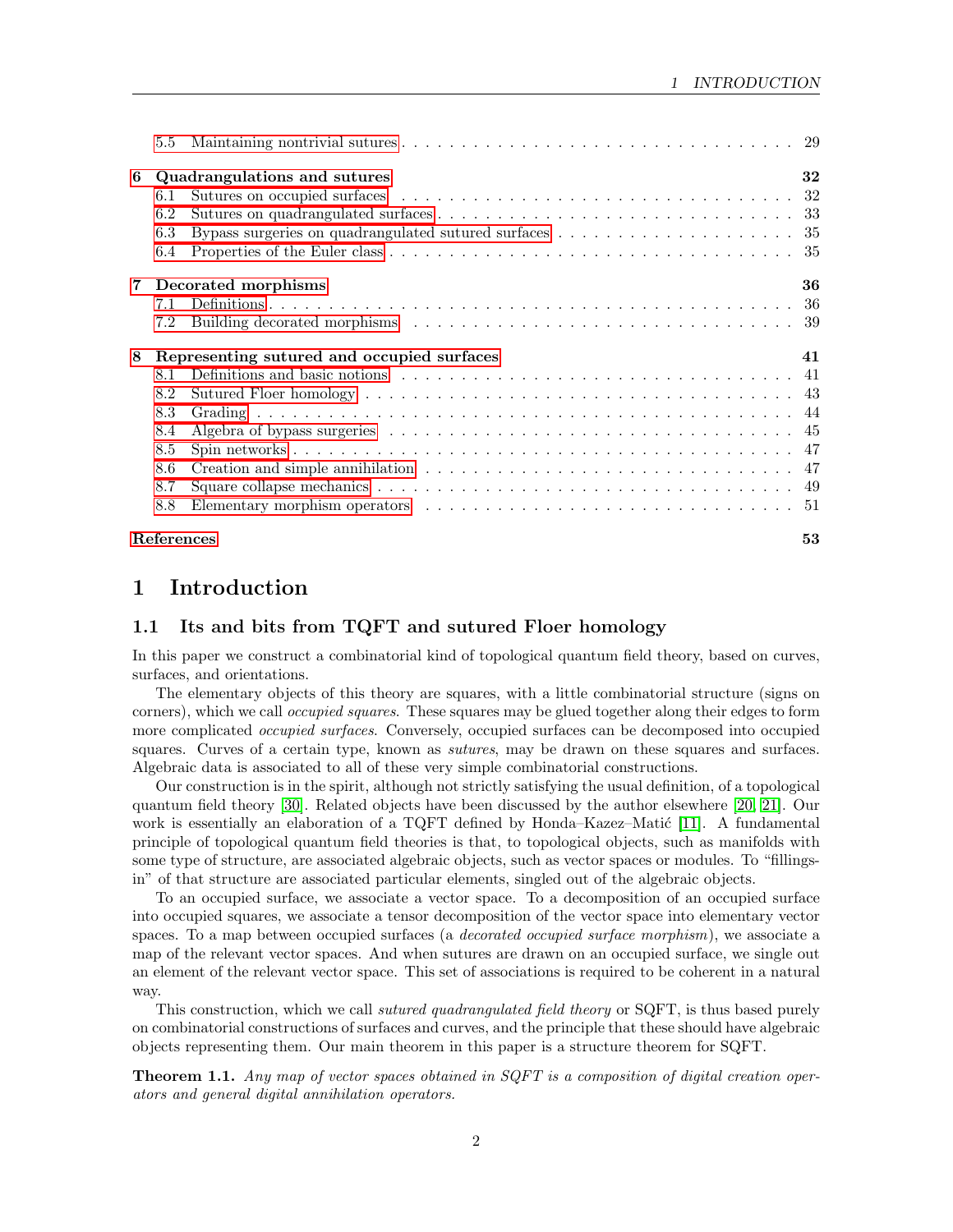

<span id="page-2-0"></span>Figure 1: Sets of sutures on the occupied square.

We will define digital creation and annihilation operators in section [1.2.](#page-3-0)

The construction of SQFT is motivated by the study of contact elements in sutured Floer homology, and it is a description of that theory in the case of product manifolds. (Though it contains vacua, it does not arise from a vacuum!)

<span id="page-2-2"></span>**Theorem 1.2.** The sutured Floer homology of sutured 3-manifolds  $(\Sigma \times S^1, F \times S^1)$  (with  $\mathbb{Z}_2$  coefficients), contact elements, and maps on SFH induced by inclusions of surfaces  $\Sigma \hookrightarrow \Sigma'$ , form an SQFT.

We explain this statement further in section [1.4.](#page-7-0) In any case we may then immediately interpret our main theorem as a theorem about sutured Floer homology.

<span id="page-2-1"></span>**Corollary 1.3.** Any map on sutured Floer homology  $SFH(\Sigma \times S^1, F \times S^1) \longrightarrow SFH(\Sigma' \times S^1, F \times S^1)$ (with  $\mathbb{Z}_2$  coefficients) induced by a surface inclusion is a composition of digital creation operators and general digital annihilation operators.

Note that our entire construction is carried out over  $\mathbb{Z}_2$ , so we effectively ignore signs in our algebra. The whole construction should also work with signs, with some minor complications, following constructions as in [\[21\]](#page-53-2).

Our general conclusion is that the simple construction of SQFT possesses numerous curious physical analogies. In particular, occupied squares can be regarded as its: combinatorial operations of adjoining them, folding them, gluing them, etc, give maps which are directly analogous to creation and annihilation operators in quantum field theory. On the other hand, occupied squares can be regarded as bits: there are naturally two distinct simplest ways to draw sutures on a square (figure [1\)](#page-2-0), and the creation and annihilation operators can also be understood as performing information processing. This, combined with the extremely elementary and toy-model nature of our construction, explains our title. We refer not only to the children's spider, but also to the speculations of John Archibald Wheeler on fundamental physics [\[29\]](#page-53-3):

It from bit. Otherwise put, every it — every particle, every field of force, even the spacetime continuum itself — derives its function, its meaning, its very existence entirely — even if in some contexts indirectly — from the apparatus-elicited answers to yes-or-no questions, binary choices, bits.

Curious physical analogies go even further. Bits of information stored discretely on a surface recall the *holographic principle*. Our occupied surfaces, quadrangulated by itsy bitsy squares, obtain the structure of a ribbon graph, and sutures drawn on them can be interpreted in terms of  $sl(2)$ representation theory, giving the structure of a spin network (see section [8.5\)](#page-46-0). The "stacking" of surfaces discussed in the previous papers [\[20,](#page-53-1) [21\]](#page-53-2) produces a bilinear form which can be interpreted as an inner product on the relevant vector spaces. Though we do not pursue all these questions in detail in this paper, we note them as they arise.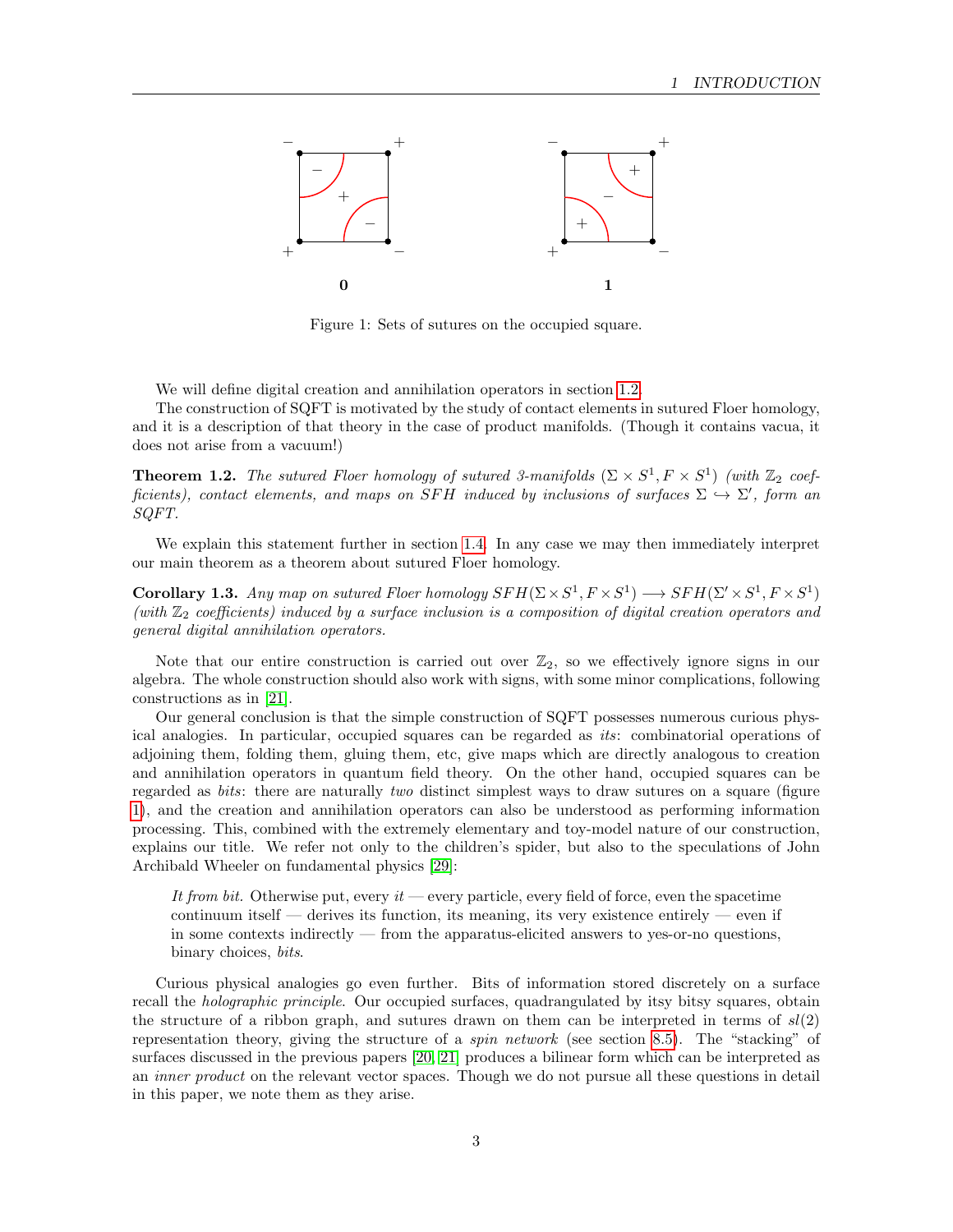It goes without saying, but to be clear, we do not make any suggestion that our construction has anything to do with the physical world. This paper constructs a mathematical theory of occupied surfaces and sutures, and the algebraic representation of this category as a topological quantum field theory. Our construction is not even a topological quantum field theory, as the term is usually defined, though it is similar. Its objects are inherently 1- and 2-dimensional, so it is at best a toy model for other topological quantum field theories, which are completely understood in dimension 2 (e.g. [\[16\]](#page-53-4)) and thus mostly interesting in dimensions 3 and above. But the physical analogies are worth noting, and may be of interest in the way they embody mathematically several ideas of fundamental theoretical physics. There are long-standing speculations and work on connections between topology, information, and quantum physics (e.g.  $[1, 4, 5]$  $[1, 4, 5]$  $[1, 4, 5]$ ).

In any case, as expressed in corollary [1.3,](#page-2-1) our construction provides a combinatorial description of a large family of maps in sutured Floer homology, and may lead to a useful computational tool.

#### <span id="page-3-0"></span>1.2 Topology of digital creation and annihilation

Two types of algebraic maps are central to the algebra of this paper. We call them *digital creation* and *digital annihilation*; as the names suggest, we consider them both as performing information processing, or alternatively as creating or destroying particles.

Let V be a 2-dimensional vector space over the field  $\mathbb{Z}_2$ . (As mentioned, we work over  $\mathbb{Z}_2$ , but the construction should carry over to  $\mathbb Z$  coefficients.) At the risk of confusion, but in order to suggest the information-theoretic content, we write a basis as  $\{0, 1\}$ . Thus  $V = \mathbb{Z}_2 0 \oplus \mathbb{Z}_2 1$ . (When we mean the zero element in the vector space, we will write 0, without bold type.) All the vector spaces we consider will be tensor powers  $\mathbf{V}^{\otimes n}$  of  $\mathbf{V}$ , with dimension  $2^n$  and basis

$$
0\otimes 0\otimes \cdots \otimes 0, \quad 0\otimes 0\otimes \cdots \otimes 1, \quad \ldots, \quad 1\otimes 1\otimes \cdots \otimes 1.
$$

A digital creation operator is a map  $\mathbf{V}^{\otimes n} \longrightarrow \mathbf{V}^{\otimes n} \otimes \mathbf{V} = \mathbf{V}^{\otimes (n+1)}$  and comes in two varieties: the 0-creation  $a_0^*$  and 1-creation  $a_1^*$ . These maps "create" a 0 or 1, being defined as follows:

$$
a_{\mathbf{0}}^* \; : \; x \mapsto x \otimes \mathbf{0}, \qquad \qquad a_{\mathbf{1}}^* \; : \; x \mapsto x \otimes \mathbf{1}.
$$

Note that one of the tensor factors in  $\mathbf{V}^{\otimes(n+1)}$  is singled out as the *created* factor, and the newly created  $0$  or  $1$  lies in that factor. Thus there is a "particle" for each  $V$  factor, and there are two types of particle, 0 and 1

A digital annihilation operator is a map  $\mathbf{V}^{\otimes (n+1)} = \mathbf{V} \otimes \mathbf{V}^{\otimes n} \longrightarrow \mathbf{V}^{\otimes n}$ . Again one of the tensor factors is singled out, slated for annihilation, the *annihilated* factor. Again there are two varieties, a **0-annihilation**  $a_0$  **and a 1-annihilation**  $a_1$ **. A 1-annihilation attempts to delete a 1. If there is a 1 in** the annihilated factor, the map is simple,  $1 \otimes x \mapsto x$ . If there is a 0 in the annihilated factor, the factor is of course deleted, but the wrong type of particle has been annihilated. So the annihilation map seeks to compensate by changing a 1 to a 0 in other factors, so that the overall effect is to delete a 1; and it sums over the various possibilities. For instance,

$$
a_{1} \; : \; 0 \otimes (0 \otimes 1 \otimes 1) \mapsto 0 \otimes 0 \otimes 1 + 0 \otimes 1 \otimes 0.
$$

In particular,  $a_1$  takes  $\mathbf{0} \otimes \mathbf{0} \otimes \cdots \otimes \mathbf{0} \mapsto 0$ .

Note that each term of the result has one fewer 1 and the same number of  $\mathbf{0}$ 's. The vector space  $\mathbf{V}^{\otimes n}$  is graded by the numbers of  $\mathbf{0}$ 's and  $\mathbf{1}$ 's. Our annihilation and creation operators for  $\mathbf{0}$ 's and  $\mathbf{1}$ 's will respectively decrease or increase the relevant grading by 1.

Given that the fixed factor  $V$  is to be annihilated, but the correct "particle" may not be present there, this is a natural analogue of the usual annihilation operator in quantum field theory, which "sums over deleting each particle of the type present". In general  $a_1$  is given as follows.

$$
a_1 : \mathbf{0} \otimes x_1 \otimes x_2 \otimes \cdots \otimes x_n \mapsto \sum_{x_i=1} x_1 \otimes x_2 \otimes \cdots \otimes x_{i-1} \otimes \mathbf{0} \otimes x_{i+1} \otimes \cdots \otimes x_n
$$
  
\n
$$
: \mathbf{1} \otimes x_1 \otimes x_2 \otimes \cdots \otimes x_n \mapsto x_1 \otimes x_2 \otimes \cdots \otimes x_n
$$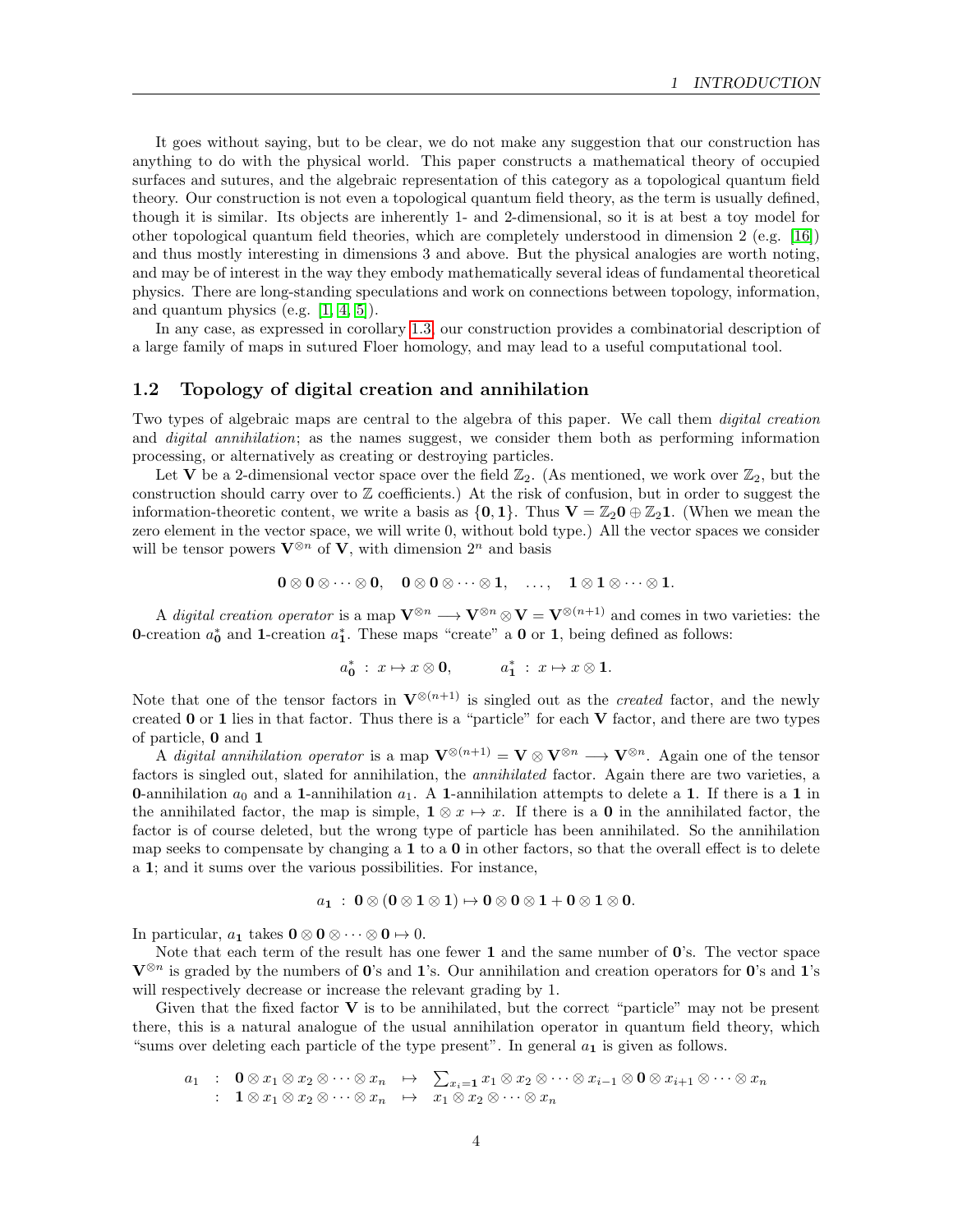In either case, after applying  $a_1$ , each term has the same number of  $\mathbf{0}$ 's and one fewer 1.

Similarly, a **0**-annihilation deletes a **0** in the annihilated factor, if it is present; else deletes the **1** there, and sums over changing  $0$ 's to  $1$ 's.

 $a_0$  :  $\mathbf{0} \otimes x_1 \otimes x_2 \otimes \cdots \otimes x_n \mapsto x_1 \otimes x_2 \otimes \cdots \otimes x_n$  $1 \otimes x_1 \otimes x_2 \otimes \cdots \otimes x_n \quad \mapsto \quad \sum_{x_i=0} x_1 \otimes x_2 \otimes \cdots \otimes x_{i-1} \otimes 1 \otimes x_{i+1} \otimes \cdots \otimes x_n$ 

We will also allow ourselves to have annihilation operators which leave some factors unscathed. A general digital annihilation operator is a map of the form

$$
a_0 \otimes 1^{\otimes m} : \mathbf{V}^{\otimes (n+1)} \otimes \mathbf{V}^{\otimes m} \longrightarrow \mathbf{V}^{\otimes n} \otimes \mathbf{V}^{\otimes m}
$$
 or  
 $a_1 \otimes 1^{\otimes m} : \mathbf{V}^{\otimes (n+1)} \otimes \mathbf{V}^{\otimes m} \longrightarrow \mathbf{V}^{\otimes n} \otimes \mathbf{V}^{\otimes m}$ .

(A digital creation operator is "already general".)

SQFT associates the above algebraic objects to occupied surfaces and sutures. To an occupied square will be associated the vector space V. The two simplest sutures on the square, depicted in figure [1,](#page-2-0) are assigned the values  $\bf{0}$  and  $\bf{1}$  respectively. When we construct an occupied surface out of squares, we assign it the vector space  $\mathbf{V}^{\otimes n}$ , one factor associated to each square; and when sutures are drawn restricting to the basic sutures on each square, we assign it a tensor product of  $\mathbf{0}$ 's and  $\mathbf{1}$ 's accordingly. Thus an occupied surface constructed from  $n$  occupied squares holds  $n$  particles, or  $n$  bits of information.

We can consider embedding one occupied surface inside another. More generally, and importantly for our results, we develop a notion of *occupied surface morphism*. When we have such a morphism including one occupied surface inside another, and some sutures on the complement (which we call a decorated morphism), we associate a map of vector spaces. When we create a new square, alongside an occupied surface, the associated map is a digital creation operator. When we close off part of an occupied surface by attaching a square along multiple edges, or fold up some edges, the map obtained is a general digital annihilation operator. Such operations on surfaces may complicate the topology of sutures and quadrangulations; we may need to manipulate and simplify a quadrangulation. We shall describe various elementary operations on occupied surfaces: we call them creations, annihilations, gluings, folds, and zips. Any morphism can be constructed out of these elementary operations. Investigating these details, we shall be able to conclude theorem [1.1.](#page-1-2)

We shall in fact prove something much more specific than theorem [1.1.](#page-1-2) The way in which digital creations and annihilations are composed corresponds in a precise way with the combinatorics of squares in occupied surfaces. In a certain sense, quadrangulations in an occupied surface morphism are nothing more than a diagram of how to apply digital creations and annihilations. In this vague sense, SQFT is the study of the topology of digital creations and annihilations.

#### <span id="page-4-0"></span>1.3 Quadrangulation and suture mechanics

To illustrate the kind of situations we consider, see figures [2](#page-5-0) and [3.](#page-6-0) In these diagrams we have occupied surfaces which are discs with 12 or 10 vertices (in green); let us call these surfaces  $(D^2, V_{12})$ and  $(D^2, V_{10})$  respectively, where  $D^2$  is the surface and  $V_{12}, V_{10}$  are the vertices. Occupied surfaces can have arbitrary topology, but we illustrate with a simple example. Each of these vertices has a sign  $\pm$  attached, and they alternate around the boundary. An occupied surface is just a surface with alternating signs on boundary vertices in this way (definition [2.1\)](#page-8-3). The 12 vertices divide the boundary into 12 boundary edges (in thick black).

Refer now to figure [2.](#page-5-0) There are 4 arcs drawn in the disc (in green) between vertices of opposite sign. These are decomposing arcs and they cut the surface into 5 occupied squares (i.e. discs with 4 vertices), forming a *quadrangulation*. The picture is shown in a "round" and "square" form, which are topologically equivalent. In section [4](#page-17-0) we study quadrangulations in detail.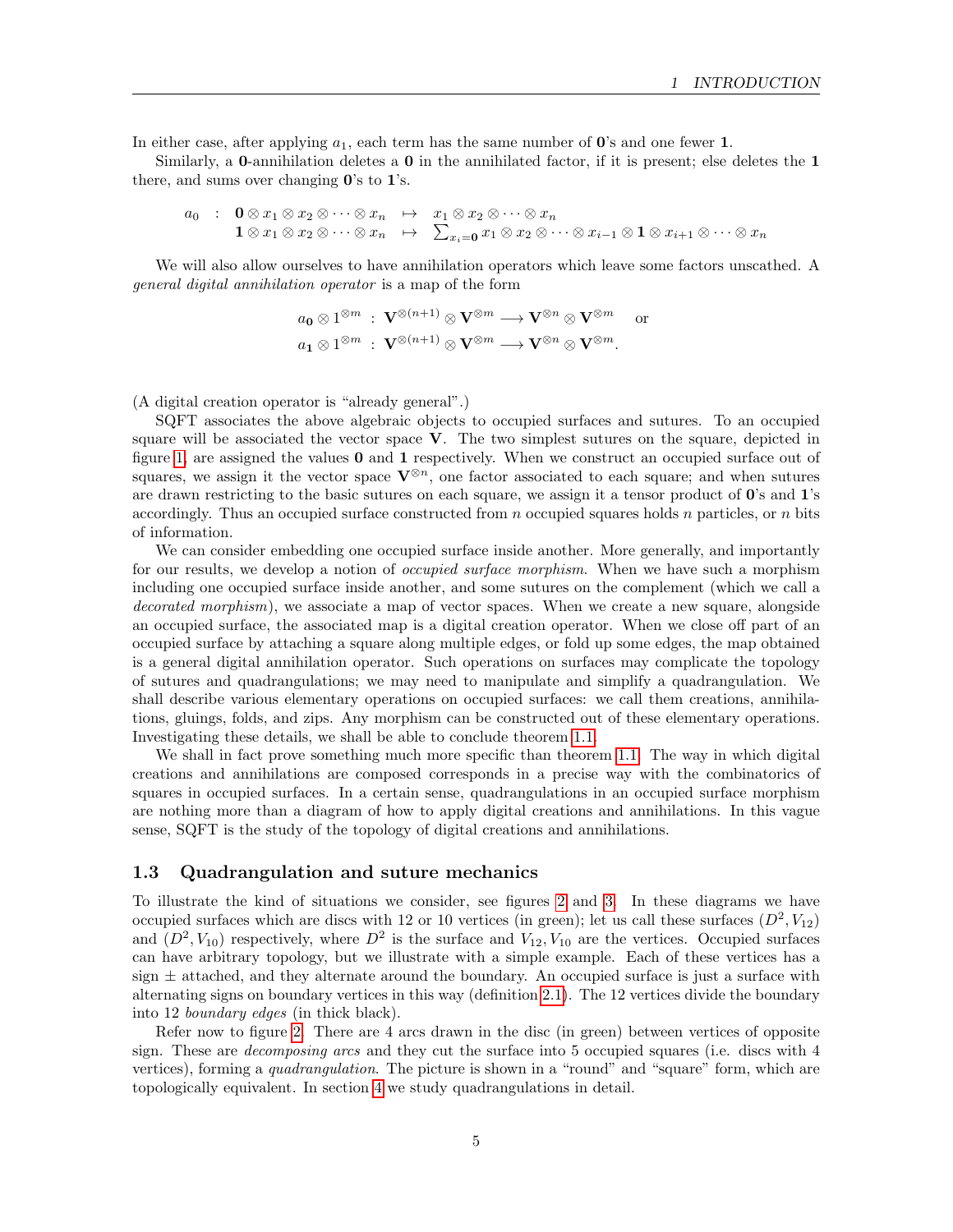

<span id="page-5-0"></span>Figure 2: Topological quadrangulation.

In general, we will show that a quadrangulation of an occupied surface  $(\Sigma, V)$  has  $G(\Sigma, V)$  =  $N-2\chi(\Sigma)$  decomposing arcs, where  $N=\frac{1}{2}|V|$  (we call this the *gluing number*, section [2.4\)](#page-10-1), and cuts  $(\Sigma, V)$  into  $I(\Sigma, V) = N - \chi(\Sigma)$  (we call this the *index*, section [2.3\)](#page-10-0) occupied squares. The vector space associated to a quadrangulation is  $V^{\otimes I(\Sigma,V)}$ , one tensor factor for each square of the quadrangulation. In this way the number of squares is the "number of particles"; the "it" interpretation. Basic sutures correspond to a basis of the vector space.

In figure [2,](#page-5-0) in addition to the quadrangulation, a set of curves is drawn in red: these are *sutures* Γ. Note Γ intersects each boundary edge in precisely one point; this is in general a requirement. The sutures divide the disc into several regions, and in each region all the vertices have the same sign; so we can in fact assign a sign to every complementary region of  $\Gamma$ . In general sutures are curves whose complementary regions have coherent signs in this way.

In figure [2](#page-5-0) we also note that the sutures intersect every decomposing arc in precisely one point. This is not in general a requirement (see e.g. the third row of figure [3\)](#page-6-0); when it occurs we say the sutures are *basic*. Then on each occupied square of the quadrangulation, the sutures come in one of the two standard forms of figure [1,](#page-2-0) and hence are assigned a value 0 or  $1 \in V$ . In this way sutures are interpreted "as bits". So (reading the squares from top to bottom and left to right) the suture element of the sutures in the top row is  $c(\Gamma) = 0 \otimes 1 \otimes 1 \otimes 1 \otimes 0$ ; the "bit" interpretation.

In the top left diagram of figure [3,](#page-6-0) we see the situation of figure [2,](#page-5-0) with an arrow between two consecutive boundary edges. These edges are folded together to obtain the diagrams on the second row. This fold map is an example of an *occupied surface morphism*  $(D^2, V_{12}) \longrightarrow (D^2, V_{10})$ . The fold is a surjective map, but morphisms need not be surjective in general. In essence a morphism is an embedding on the interior of an occupied surface, but edges and vertices can be glued together in coherent fashion; the details "occupy" section [3.](#page-11-0) The fold results in the arcs and sutures depicted in the second row. This introduces an *internal vertex* (in purple), and what we call a *slack quadrangulation*. The surface is still split into occupied squares, and on each square are basic sutures, so there are still "bitsy" interpretations of each.

To get rid of the internal vertex and restore ourselves to a bona fide quadrangulation, we consider moving the internal vertex across a square to a boundary vertex of the same sign, illustrated by an arrow. In doing so we can carry all vertices and edges along the way, and collapse the square we have pushed across out of existence. This *slack square collapse* is the mechanism for "annihilation of particles" and results in annihilation operators.

The result of the slack square collapse is shown in the third row of figure [3.](#page-6-0) We have a quadrangulation of  $(D^2, V_{10})$ . Although no sutures are collapsed, the sutures are no longer basic: one of the decomposing arcs intersects the sutures in 3 points. So there are no longer specific bits associated to the two adjacent squares, "the squares are entangled". Note however that with respect to other quadrangulations, the sutures are basic; purity/entanglement is in the eye of the quadrangulator–observer.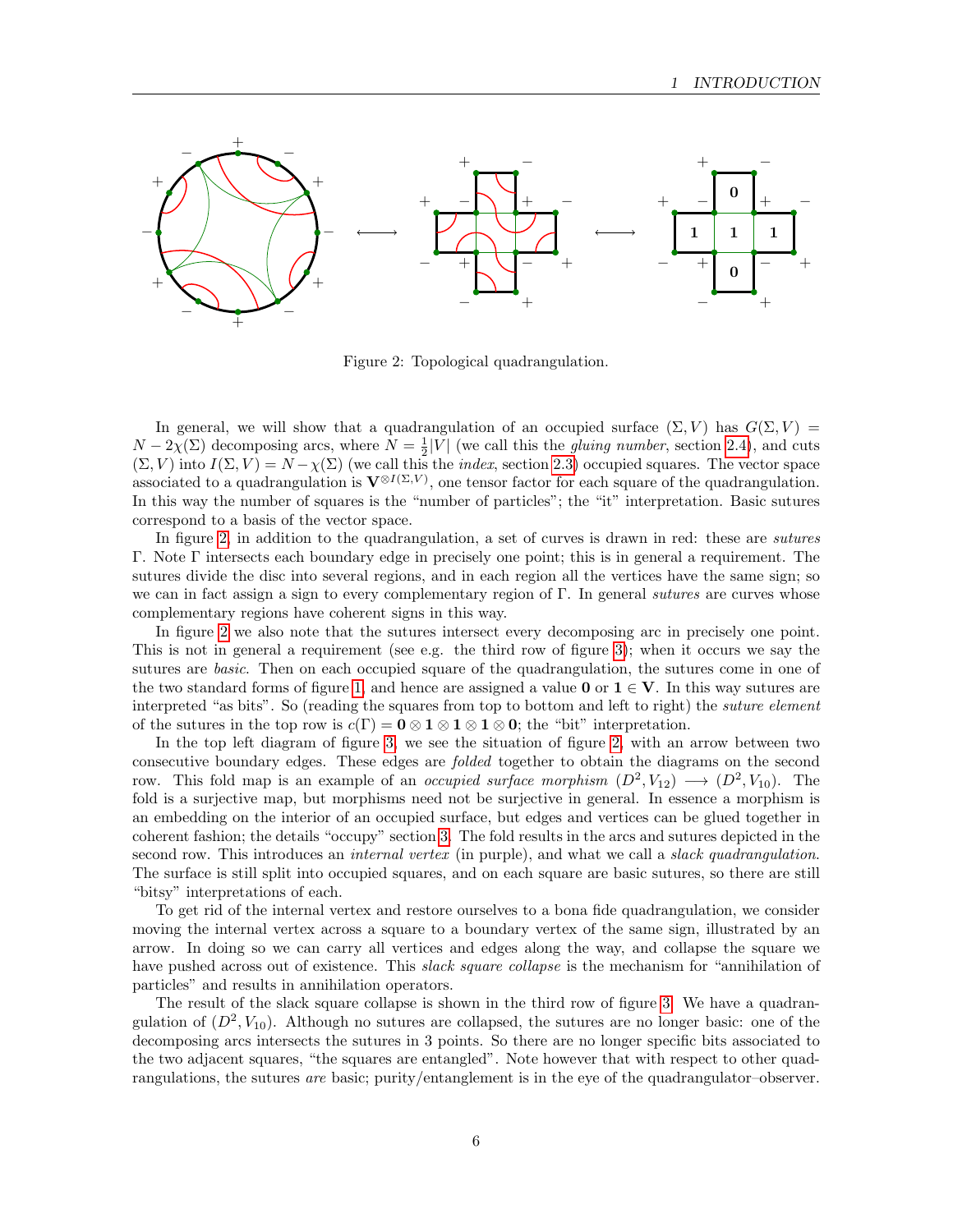

<span id="page-6-0"></span>Figure 3: Its and bits.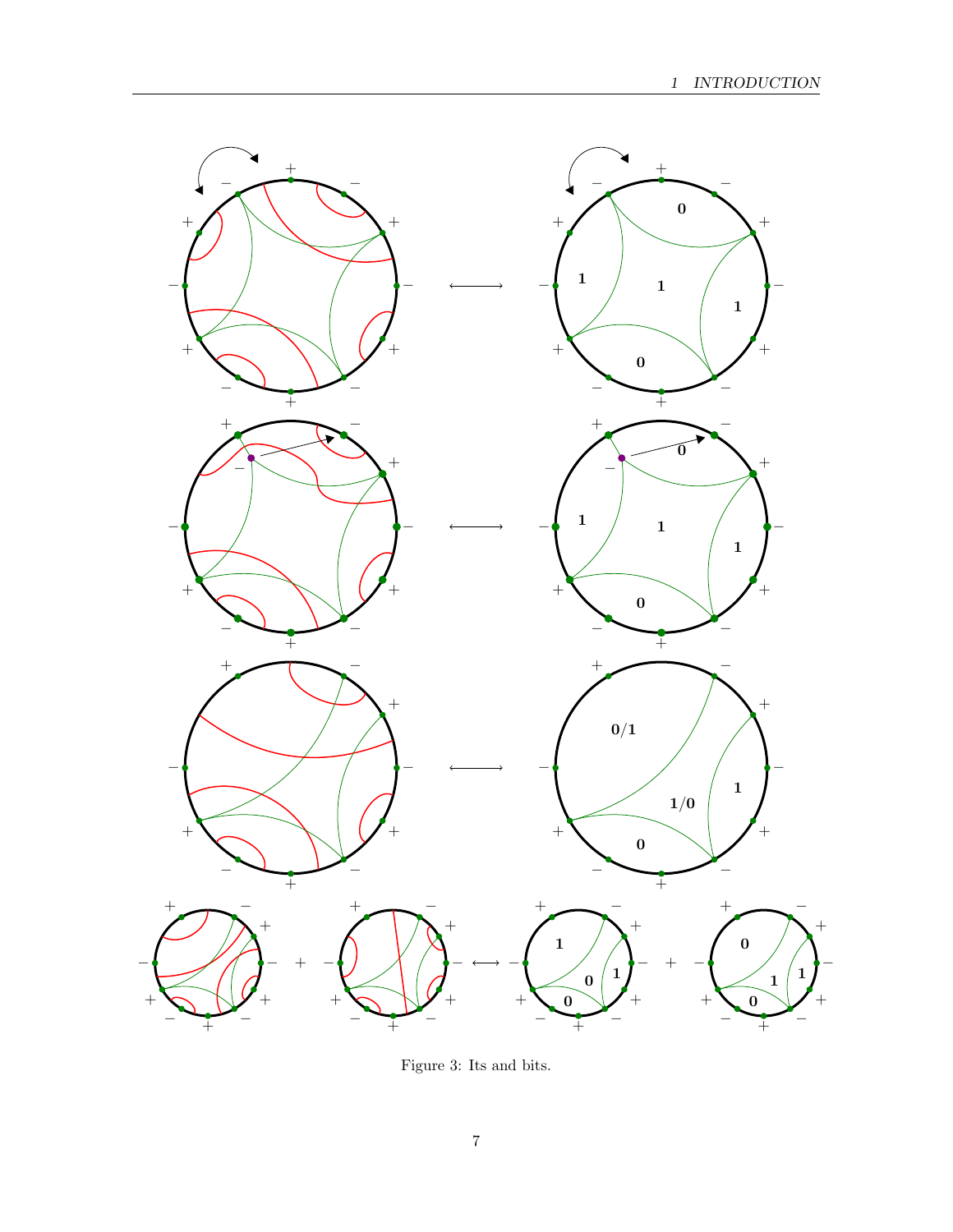

<span id="page-7-1"></span>Figure 4: Bypass relation.

We have a method, however, for resolving non-basic sutures to basic ones. This is the bypass relation, shown in figure [4.](#page-7-1) Three sets of sutures that are related as shown in that diagram, have suture elements which sum to zero. Note that this is not an axiom of SQFT, but it is *derived* from the mere assignments of vector spaces and suture elements in coherent fashion (we give a precise statement of SQFT and its axioms in section [8.1\)](#page-40-1). In any case, using the bypass relation allows us to express the sutures in the third row of figure [3](#page-6-0) as a sum or "superposition" of the two sets of sutures in the fourth row; these are both basic, with bits as shown.

We conclude this illustration then by considering the result of all the operations considered on suture elements. The effect is (again reading top to bottom, left to right):

$$
0 \otimes 1 \otimes 1 \otimes 1 \otimes 0 \mapsto 1 \otimes 0 \otimes 1 \otimes 0 + 0 \otimes 1 \otimes 1 \otimes 0 = (1 \otimes 0 + 0 \otimes 1) \otimes 1 \otimes 0.
$$

In fact, the operation is  $\mathbf{V}^{\otimes 5} \longrightarrow \mathbf{V}^{\otimes 4}$ , precisely:

$$
a_1\otimes 1^{\otimes 2} \;:\; \big(\mathbf{V}\otimes \mathbf{V}^{\otimes 2}\big)\otimes \mathbf{V}^{\otimes 2}\longrightarrow \mathbf{V}^{\otimes 2}\otimes \mathbf{V}^{\otimes 2}.
$$

That is, the effect is a general digital annihilation operator. The factor corresponding to the collapsed square has been annihilated, and the annihilation operator has been applied to the squares which were adjacent to the collapsed internal vertex. The annihilation is a 1-annihilation, corresponding to the fact that the collapsed internal vertex had  $a - sign$ .

The point of this paper is to develop a theory to make the above discussion rigorous, and demonstrate that the above phenomena are general for occupied surfaces, quadrangulations, and sutures.

#### <span id="page-7-0"></span>1.4 Sutured Floer homology and TQFT

As mentioned, all the constructions in this paper are inspired by the study of contact elements in sutured Floer homology  $(SFH)$  of product manifolds; in particular, sutured 3-manifolds of the form  $(\Sigma \times S^1, F \times S^1)$ , where  $\Sigma$  is a surface with nonempty boundary and  $F \subset \partial \Sigma$  is a finite set.

The study of the sutured Floer homology of these manifolds, and morphisms between them, was initiated by Honda–Kazez–Matić in [\[11\]](#page-52-1). In that paper, Honda–Kazez–Matić proved that any *inclusion* of sutured manifolds  $(M, \Gamma) \hookrightarrow (M', \Gamma')$ , one into the interior of the other, together with a contact structure  $\xi$  on the complement sutured manifold  $(M'\M, \Gamma \cup \Gamma')$ , gives rise to a map on sutured Floer homology,  $SFH(-M, -\Gamma) \longrightarrow SFH(-M', -\Gamma')$ . (The minus signs indicate an issue with orientations which is irrelevant for our purposes.) They then considered the *dimensionally-reduced* case where the manifolds are of the form  $(\Sigma \times S^1, F \times S^1)$  and the inclusion of sutured 3-manifolds is induced by an inclusion of a surface into the interior of another,  $\Sigma \hookrightarrow \Sigma'$ .

This study was continued by the author in [\[19,](#page-53-5) [20,](#page-53-1) [21\]](#page-53-2). In [\[19,](#page-53-5) [20\]](#page-53-1) the author was able to describe all the contact elements in  $SFH(D^2 \times S^1, F \times S^1)$  completely and explicitly. In [\[21\]](#page-53-2) the author found various curious connections to noncommutative quantum field theory in  $SFH(D^2 \times S^1, F \times S^1)$ , although the algebra there is different from the framework of tensor products based on quadrangulations which we pursue here. (In particular the creation and annihilation operators defined there are quite different from the ones defined here.) This paper continues that study.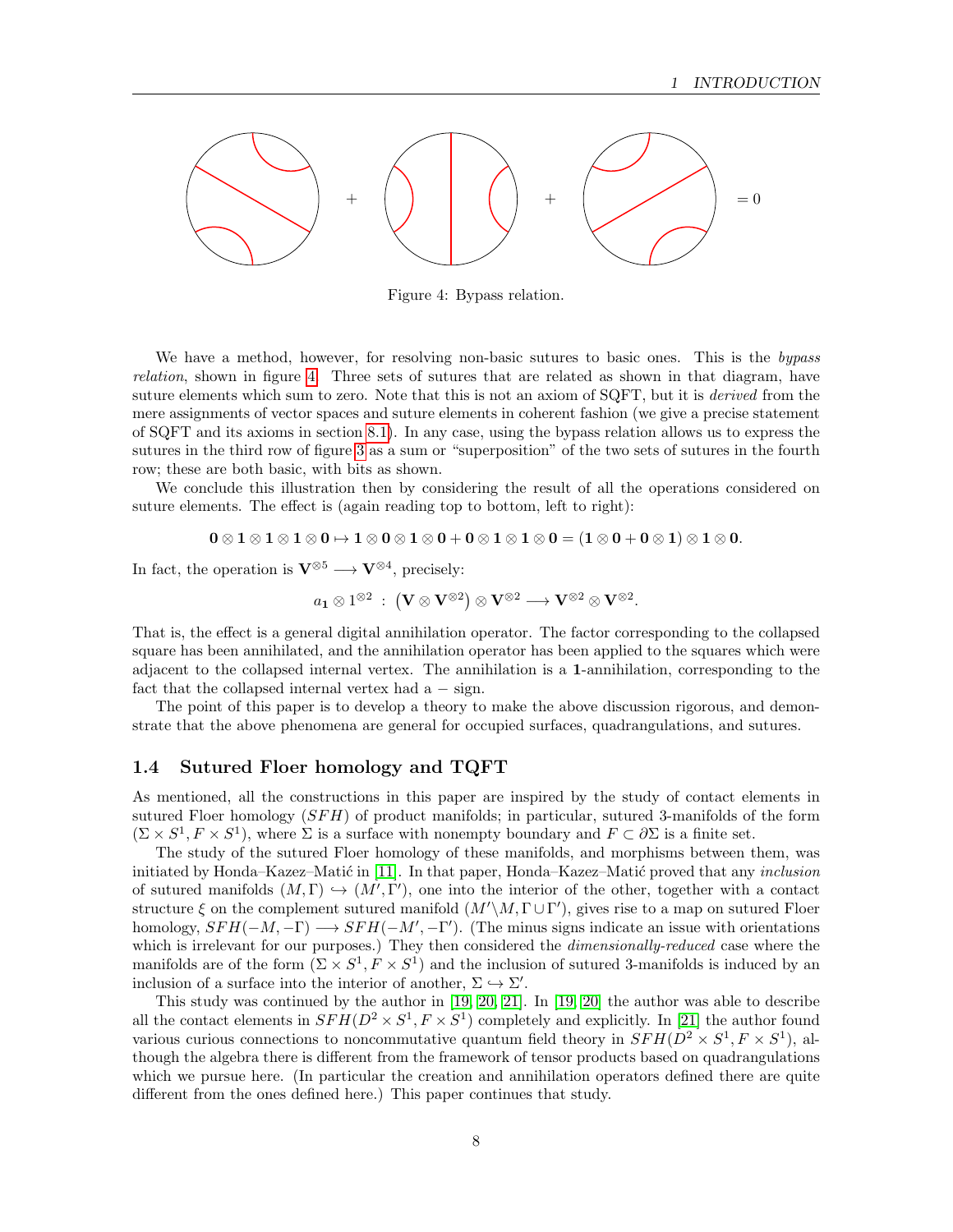

<span id="page-8-4"></span>Figure 5: Occupied surfaces

Theorem [1.2,](#page-2-2) that SQFT describes SFH of product manifolds, is in essence a reformulation of section 4 of [\[21\]](#page-53-2), adapted to a slightly different context. In fact, our notion of occupied surface morphism includes surface inclusions, but is broader, so theorem [1.1](#page-1-2) is slightly more general than corollary [1.3](#page-2-1) suggests.

The sutured manifolds  $(\Sigma \times S^1, F \times S^1)$  considered here are a very specific class. Connections with physics are pervasive in Floer homology and gauge theories, and of course more generally in symplectic and contact geometry; but the connections examined here seem to be of quite a different nature. We wonder whether such connections extend to a more general class of sutured 3-manifolds or to related theories such as embedded contact homology. Mild generalisations of manifolds of this type are considered, for instance, by Golovko in [\[8,](#page-52-5) [9\]](#page-52-6), where sutures have a non-vertical slope, and by Wendl in [\[28\]](#page-53-6); contact structures on our product manifolds essentially give the trivial-monodromy case of planar torsion domains. Can digital creations and annihilations help us to understand contact elements in sutured Floer homology in more generality?

### <span id="page-8-0"></span>1.5 Structure of this paper

In order to prove the main theorem [1.1,](#page-1-2) a substantial amount of development is necessary. In section [2](#page-8-1) we define occupied surfaces and various useful notions related to them. In section [3](#page-11-0) we define a broad class of morphisms between these surfaces, prove that they form a category, discuss various properties they have, and introduce a set of simple elementary morphisms from which all others will be constructed. In section [4,](#page-17-0) we study quadrangulations of occupied surfaces in detail, and use them to show how to build surfaces and morphisms out of elementary pieces. In section [5](#page-25-0) we study sutures, in detail; and then in section [6](#page-31-0) we study how they relate to the structure of occupied and quadrangulated surfaces.

So, not until section [7](#page-35-0) can we introduce decorated morphisms, which involve both occupied surfaces and sutures. It is decorated morphisms which are represented algebraically by SQFT, which is defined and studied in section [8,](#page-40-0) proving our main theorems.

## <span id="page-8-1"></span>2 Occupied surfaces

## <span id="page-8-2"></span>2.1 Definitions

<span id="page-8-3"></span>**Definition 2.1.** An occupied surface  $(\Sigma, V)$  is a pair  $(\Sigma, V)$ , where  $\Sigma$  is an oriented surface (possibly disconnected), every component of  $\Sigma$  has nonempty boundary, and V is a finite set of points on  $\partial \Sigma$ called vertices, each labelled positive or negative. Each component of  $\partial \Sigma$  must contain vertices of V, and along each component of  $\partial \Sigma$ , vertices must alternately be labelled as positive and negative.

Figure [5](#page-8-4) shows examples of occupied surfaces. We can think of the vertices as corners: in an occupied square there are signs on every corner. The set of positive vertices is denoted  $V_{+}$  and the set of negative vertices is denoted  $V_-,$  so  $V = V_+ \sqcup V_-$ . The alternating sign property implies a positive even number of vertices on each boundary component. We shall usually write  $N$  for the number of positive vertices, so that there are also N negative vertices, 2N total.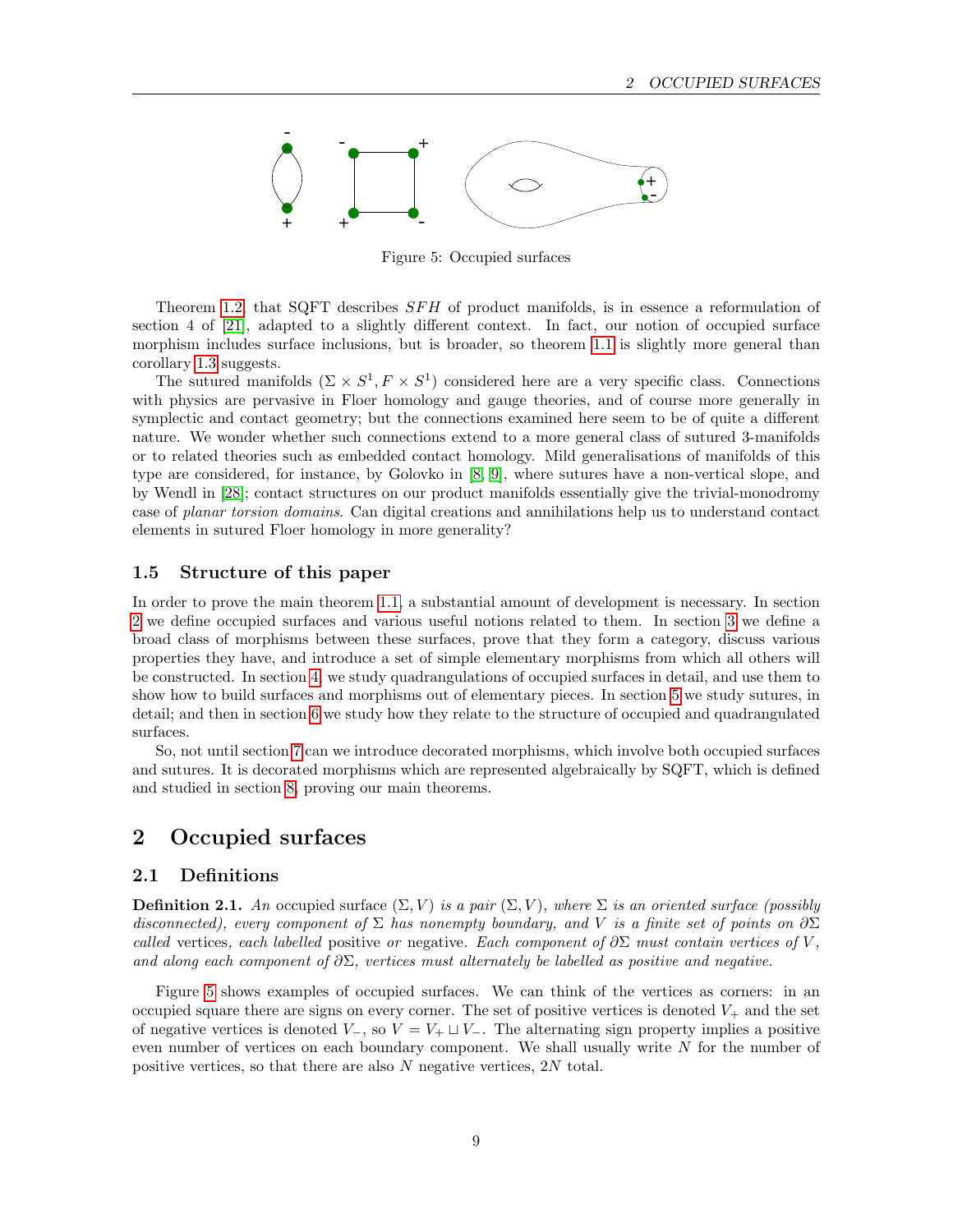

<span id="page-9-1"></span>Figure 6: Decomposing arcs

We can speak of a homeomorphism of occupied surfaces, being a surface homeomorphism which maps vertices bijectively and preserves their signs.

The connected components of an occupied surface carry the structure of occupied surfaces.

The arcs of  $\partial \Sigma$  connecting consecutive vertices, we call boundary edges. A boundary edge has one endpoint in  $V_-\,$  and one endpoint in  $V_+$ , hence is naturally oriented from  $V_-\,$  to  $V_+$ . As  $\Sigma$  is oriented, the boundary inherits an orientation, and around each boundary component, the boundary edges alternate between agreeing and disagreeing in orientation with the boundary orientation.

**Definition 2.2.** A boundary edge of  $(\Sigma, V)$  which disagrees in orientation with  $\partial \Sigma$  is incoming. A boundary edge which agrees in orientation with  $\partial \Sigma$  is outgoing.

Definition 2.3 (Simple occupied surfaces).

- (i) The occupied vacuum  $(\Sigma^{\emptyset}, V^{\emptyset})$  is the disc with two vertices.
- (ii) The occupied square  $(\Sigma^\square, V^\square)$  is the disc with four vertices.

The occupied vacuum is a bigon, with one vertex of each sign. The vertices of the occupied square alternate, opposite corners have the same sign. Both are shown in figure [5.](#page-8-4)

We will often prefer occupied surfaces in which no component is the occupied vacuum: we say such surfaces are without vacua.

#### <span id="page-9-0"></span>2.2 Arcs in occupied surfaces

**Definition 2.4.** A decomposing arc in an occupied surface  $(\Sigma, V)$  is a properly embedded arc in  $(\Sigma, V)$ , with one endpoint in  $V_+$ , the other endpoint in  $V_-$ , and interior in the interior of  $\Sigma$ .

Given two consecutive vertices  $v_-, v_+$  of an occupied surface  $(\Sigma, V)$ , there are decomposing arcs a connecting them, which are isotopic (rel endpoints) to a boundary edge between  $v_-\,$  and  $v_+\,$ . Cutting  $(\Sigma, V)$  along such a decomposing arc gives two occupied surfaces, one homeomorphic to  $(\Sigma, V)$ , and the other an occupied vacuum. Any occupied surface thereby decomposes into itself and a vacuum; this is a trivial kind of decomposition, and we call such a decomposing arc trivial.

Some nontrivial decomposing arcs are shown in figure [6.](#page-9-1) Note that every decomposing arc in an occupied vacuum, or occupied square, is trivial. The converse is also true.

<span id="page-9-2"></span>**Lemma 2.5.** Let  $(\Sigma, V)$  be a connected occupied surface. There exists a nontrivial decomposing arc on  $(\Sigma, V)$  if and only if  $(\Sigma, V)$  is not the vacuum or the occupied square.

*Proof.* If  $\Sigma$  has nonzero genus, there is a nontrivial decomposing arc around a handle. If  $\Sigma$  has more than one boundary component, there is a nontrivial decomposing arc connecting distinct boundary components. If  $\Sigma$  is a disc with more than 4 vertices, there is a decomposing arc connecting nonconsecutive vertices, hence nontrivial.  $\Box$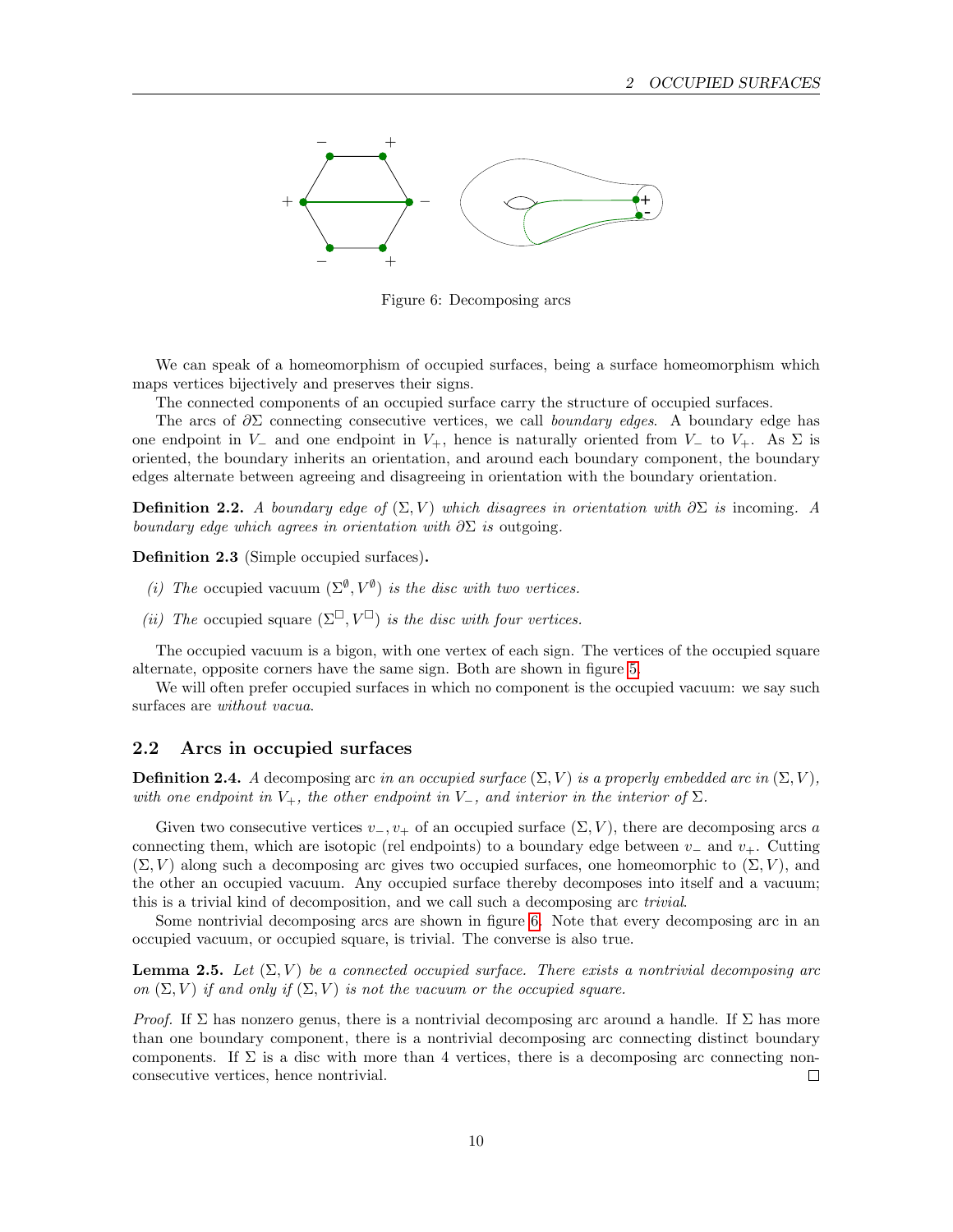### <span id="page-10-0"></span>2.3 Index

**Definition 2.6.** The index of an occupied surface  $(\Sigma, V)$  is  $I(\Sigma, V) = N - \chi(\Sigma)$ .

Here  $\chi(\Sigma)$  denotes the Euler characteristic of  $\Sigma$ . For  $\Sigma$  connected, with genus g and B boundary components, then  $I(\Sigma, V) = N - 2 + 2q + B$ . In general, if  $\Sigma$  has C connected components, B boundary components and total genus g, then  $I(\Sigma, V) = N - 2C + 2g + B$ . Note  $B \ge C$  (every component of  $\Sigma$ has boundary) and  $N \geq B$  (each boundary component has vertices), so  $I(\Sigma, V) \geq 0$  always.

Since N and  $\chi$  are additive under disjoint union, we have immediately that

$$
I\left(\sqcup_i\left(\Sigma_i,V_i\right)\right)=\sum_i I\left(\Sigma_i,V_i\right).
$$

The occupied vacuum has index 0. Conversely, if a connected occupied surface has index 0 then  $N-2+2g+B=0$ , so  $N = B = 1$  and  $g = 0$ ; hence it is the occupied vacuum. As vacua have index 0 and may be peeled off occupied surfaces at will, we can view them as "ephemeral" or "nonexistent".

The occupied square has index 1. Conversely, if a connected occupied surface has index 1 then  $N-2+2q+B=1$ ; using  $N > B > 1$  this implies  $q = 0$ ,  $N = 2$ ,  $B = 1$ . So it is the occupied square. Given their index 1 and, as we shall see shortly, the ability to decompose any occupied surface without vacua into occupied squares, we regard them as "atomic".

#### <span id="page-10-1"></span>2.4 Gluing number

**Definition 2.7.** The gluing number of an occupied surface  $(\Sigma, V)$  is  $G(\Sigma, V) = N - 2\chi(\Sigma)$ .

The gluing number will tell us how many times we have glued squares together to obtain a surface. With notation as above, for connected  $(\Sigma, V)$  we have  $G(\Sigma, V) = N + 4q + 2B - 4$  and in general  $G(\Sigma, V) = N + 4g + 2B - 2C.$ 

Since  $N$  and  $\chi$  are additive under disjoint union, we have

$$
G\left(\sqcup_i\left(\Sigma_i,V_i\right)\right)=\sum_i G\left(\Sigma_i,V_i\right).
$$

The gluing number of the occupied vacuum is −1. Conversely, a connected occupied surface with  $G(\Sigma, V) < 0$  satisfies  $N + 4g + 2B - 4 < 0$ , which implies  $g = 0$ ,  $N = 1$ ,  $B = 1$ ; so it is the occupied vacuum and the gluing number is  $-1$ .

The gluing number of the occupied square is 0. Conversely, a connected occupied surface with  $G(\Sigma, V) = 0$  satisfies  $N + 4g + 2B - 4 = 0$ , which with  $N \ge B \ge 1$  implies  $g = 0$ ,  $N = 2$ ,  $B = 1$ ; so it is the occupied square.

Thus the gluing number of any connected occupied surface other than the vacuum or square is positive. Moreover, an occupied surface without vacua has gluing number zero if and only if it is a disjoint union of squares.

#### <span id="page-10-2"></span>2.5 Decomposition and gluing

Cutting an occupied surface  $(\Sigma, V)$  along a decomposing arc a produces another occupied surface  $(\Sigma', V')$ . Write g, B, N, C and g', B', N', C' for their respective topological data, as above. Any a falls into precisely one of the following possibilities.

- (i) The arc a connects two distinct components of  $\partial \Sigma$ . Then a is nonseparating and  $C' = C, g' = g$ ,  $B' = B - 1$ ,  $N' = N + 1$ .
- (ii) The arc a has both endpoints on the same component of  $\partial \Sigma$ , and is nonseparating. Then a is not boundary parallel, and  $C' = C$ ,  $g' = g - 1$ ,  $B' = B + 1$ ,  $N' = N + 1$ .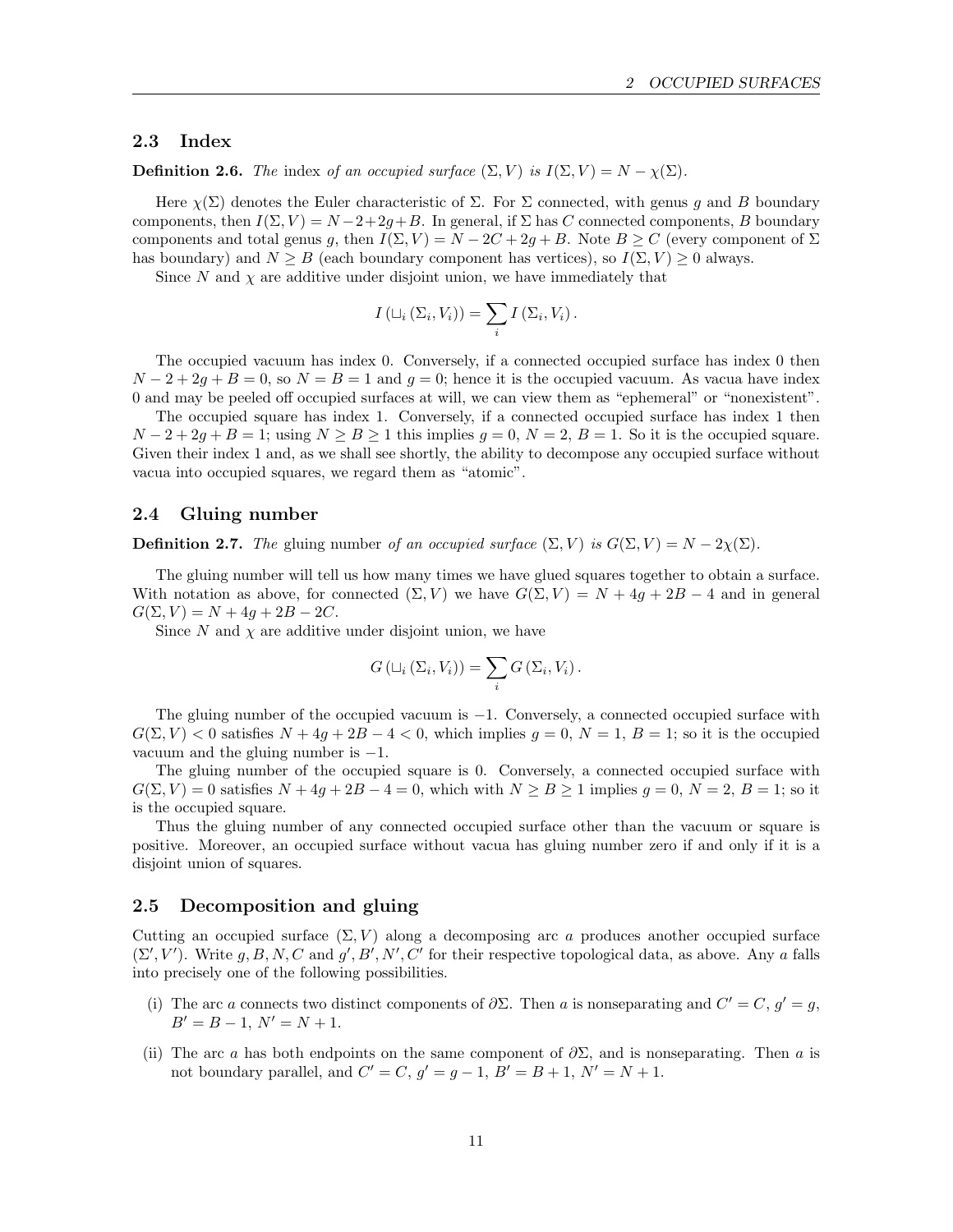(iii) The arc a has both endpoints on the same component of  $\partial \Sigma$ , and is separating. Thus a is boundary parallel and cutting along a cuts off a disc; this includes the case of a trivial. We have  $C' = C + 1, g' = g, B' = B + 1, N' = N + 1.$ 

We immediately verify that  $N' = N + 1$  and  $\chi(\Sigma', V') = \chi(\Sigma, V) + 1$  in all cases.

<span id="page-11-2"></span>**Lemma 2.8.** Cutting along a decomposing arc preserves index,  $I(\Sigma', V') = I(\Sigma, V)$ , and decreases gluing number by one,  $G(\Sigma', V') = G(\Sigma, V) - 1$ .  $\Box$ 

Consider now the inverse procedure of *gluing*. Take an occupied surface  $(\Sigma, V)$  and distinct boundary edges  $e_1, e_2$ . Glue them together, respecting signs of vertices; this gluing map is orientationreversing, and the result  $\Sigma'$  orientable, if and only if one of  $e_1, e_2$  is incoming and the other is outgoing.

Let  $V' \subset \Sigma'$  denote the image of V under this gluing; each point of V' inherits a sign. Note that if  $e_1, e_2$  were consecutive edges then there are elements of V' in the interior of  $\Sigma'$ : in this case we say that the gluing has swallowed those vertices. However if  $e_1, e_2$  are not consecutive edges, then  $V' \subset \partial \Sigma'$ , and  $\partial \Sigma'$  consists of the image of boundary edges of  $(\Sigma, V)$  naturally oriented from  $V'_{-}$  to  $V'_{+}$ .

**Lemma 2.9.** Let  $e_1, e_2$  be non-consecutive boundary edges, one incoming and one outgoing, of  $(\Sigma, V)$ . Then the result of gluing  $e_1$  to  $e_2$ , respecting signs, is an occupied surface  $(\Sigma', V')$ .  $\Box$ 

In the glued surface  $(\Sigma', V')$ , the glued boundary edges  $e_1, e_2$  are identified to a decomposing arc.

## <span id="page-11-0"></span>3 Morphisms of occupied surfaces

## <span id="page-11-1"></span>3.1 Definition and properties

We now wish to consider useful types of maps between occupied surfaces. For our purposes, we would like to allow maps which are something like embeddings, but slightly more general; they are something of a combinatorial version of an embedding. We shall call these *occupied surface morphisms*. For their eventual use we shall need to combine occupied surface morphisms with sutures to obtain the notion of a decorated morphism.

Take any occupied surfaces  $(\Sigma, V), (\Sigma', V')$  and a continuous map  $\phi : (\Sigma, V) \longrightarrow (\Sigma', V')$ . There are then distinguished points  $\phi(V) \cup V'$  in  $\Sigma'$ , which can be given signs, and distinguished arcs between them, whose union is  $\phi(\partial \Sigma) \cup \Sigma'$ .

We shall require a morphism to be an embedding of the interior of  $\Sigma$  into the interior of  $\Sigma'$ . We shall permit a range of behaviour on the boundary, but we require that the essential structure of signs on vertices are preserved, and edges between them must not behave badly. Non-consecutive edges may be glued as discussed above; but also consecutive edges may be glued. In this latter case, edges  $e_1, e_2$ which share a vertex v are "folded" together and  $\phi(v)$  lies in the interior of  $\phi(\Sigma)$ , swallowed by  $\phi$ .

**Definition 3.1.** A vertex  $v \in V$  is swallowed by  $\phi$  is  $\phi(v)$  lies in the interior of  $\phi(\Sigma)$ .

**Definition 3.2.** A morphism  $\phi : (\Sigma, V) \longrightarrow (\Sigma', V')$  is a continuous map  $\Sigma \longrightarrow \Sigma'$  such that:

- (i)  $\phi$  is an embedding of the interior of  $\Sigma$  into  $\Sigma'$ .
- (ii) For each boundary edge e of  $(\Sigma, V)$ ,  $\phi|_e$  is a homeomorphism onto its image.
- (iii) Distinguished arcs in  $\Sigma'$  (boundary edges of  $(\Sigma', V')$  or images of boundary edges of  $(\Sigma, V)$ ) which intersect other than at endpoints, coincide.
- (iv) Distinguished points have well-defined signs: positive signed points  $\phi(V_+) \cup V'_+$  on  $\Sigma'$  are disjoint from negative ones  $\phi(V_-) \cup V'_-$ .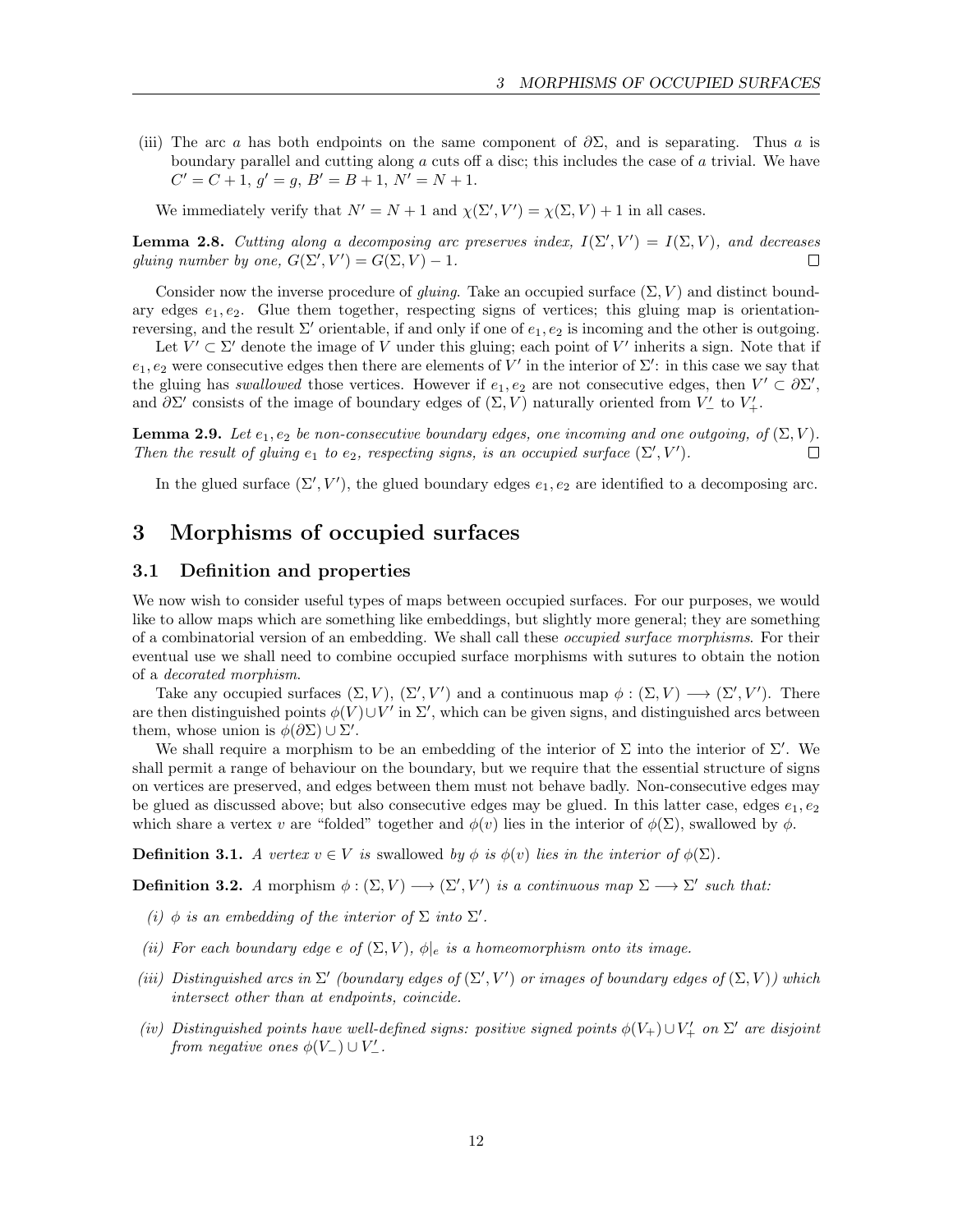

<span id="page-12-0"></span>Figure 7: Examples of occupied surface morphisms.

Figure [7](#page-12-0) shows several examples of morphisms.

Consider the conditions on edges. Take distinct boundary edges  $e_1, e_2$  of  $(\Sigma, V)$ . As homeomorphic images of oriented arcs running from negative to positive vertices,  $\phi(e_1)$  and  $\phi(e_2)$  are both oriented embedded arcs in  $\Sigma'$ , running from negative to positive signed points. The intersection condition says they are either disjoint, or they intersect at one or both endpoints, or they coincide. Two edges  $e_1, e_2$ may therefore be glued together by  $\phi$ , and since  $(\Sigma', V')$  is by definition orientable, the gluing map must be orientation-reversing, so one of  $e_1, e_2$  must be incoming and the other outgoing. Edges which are glued together may be non-consecutive, producing a gluing as discussed previously; or they may be consecutive and have the effect of folding the edges together, swallowing a vertex. It is not however possible for three distinct edges to be glued together; there are only two sides of an arc in a surface, and  $\phi$  must be an embedding on the interior.

Consider the conditions on vertices. Take a vertex  $v \in V$ . Its image  $\phi(v)$  may be swallowed, lying in the interior of  $\phi(\Sigma)$ ; in this case the edges adjacent to v are both glued (though not necessarily to each other). If it is not swallowed, then it lies on the boundary of  $\phi(\Sigma)$ . The image  $\phi(v)$  may or may not lie on  $\partial \Sigma'$ , but if  $\phi(v) \in \partial \Sigma'$ , then  $\phi(v) \in V'$ , since a vertex lying in the interior of a boundary edge of  $(\Sigma', V')$  contradicts the condition on edge intersections. Many vertices of V can be mapped by  $\phi$  to the same point.

We can justify the category-theoretic usage of "morphism". The identity map  $(\Sigma, V) \longrightarrow (\Sigma, V)$  is the identity morphism on  $(\Sigma, V)$ .

**Lemma 3.3.** Let  $\phi_1 : (\Sigma^1, V^1) \longrightarrow (\Sigma^2, V^2)$  and  $\phi_2 : (\Sigma^2, V^2) \longrightarrow (\Sigma^3, V^3)$  be morphisms. Then the composition  $\phi_2 \circ \phi_1 : (\Sigma^1, V^1) \longrightarrow (\Sigma^3, V^3)$  is a morphism.

Proof. We must verify the four conditions of the definition of morphism. The first is immediate: since  $\phi_1$  and  $\phi_2$  embed interiors, so does  $\phi_2 \circ \phi_1$ .

If (iv) does not hold, then  $\phi_2 \circ \phi_1$  maps two vertices  $v_- \in V_-^1$ ,  $v_+ \in V_+^1$  to the same point, or maps a vertex  $v \in V^1$  to a vertex of  $V^3$  of opposite sign.

In the first case,  $\phi_2 \circ \phi_1(v_+) = \phi_2 \circ \phi_1(v_-)$ . As  $\phi_1$  satisfies (iv),  $\phi_1(v_+) \neq \phi_1(v_-)$ . If one of these is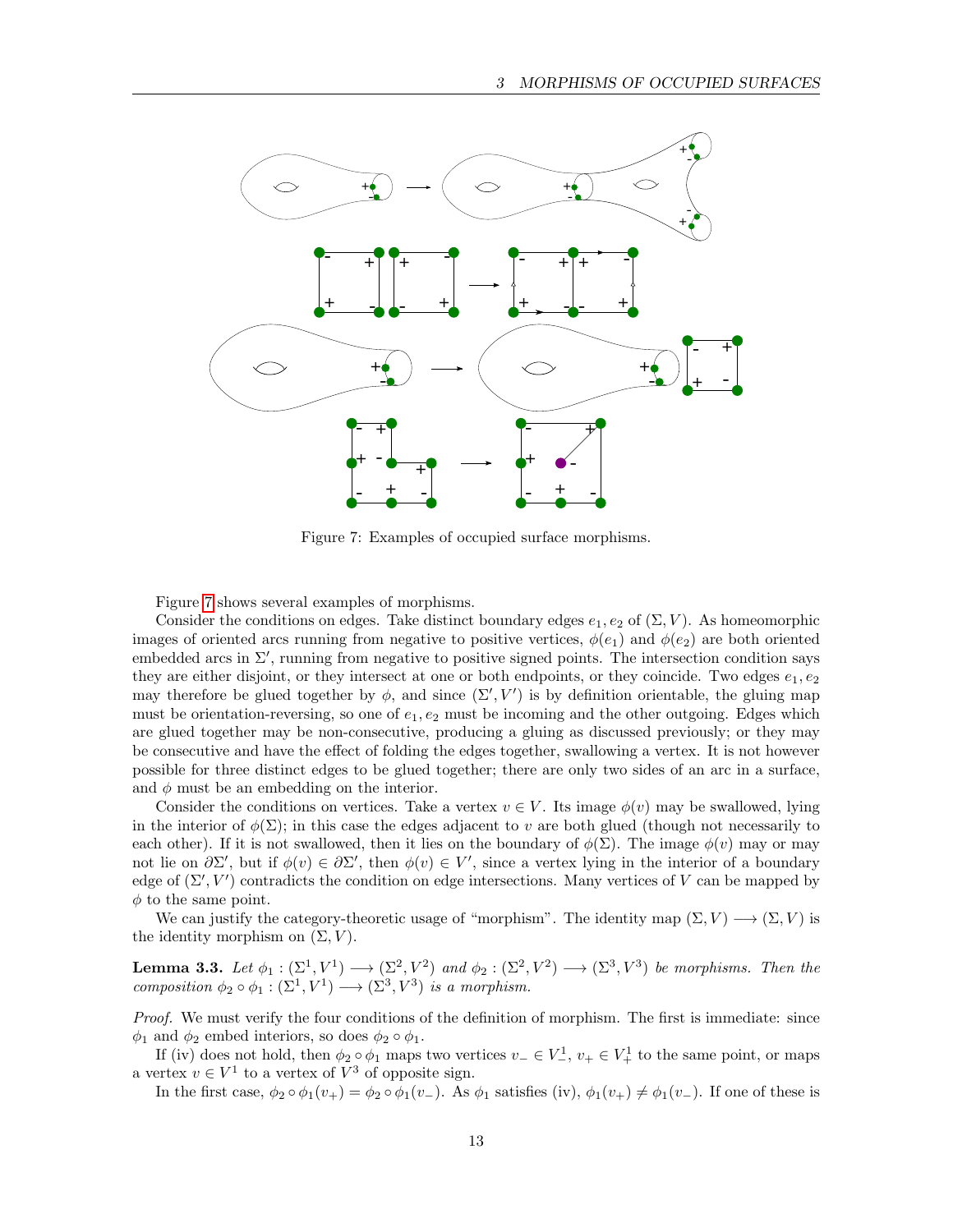in the interior of  $\Sigma^2$ , then  $\phi_2$  embeds it into the interior of  $\Sigma^3$ , disjoint from the image of  $\phi_1(v_-)$ , but  $\phi_2$  maps another point there also, a contradiction. Otherwise both  $\phi_1(v_+), \phi_1(v_-)$  lie in  $\partial \Sigma^2$ , hence  $\phi_1(v_+) \in V_+^2$  and  $\phi_1(v_-) \in V_-^2$ ; then as  $\phi_2$  satisfies (iv),  $\phi_2(\phi_1(v_+)) \neq \phi_2(\phi_1(v_-))$ , a contradiction.

In the second case, suppose without loss of generality  $v \in V^1$  and  $\phi_2 \circ \phi_1(v) \in V^3$ . If  $\phi_1(v)$  lies in the interior of  $\Sigma^2$ , then  $\phi_2$  embeds it into the interior of  $\Sigma^3$ , hence not into  $V^3$ . So  $\phi_1(v)$  lies in  $\partial\Sigma^2$ , hence in  $V^2$ . And then as  $\phi_2$  maps  $\phi_1(v)$  to  $V^3$ , it must preserve sign, and  $\phi_2 \circ \phi_1(v) \in V^3$ , a contradiction.

For (ii): Let e be an edge of  $(\Sigma^1, V^1)$ ; so  $\phi_1$  maps e homeomorphically onto its image. By property (iii) of  $\phi_1$ , there are four possibilities for  $\phi_1(e)$ : it lies in the interior of  $\Sigma^2$ ; or it intersects  $\partial \Sigma^2$  in a single endpoint; or in both endpoints; or  $\phi_1(e)$  is a boundary edge of  $(\Sigma^2, V^2)$ .

If  $\phi_1(e)$  lies in the interior of  $\Sigma^2$ , where  $\phi_2$  is an embedding, then it is mapped by  $\phi_2$  homeomorphically onto its image. If  $\phi_1(e)$  has precisely one endpoint  $v^2$  in  $\partial \Sigma^2$ , then  $\phi_2$  is obviously a homeomorphism on  $\phi_1(e)\setminus \{v^2\}$ ; which extends to a homeomorphism of  $\phi_1(e)$ . If  $\phi_2(e)$  intersects  $\partial \Sigma^2$ in both endpoints, then  $\phi_2$  is a homeomorphism on the interior of e; as  $\phi_2$  respects signs of vertices, the two endpoints of  $\phi_1(e)$  are mapped to distinct points in  $\Sigma^2$  and hence  $\phi_2$  is a homeomorphism on  $\phi_1(e)$ . If  $\phi_1(e)$  is a boundary edge of  $(\Sigma^2, V^2)$ , then by property (ii) of  $\phi_2$ ,  $\phi_2$  is homeomorphic on  $\phi_1(e)$ .

For (iii): Suppose  $e, e'$  are distinct boundary edges of  $(\Sigma^1, V^1)$ , and suppose  $\phi_2 \circ \phi_1(e), \phi_2 \circ \phi_1(e')$ intersect at an interior point of  $\phi_2 \circ \phi_1(e)$ . We note that  $\phi_1$ ,  $\phi_2$  can only fail to be injective along the boundary, by identifying vertices or edges. So if  $\phi_1(e)$  is not a boundary edge of  $(\Sigma^2, V^2)$ , then all its interior points are embedded by  $\phi_2$ , and hence  $\phi_1(e')$  must intersect  $\phi_1(e)$  in the interior; by property (iii) of  $\phi_1$  then  $\phi_1(e)$  and  $\phi_1(e')$  coincide, so  $\phi_2 \circ \phi_1(e)$  and  $\phi_2 \circ \phi_1(e')$  coincide. On the other hand, if  $\phi_1(e)$  is a boundary edge of  $(\Sigma^2, V^2)$ , then by property (ii) of  $\phi_2$ ,  $\phi_2$  is homeomorphic on  $\phi_1(e)$ , and  $\phi_2$  can only fail to be injective along  $\phi_1(e)$  by identifying the edge  $\phi_1(e)$  with another boundary edge of  $(\Sigma^2, V^2)$ . If  $\phi_1(e')$  is not a boundary edge, then it can only intersect  $\partial\Sigma^2$  at vertices of  $V^2$ , which are not mapped under  $\phi_2$  to the interior of  $\phi_2(\phi_1(e))$ , so there is no intersection of  $\phi_2(\phi_1(e'))$  with the interior of  $\phi_2(\phi_1(e))$ . Thus  $\phi_1(e')$  is also a boundary edge of  $(\Sigma^2, V^2)$ , and by property (iii) of  $\phi_2$ , since  $\phi_2 \circ \phi_1(e)$  and  $\phi_2 \circ \phi_1(e')$  intersect other than at endpoints, they coincide.  $\Box$ 

Proposition 3.4. The set of occupied surfaces, and morphisms (including identity morphisms) between them, as defined above, form a category, the category of occupied surfaces, denoted  $\mathcal{OS}.$  $\Box$ 

We note that if we impose the additional condition that morphisms not swallow vertices, then we obtain a subcategory of  $\mathcal{OS}$ . That is, the composition of two morphisms which do not swallow vertices is again a morphism which does not swallow vertices. Given  $v \in V^1$ ,  $\phi_1(v)$  lies in  $V^2$  or has a neighbourhood containing points in and out of  $\phi_1(\Sigma^1)$  (possibly both). In the first case v is not swallowed by  $\phi_2 \circ \phi_1$  by the non-swallowing property of  $\phi_2$ ; in the second case a neighbourhood of  $\phi_2 \circ \phi_1(v)$  contains points in and out of  $\phi_2 \circ \phi_1(\Sigma^1)$ .

#### <span id="page-13-0"></span>3.2 Image and complement of a morphism

The image  $\phi(\Sigma)$  of a morphism  $\phi: (\Sigma, V) \longrightarrow (\Sigma', V')$ , with the subspace topology from  $\Sigma'$ , need not be a surface. Several vertices of V may be glued under  $\phi$ , and a neighbourhood of this point in  $\phi(\Sigma)$ with the subspace topology need not be a disc. A similar phenomenon may occur with the complement of the image of  $\Sigma$  in  $\Sigma'$ .

However, if we cut  $\Sigma'$  along the boundary of  $\phi(\Sigma)$ , and then glue the boundary back in, we do obtain a surface. In the process, some vertices may be cut apart, and the number of vertices may increase. We can do the same with the complement of  $\phi(\Sigma)$  in  $\Sigma'$ . In fact both the image and complement surfaces can be given the structure of occupied surfaces.

Precisely, take a Riemannian metric on  $\Sigma'$ , and restrict it to the interior of  $\phi(\Sigma)$ . Taking the metric completion of this open surface gives a surface  $\Sigma^{\phi}$ . The boundary of  $\Sigma^{\phi}$  consists naturally of edges and vertices  $V^{\phi}$ : the edges are images of edges of  $(\Sigma, V)$ , and  $V^{\phi}$  consists of images of vertices of V, possibly split apart. (Note that as edges may be glued together and vertices swallowed by  $\phi$ , the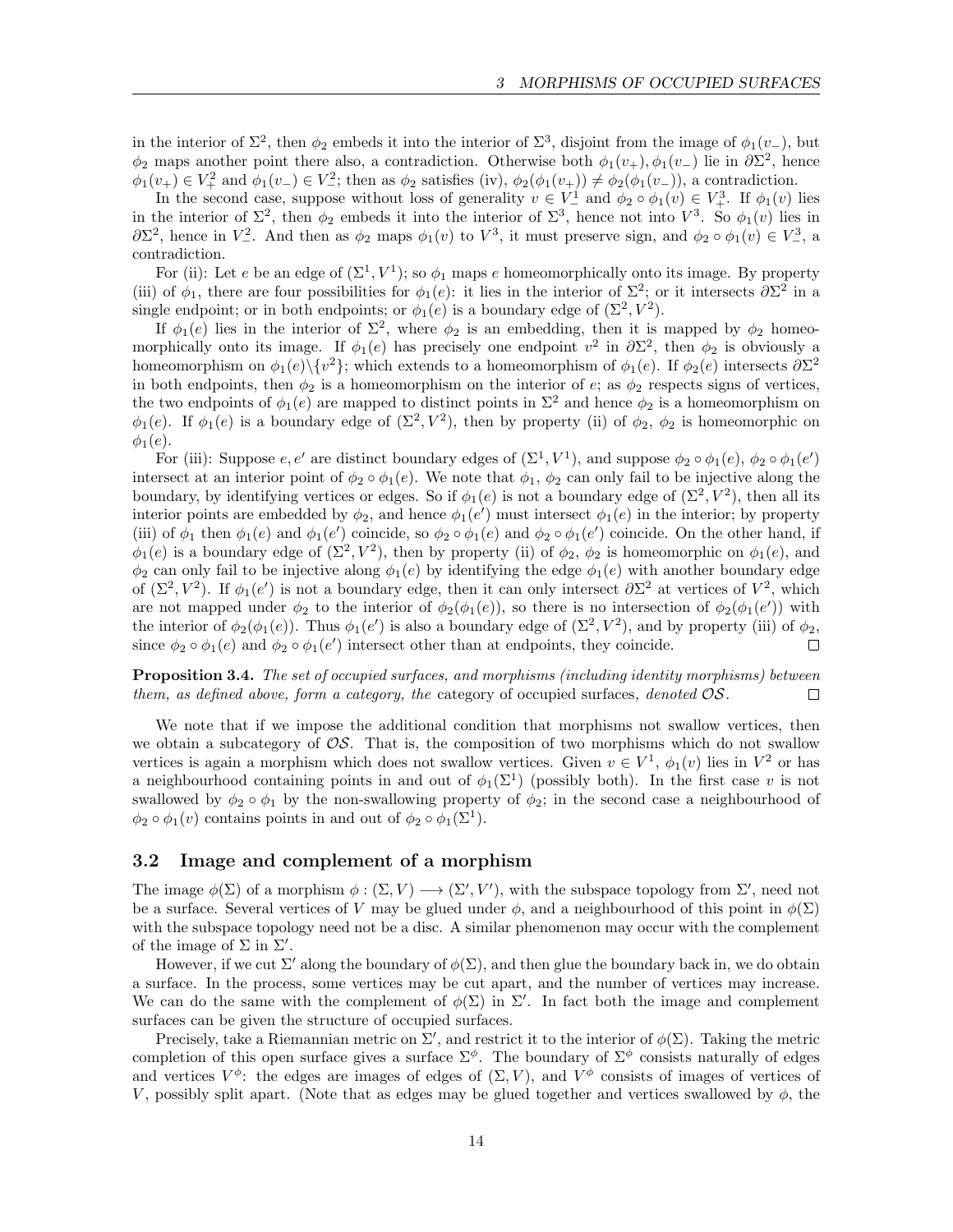

Figure 8: Vertices in the complementary occupied surface of a morphism.

boundary edges and vertices of  $\Sigma^{\phi}$  do not consist of all images under  $\phi$  of edges and vertices of  $(\Sigma, V)$ .) The vertices  $V^{\phi}$  inherit well-defined signs from  $\phi$ , and each boundary edge of  $\Sigma^{\phi}$  runs between vertices of  $V^{\phi}$  of opposite sign, giving us the following.

**Lemma 3.5.** The surface  $\Sigma^{\phi}$ , with signed vertices  $V^{\phi}$ , has the structure of an occupied surface.  $\Box$ 

**Definition 3.6.** ( $\Sigma^{\phi}$ ,  $V^{\phi}$ ) is the image occupied surface of  $\phi$ .

Similarly, we may consider the complement of  $\phi(\Sigma)$  in  $\Sigma'$ . Although it need not be a surface (see figure [3.2\)](#page-14-0), taking its completion with respect to a Riemannian metric on  $\Sigma'$ , we obtain a surface  $\Sigma^c$ .

The boundary of  $\Sigma^c$  breaks into edges and vertices  $V^c$ . The boundary edges of  $\Sigma^c$  coincide with boundary edges of  $(\Sigma', V')$  not in the image of  $\phi$ , and boundary edges of  $(\Sigma^{\phi}, V^{\phi})$  not in  $\partial \Sigma'$ . Each vertex in  $V^c$  is in  $\phi(V)$  or  $V'$  (possibly both), although vertices may again split apart. Not all vertices of  $\phi(V)$  or V' need lie in V<sup>c</sup>. The vertices again inherit well-defined signs, and the edges again run between vertices of opposite sign. We obtain the following.

**Lemma 3.7.** The surface  $\Sigma^c$ , with signed vertices  $V^c$ , has the structure of an occupied surface.  $\Box$ 

<span id="page-14-0"></span>**Definition 3.8.** ( $\Sigma^c$ ,  $V^c$ ) is the complementary occupied surface of  $\phi$ .

It will be useful subsequently to classify the boundary edges and vertices of  $(\Sigma^c, V^c)$  according to the above discussion.

**Definition 3.9.** Those boundary edges of  $(\Sigma^c, V^c)$  which lie in  $\partial \phi(\Sigma)$  we call  $\Sigma$ -type. Those which lie in  $\partial \Sigma'$  we call  $\Sigma'$ -type.

**Definition 3.10.** Vertices of  $(\Sigma^c, V^c)$  which arise from vertices in:

- (i)  $\partial \phi(\Sigma) \backslash \partial \Sigma'$  are called  $\Sigma$ -type;
- (ii)  $\partial \phi(\Sigma) \cap \partial \Sigma'$  are called  $(\Sigma, \Sigma')$ -type;
- (iii)  $\partial \Sigma' \backslash \partial \phi(\Sigma)$  are called  $\Sigma'$ -type.

We observe that in  $(\Sigma^c, V^c)$ , a vertex of  $\Sigma$ -type is adjacent to two boundary edges of  $\Sigma$ -type. Similarly, a vertex of  $\Sigma'$ -type is adjacent to two boundary edges of  $\Sigma'$ -type. A vertex of  $(\Sigma, \Sigma')$ -type may be adjacent to two boundary edges of  $\Sigma$ -type, or to one each of  $\Sigma$ - and  $\Sigma'$ -types.

(One might think that a vertex of  $(\Sigma, \Sigma')$ -type must be adjacent to boundary edges of both types, one of  $\Sigma$ -type and one of  $\Sigma'$ -type. But this is not true; for instance consider figure [10,](#page-18-1) which depicts an occupied once-punctured torus with one boundary component and two vertices. Let  $\phi$  be the inclusion of an occupied square to the upper square of that diagram. Then  $(\Sigma^c, V^c)$  is an occupied square, with all vertices of type  $(\Sigma, \Sigma')$ ; however 3 of its boundary edges are of type  $\Sigma$ , so that there are vertices of type  $(\Sigma, \Sigma')$  adjacent to  $\Sigma$ -type edges on both sides.)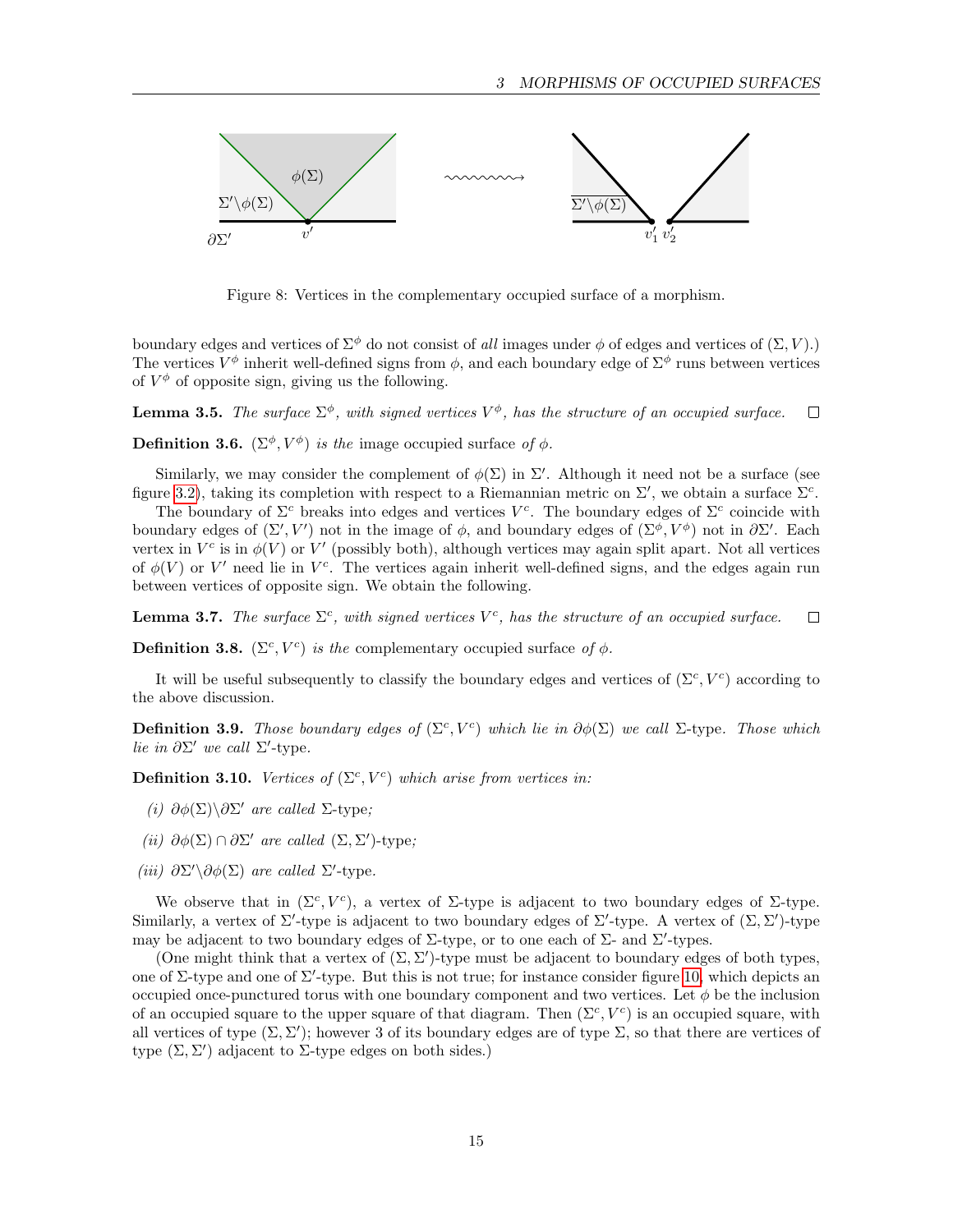#### <span id="page-15-0"></span>3.3 Isolating and vacuum-leaving morphisms

We introduce two notions which describe properties of the complement of a morphism.

**Definition 3.11.** Let  $\phi : (\Sigma, V) \longrightarrow (\Sigma', V')$  be a morphism. A component of the complement of  $\phi$ with no edges of  $\Sigma$ -type (i.e. all edges of  $\Sigma$ -type) is called an isolated component of  $\phi$ . A morphism whose complement has an isolated component is isolating.

An isolated component cannot "escape" out of  $\Sigma'$  through a boundary edge. (Note that an isolated component can have a vertex on  $\partial \Sigma'$ ; this is not good enough for an escape route.)

**Definition 3.12.** A morphism  $\phi : (\Sigma, V) \longrightarrow (\Sigma', V')$  leaves a vacuum if its complement  $(\Sigma^c, V^c)$  has a component which is the occupied vacuum.

If  $\phi$  leaves a vacuum  $(\Sigma^{\emptyset}, V^{\emptyset})$ , that vacuum has two edges which may be of  $\Sigma$ - or  $\Sigma'$ -type. If both edges are  $\Sigma'$ -type, then in fact  $(\Sigma^{\emptyset}, V^{\emptyset})$  is a component of  $(\Sigma', V')$ . If both edges are  $\Sigma$ -type, then the  $(\Sigma^{\emptyset}, V^{\emptyset})$  is an isolated component of  $\phi$ ; there is an isotopy of  $\phi$  which pushes those edges together and squeezes the vacuum out of existence. If one edge of  $(\Sigma^{\emptyset}, V^{\emptyset})$  is  $\Sigma$ - and the other is  $\Sigma'$ -type, then  $\phi$ can be isotoped so that the two boundary edges coincide and the vacuum disappears.

In a similar way, it often possible to perform an isotopy through morphisms in order to simplify the complement. Morphisms are "simpler" when more vertices and boundary edges of  $(\Sigma, V)$  are mapped to vertices and boundary edges of  $(\Sigma', V')$ ; we think of vertices and edges in the interior of  $\Sigma'$  as "slack", and pushing them out to  $\partial \Sigma'$  through an isotopy as "tightening" the morphism.

In fact, it can be proved that is is possible to perform an isotopy of morphisms, successively pushing vertices or edges of  $\Sigma$ -type to the boundary, until the only vacua left are components of  $(\Sigma', V')$ , and every non-swallowed vertex of  $\Sigma$ -type is adjacent to an isolated component of the complement  $(\Sigma^c, V^c)$ , or a component of the complement which is a disc with no vertices of  $\Sigma'$ -type.

#### <span id="page-15-1"></span>3.4 Simple morphisms

We now consider some simple examples of morphisms; it will turn out that these morphisms are elementary examples from which all morphisms can be constructed.

*Creations.* We can conjure a square  $(\Sigma^\square, V^\square)$  out of the void, and place it beside our occupied surface. This is called creation; one is depicted in the third picture of figure [7.](#page-12-0)

<span id="page-15-2"></span>**Definition 3.13.** A morphism  $\phi : (\Sigma, V) \longrightarrow (\Sigma, V) \sqcup (\Sigma^{\square}, V^{\square})$  which is the identity on  $(\Sigma, V)$  is a creation. The square  $(\Sigma^\square, V^\square)$  is the created square.

We observe that, with notation as above,  $N' = N + 2$  and  $\chi(\Sigma') = \chi(\Sigma) + 1$ , so  $I(\Sigma', V') =$  $I(\Sigma, V) + 1$ . Creations increase index by 1.

Annihilations. An annihilation is a map  $(\Sigma, V) \longrightarrow (\Sigma', V')$  which does not actually "destroy" or "forget" part of  $(\Sigma, V)$ ; the analogy to annihilation is to close off some vertices of V by covering them over.

<span id="page-15-3"></span>**Definition 3.14.** A morphism  $\phi : (\Sigma, V) \longrightarrow (\Sigma', V')$  which is non-isolating and whose complement is an occupied square  $(\Sigma^{\square}, V^{\square})$ , called the annihilator square, such that 3 consecutive boundary edges of the complement  $(\Sigma^{\Box}, V^{\Box})$  are glued to 3 consecutive boundary edges of the image  $(\Sigma^{\phi}, V^{\phi})$ .

Note that as an annihilation is non-isolating, and has three edges of  $\Sigma$ -type by definition, the fourth edge of the annihilator square must be  $\Sigma'$ -type. See figure [9.](#page-16-0) The 2 vertices and 3 edges of  $\Sigma$ -type are called annihilated vertices and edges.

Observe that  $N' = N - 1$  and  $\chi(\Sigma') = \chi(\Sigma)$ ; indeed  $\Sigma$  and  $\Sigma'$  are homeomorphic; so  $I(\Sigma', V') =$  $I(\Sigma, V) - 1$ . Annihilations decrease index by 1.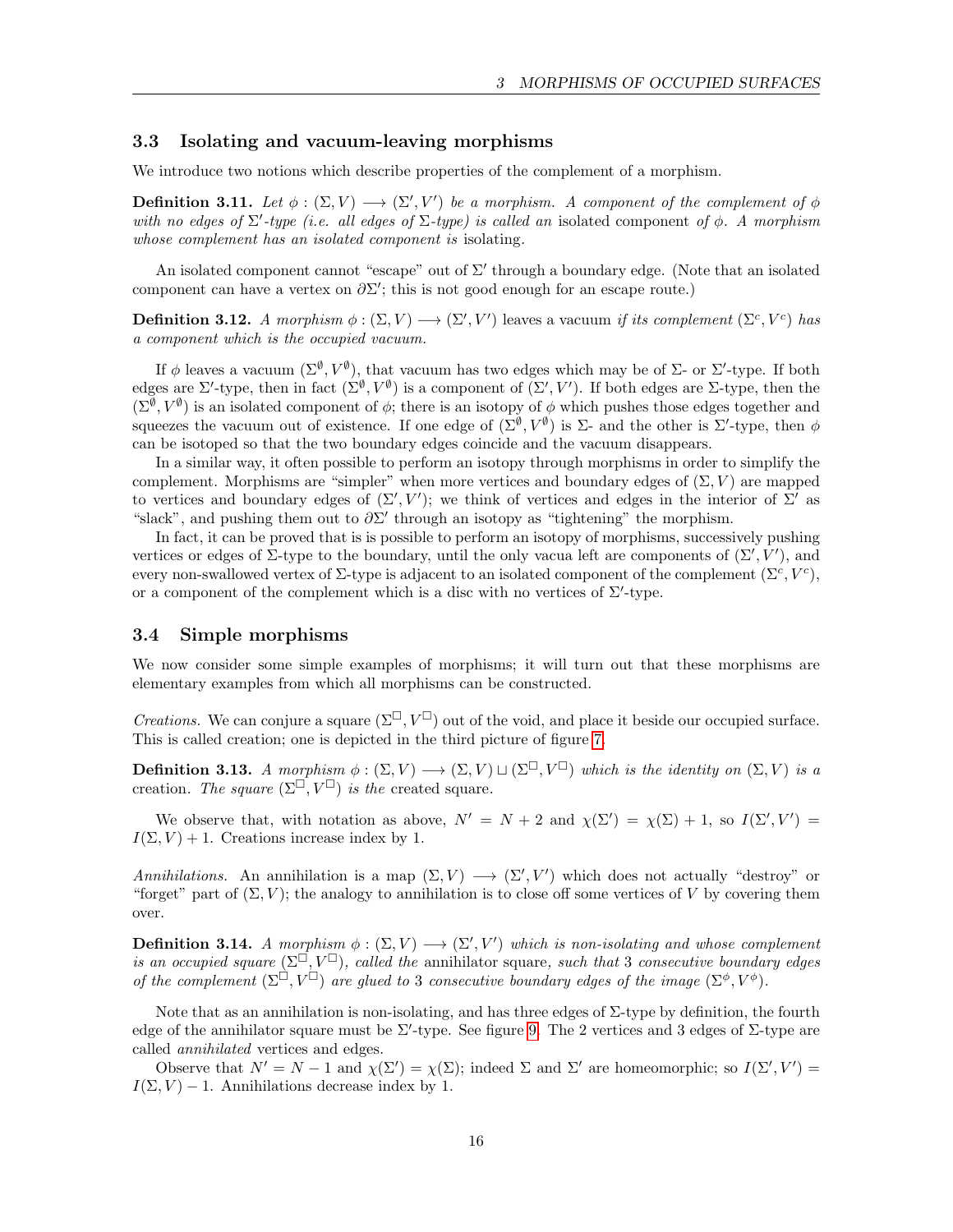

<span id="page-16-0"></span>Figure 9: An annihilation.

For both creations and annihilations,  $(\Sigma', V')$  consists of the image  $(\Sigma^{\phi}, V^{\phi})$ , together with the created/annihilator square; both are non-isolating and leave no vacua.

We also note that after performing a creation, there is an annihilation which "undoes it" by immediately covering over the newly created vertices and annihilating them to a vacuum.

Gluings. If we glue two non-consecutive edges  $e_1, e_2$  of an occupied surface  $(\Sigma, V)$ , respecting their orientations, then as discussed previously the result is an occupied surface  $(\Sigma', V')$ . The identification map  $(\Sigma, V) \longrightarrow (\Sigma', V')$  is obviously a morphism.

**Definition 3.15.** A morphism  $\phi : (\Sigma, V) \longrightarrow (\Sigma', V')$  obtained by gluing two non-consecutive boundary edges of  $(\Sigma, V)$  is a standard gluing or just gluing morphism.

(Since "fold" and "zip" morphisms, which we define next, can also be regarded as gluing maps, we use "standard gluing" to emphasise that we mean this particular type of gluing.) Note that  $N' = N - 1$ and  $\chi(\Sigma') = \chi(\Sigma) - 1$  so  $I(\Sigma', V') = I(\Sigma, V)$ . Standard gluings preserve index.

Folds. We also consider gluing edges  $e_1, e_2$ , again respecting orientations; but now we consider the case where  $e_1, e_2$  are consecutive around some boundary component C of  $\Sigma$ . If  $e_1, e_2$  are not the only edges on C, then they intersect at a single vertex v, and the gluing folds the edges  $e_1, e_2$  around v, swallowing v in the process. The result  $(\Sigma', V')$  is an occupied surface.

**Definition 3.16.** A morphism  $\phi : (\Sigma, V) \longrightarrow (\Sigma', V')$  obtained by identifying two consecutive edges  $e_1, e_2$  on a boundary component of  $(\Sigma, V)$  with more than 2 edges is a fold.

One pair of vertices of V is identified, and v is swallowed, so  $N' = N - 1$ ; and  $\Sigma'$  is homeomorphic to  $\Sigma$ , so  $\chi(\Sigma') = \chi(\Sigma)$ ; so  $I(\Sigma', V') = I(\Sigma, V) - 1$ . Folds decrease index by 1.

A fold is *positive* or *negative* accordingly as the swallowed vertex  $v$  has positive or negative sign. The final picture of figure [7](#page-12-0) shows a negative fold.

Zips. Finally we consider gluing edges  $e_1, e_2$  which form an entire boundary component of  $(\Sigma, V)$ . Again we glue while respecting orientations, so the effect is to "zip up" the boundary component. The resulting surface will be an occupied surface if and only if there are at least two boundary components on  $(\Sigma, V)$ ; then  $\Sigma'$  will have the same genus as  $\Sigma$  but one fewer boundary component. The endpoints of  $e_1, e_2$  are both swallowed.

**Definition 3.17.** Let  $(\Sigma, V)$  be an occupied surface with at least two boundary components, including a boundary component consisting of only two edges  $e_1, e_2$ . A zip is a morphism  $\phi : (\Sigma, V) \longrightarrow (\Sigma', V')$ obtained by gluing  $e_1$  and  $e_2$  together.

<span id="page-16-1"></span>We have  $N' = N - 1$  and  $\chi(\Sigma') = \chi(\Sigma) + 1$ , so  $I(\Sigma', V') = I(\Sigma, V) - 2$ . Zips decrease index by 2, and are the most violent of the examples we consider here.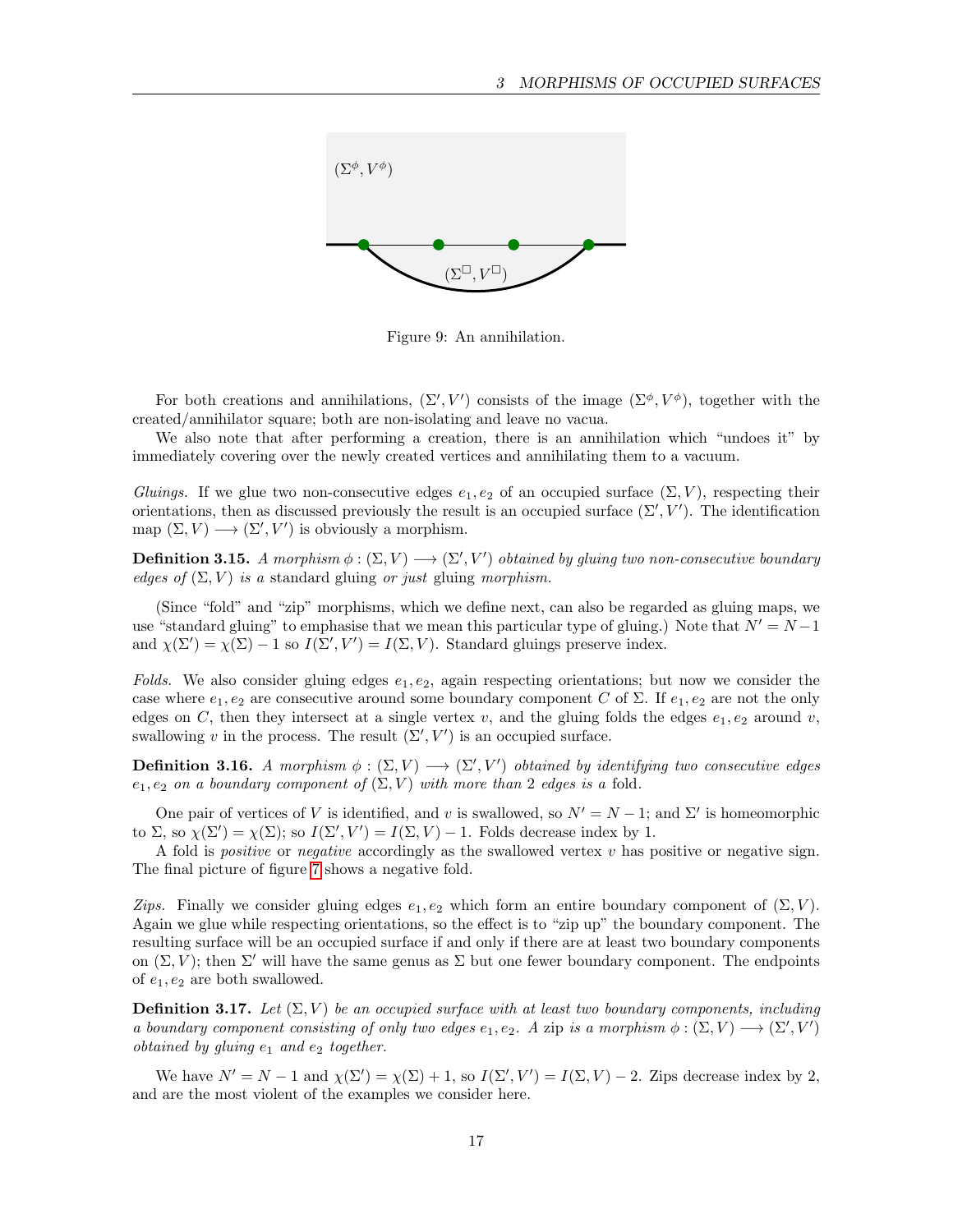Proposition 3.18. Any surjective morphism is a composition of gluings, folds and zips.

(This includes a homeomorphism, which we regard as an identity map, and the null composition.)

Proof. Let  $\phi : (\Sigma, V) \longrightarrow (\Sigma', V')$  be surjective; as an embedding of the interior of  $\Sigma$  into  $\Sigma'$ ,  $\phi$  can only fail to be injective by identifying vertices or identifying edges in pairs, always respecting signs. In fact, if  $\phi$  identifies two vertices then, being surjective onto a surface  $\Sigma'$ , it must identify a pair of edges adjacent to those vertices. Thus in identifying the edges identified by  $\phi$ , we also identify all the vertices identified by  $\phi$ .

Identifying non-adjacent edges is done by a standard gluing, and adjacent edges by a fold or zip. Thus we may successively glue together edges until we have identified all pairs of edges identified by  $\phi$ ; and the composition of these glues, folds and zips can be taken to be  $\phi$ .  $\Box$ 

We will prove in proposition [4.10](#page-21-1) that any morphism (not necessarily surjective) is a composition of creations, gluings, folds and zips. (Annihilations are strictly therefore not necessary, but they are useful to consider in any case.)

## <span id="page-17-0"></span>4 Quadrangulations

### <span id="page-17-1"></span>4.1 Definition

**Definition 4.1.** A quadrangulation A of an occupied surface  $(\Sigma, V)$  is a set of decomposing arcs on  $\Sigma$ , cutting along which decomposes  $(\Sigma, V)$  into a set of disjoint occupied squares, the squares of the quadrangulation. A quadrangulated surface is a pair  $(\Sigma, A)$  where A is a quadrangulation of an occupied surface  $(\Sigma, V)$ .

Our notion of a quadrangulation is very similar to the bipartite quadrangulations of Nakamoto in [\[22\]](#page-53-7) and Negami–Nakamoto in [\[24\]](#page-53-8); the main difference is that we prefer our vertices to lie entirely on the boundary of the surface.

Note that every decomposing arc in a quadrangulation is nontrivial. We can alternately think of a quadrangulation as being given by decomposing arcs, or by squares.

We also call the decomposing arcs of a quadrangulation its *internal edges*. So each edge of a square of a quadrangulation of  $(\Sigma, V)$  is an internal edge or a boundary edge.

Taking a connected occupied surface other than a vacuum or square, by lemma [2.5](#page-9-2) it has a nontrivial decomposing arc. Cutting along this arc holds the index  $I$  constant and decreases the gluing number G by 1 (lemma [2.8\)](#page-11-2). And such a cut cannot introduce a vacuum, so each component has non-negative gluing number. Thus we may successively cut along nontrivial decomposing arcs, decreasing  $G$  by 1 at each stage, until we arrive at  $G = 0$  (but no vacua), hence a disjoint union of squares.

<span id="page-17-2"></span>**Proposition 4.2.** Any occupied surface without vacua  $(\Sigma, V)$  has a quadrangulation. Any quadrangulation of  $(\Sigma, V)$  has  $G(\Sigma, V)$  internal edges and  $I(\Sigma, V)$  squares.  $\Box$ 

Indeed, no matter how we find decomposing arcs, we eventually arrive at a quadrangulation. Any collection of non-parallel decomposing arcs extends to a quadrangulation. Build decomposing arcs, and a quadrangulation will come.

In a quadrangulation, edges of a square are never glued together.

**Lemma 4.3.** Let  $(\Sigma^{\square}, V^{\square})$  be a square of the quadrangulated surface  $(\Sigma, A)$ . The four boundary edges of  $(\Sigma^{\square}, V^{\square})$  are distinct edges of the quadrangulation.

*Proof.* If two adjacent edges of  $(\Sigma^{\square}, V^{\square})$  are glued together in  $(\Sigma, V)$ , then their common vertex is swallowed and does not lie on the boundary of  $\Sigma$ . Two opposite edges of  $(\Sigma^{\square}, V^{\square})$  are either both incoming or both outgoing; gluing them respecting signs cannot give an orientable result.  $\Box$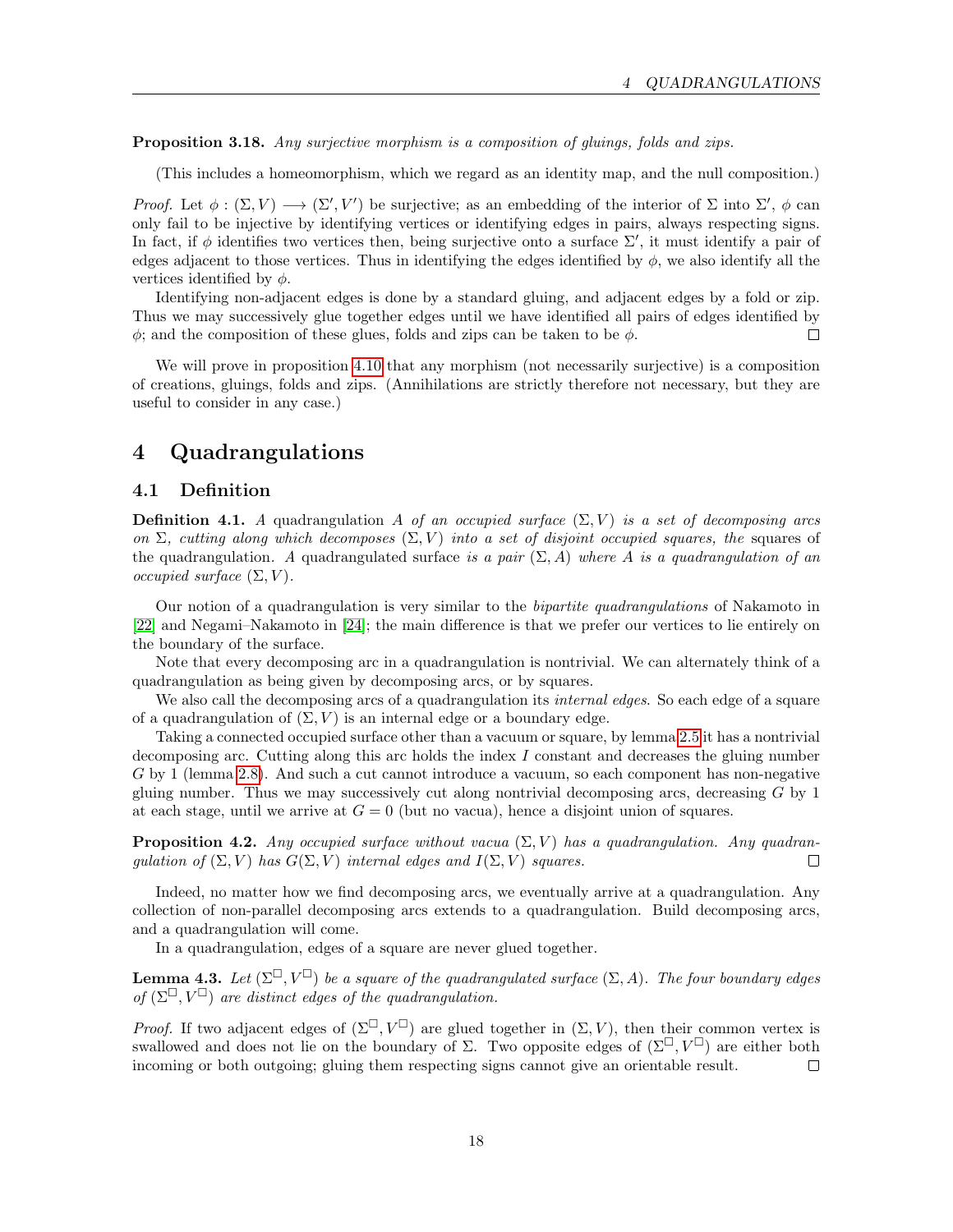

<span id="page-18-1"></span>Figure 10: Quadrangulation of a punctured torus with 2 vertices; the two pictures are equivalent.

A quadrangulation may contain several decomposing arcs running between the same endpoints; but such arcs cannot be parallel, as they would then cut out a vacuum. For instance figure [10](#page-18-1) shows a quadrangulation of the once-punctured torus with 2 vertices on the boundary; all edges run between the same vertices.

#### <span id="page-18-0"></span>4.2 Building occupied surfaces with quadrangulations

A quadrangulation allows us to build an occupied surface by gluing squares together. We can construct a quadrangulated surface  $(\Sigma, A)$  from nothing by creating the squares of the quadrangulation, then gluing them together. In fact these gluing maps can all be taken to be either standard gluings or folds (never zips), as we now prove.

<span id="page-18-3"></span>**Lemma 4.4.** Let A be a quadrangulation of an occupied surface  $(\Sigma, V)$  with squares  $(\Sigma_1^{\square}, V_1^{\square}), \ldots, (\Sigma_n^{\square}, V_n^{\square})$ . There exists an ordering of the squares such that successively gluing on the squares in order to form  $(\Sigma, V)$ , no square is ever glued in along all four of its edges.

*Proof.* Obviously some square of A has an edge on  $\partial \Sigma$ . Remove this square to reduce to a smaller surface; and successively remove squares to reduce to the empty occupied surface, at each stage removing a square with an edge on the boundary of the surface. Order the squares so that we removed, in order,  $(\Sigma_n^{\square}, V_n^{\square}), \ldots, (\Sigma_1^{\square}, V_1^{\square}).$ 

Now we perform the reverse procedure. Start from  $(\Sigma_1^\square, V_1^\square)$ , and glue on  $(\Sigma_2^\square, V_2^\square)$ ,...,  $(\Sigma_n^\square, V_n^\square)$ . At each stage, our ordering guarantees that no square is glued in along all its edges; when  $(\Sigma_i^{\Box}, \check{V}_i^{\Box})$ is glued on, at least one edge is a boundary edge.

<span id="page-18-2"></span>**Proposition 4.5.** Let  $(\Sigma, V)$  be an occupied surface. Then there exists a sequence of morphisms

$$
\emptyset = (\Sigma_0, V_0) \xrightarrow{\phi_1} (\Sigma_1, V_1) \xrightarrow{\phi_2} \cdots \xrightarrow{\phi_n} (\Sigma_n, V_n) = (\Sigma, V)
$$

where each  $\phi_i$  is a creation, standard gluing, or fold.

*Proof.* Take any quadrangulation of  $(\Sigma, V)$ , and then order the squares  $(\Sigma_1^{\square}, \underline{V}_1^{\square}), \ldots, (\Sigma_n^{\square}, V_n^{\square})$  as in the preceding lemma. Proceeding in order from  $i = 1$  to n, we conjure up  $(\Sigma_i^{\square}, V_i^{\square})$  using a creation, then attach its edges to any edges of the previously created squares as in the quadrangulation of  $(\Sigma, V)$ . We only need show that this edge attachment can be done with standard gluings and folds.

Let  $(\Sigma_p, V_p)$  be the union of the previously created and glued squares. By the lemma, we need to glue  $(\Sigma_i^{\square}, V_i^{\square})$  to  $(\Sigma_p, V_p)$  along at most 3 edges. The problem is to ensure we never glue the edges in such a way as to zip up a boundary component; this can happen when consecutive edges of  $(\Sigma_i^{\square}, V_i^{\square})$ are glued to consecutive edges of  $(\Sigma_p, V_p)$ . So call a boundary edge e of  $(\Sigma_i^{\square}, V_i^{\square})$  troublesome if e, and a consecutive edge along the boundary of  $(\Sigma_i^{\square}, V_i^{\square})$ , are glued to two consecutive edges of  $(\Sigma_p, V_p)$ . The troublesome edges of  $(\Sigma_i^{\square}, V_i^{\square})$  are then either: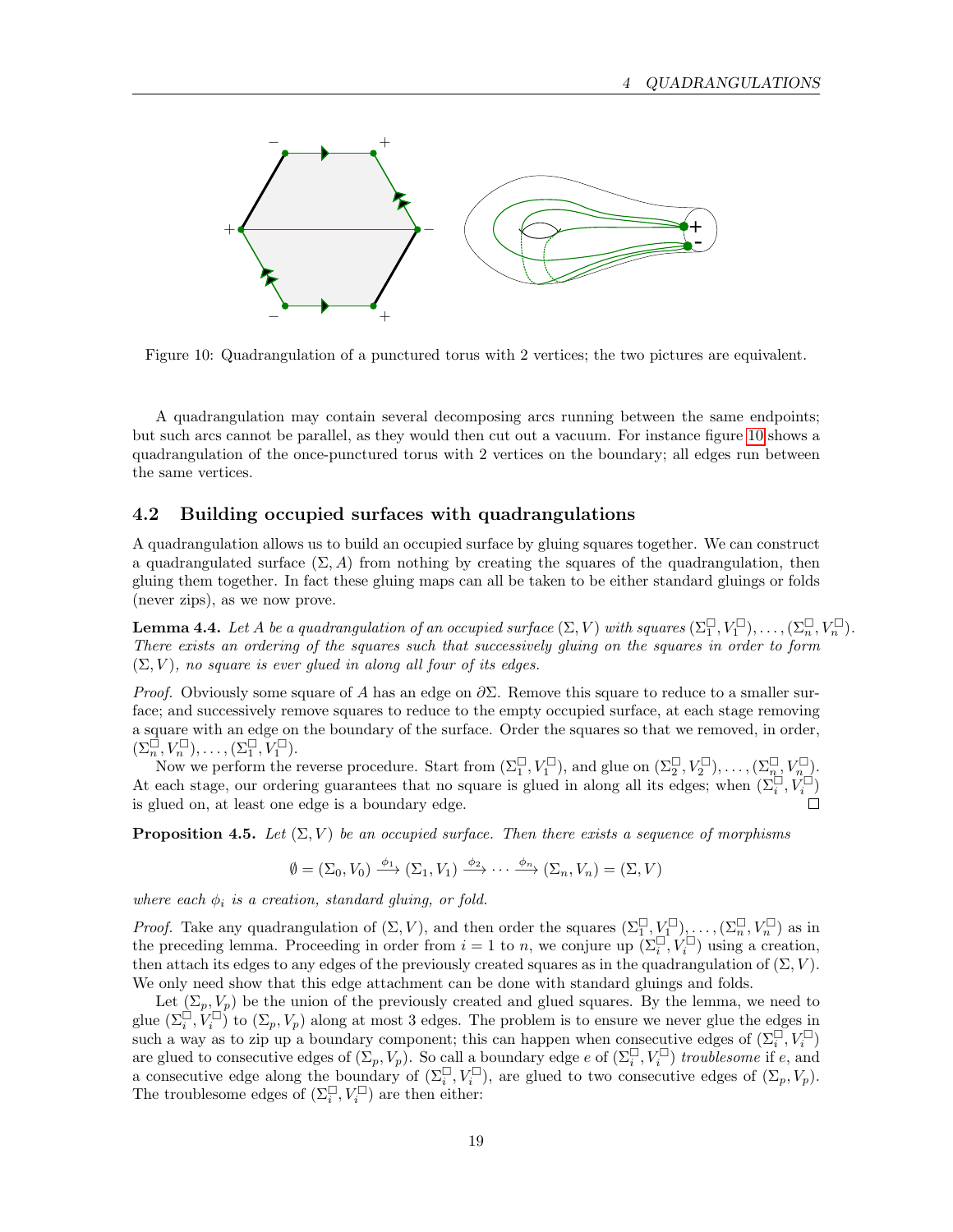- (i) three consecutive edges, glued to three consecutive boundary edges of  $(\Sigma_p, V_p)$ , with the fourth edge not glued;
- (ii) two consecutive edges, glued to two consecutive edges of  $(\Sigma_p, V_p)$ , with other edges not troublesome;
- (iii) no troublesome edges.

If there is trouble, use a standard gluing to attach one of the troublesome edges. Then the consecutive troubling edges can be glued with folds. Non-troublesome edges can then be glued by standard gluings. This gives a construction with the desired properties.  $\Box$ 

### <span id="page-19-0"></span>4.3 Slack quadrangulations

If we allow vertices in the interior, we obtain a different type of quadrangulation, essentially equivalent to the bipartite quadrangulations of [\[22,](#page-53-7) [24\]](#page-53-8) (which consider only closed surfaces). We call such quadrangulations "slack".

**Definition 4.6.** A slack quadrangulation Q of an occupied surface  $(\Sigma, V)$  is an embedded 1-complex in  $\Sigma$ , such that:

- (i) Each vertex of  $Q$  is signed, and each edge of  $Q$  connects vertices of opposite sign.
- (ii)  $Q \cap \partial \Sigma = V$ , i.e. the vertices of Q on  $\partial \Sigma$  are precisely the vertices V, and agree with their signs.

(iii) Q cuts  $\Sigma$  into squares, with each edge a 1-cell of Q or a boundary edge of  $(\Sigma, V)$ .

Vertices of Q in the interior of  $\Sigma$  are *internal vertices*. If there are no internal vertices then we obtain a bona fide quadrangulation.

We will develop a procedure to "tighten up" a slack quadrangulation into a bona fide quadrangulation, by performing what we call slack square collapse; in [\[22\]](#page-53-7) and [\[24\]](#page-53-8) it is called face contraction. This involves removing an internal vertex by collapsing one of the squares incident at that vertex.

More precisely, given a slack quadrangulation Q of  $(\Sigma, V)$ , let v be an internal vertex and let  $(\Sigma^{\square}, V^{\square})$  be a square of Q incident at v. Let w be the vertex of  $(\Sigma^{\square}, V^{\square})$  opposite to v (hence the same sign). We first show that it is possible to arrange the situation so that  $w \in V$ .

**Lemma 4.7.** Let Q be a slack quadrangulation on the connected occupied surface  $(\Sigma, V)$  which contains a positive internal vertex. Then there exists a square of the quadrangulation with an internal positive vertex at one corner, and a vertex of  $V_+$  at the opposite corner.

(Obviously there is a corresponding result with negative signs.)

Proof. Consider in each square of Q drawing in the diagonal connecting the positive signed vertices. These diagonals form an embedded 1-complex D in  $(\Sigma, V)$  whose vertices are the positive vertices of Q. We claim  $D$  is connected. To see this, consider starting from a single square and successively gluing on squares to form the slack quadrangulation  $Q$ , constructing  $(\Sigma, V)$ ; at each stage we draw the diagonals between positive vertices to construct  $D$ , and at each stage this 1-complex remains connected.

Now  $D$  is a connected 1-complex whose vertices are all the positive vertices of  $Q$ ; each vertex is either internal or in  $V_+$ . Thus there is an edge of D connecting an internal vertex to a vertex of  $V_+$ ; and there is then a square of Q with these vertices in opposite corners.  $\Box$ 

So take v, an internal vertex, and w the vertex opposite to v in  $(\Sigma^{\square}, V^{\square})$ , as is now guaranteed. First suppose that the two edges of  $(\Sigma^{\square}, V^{\square})$  adjacent to v are not identified in Q, and also the two edges adjacent to  $w$  are not identified in  $Q$ . Then in the slack square collapse, the two distinct edges of  $(\Sigma^{\square}, V^{\square})$  incident to v are isotoped onto the two distinct edges incident to w, so that the four edges of  $(\Sigma^{\square}, V^{\square})$  are collapsed to two. All the other squares of the quadrangulation remain intact, and the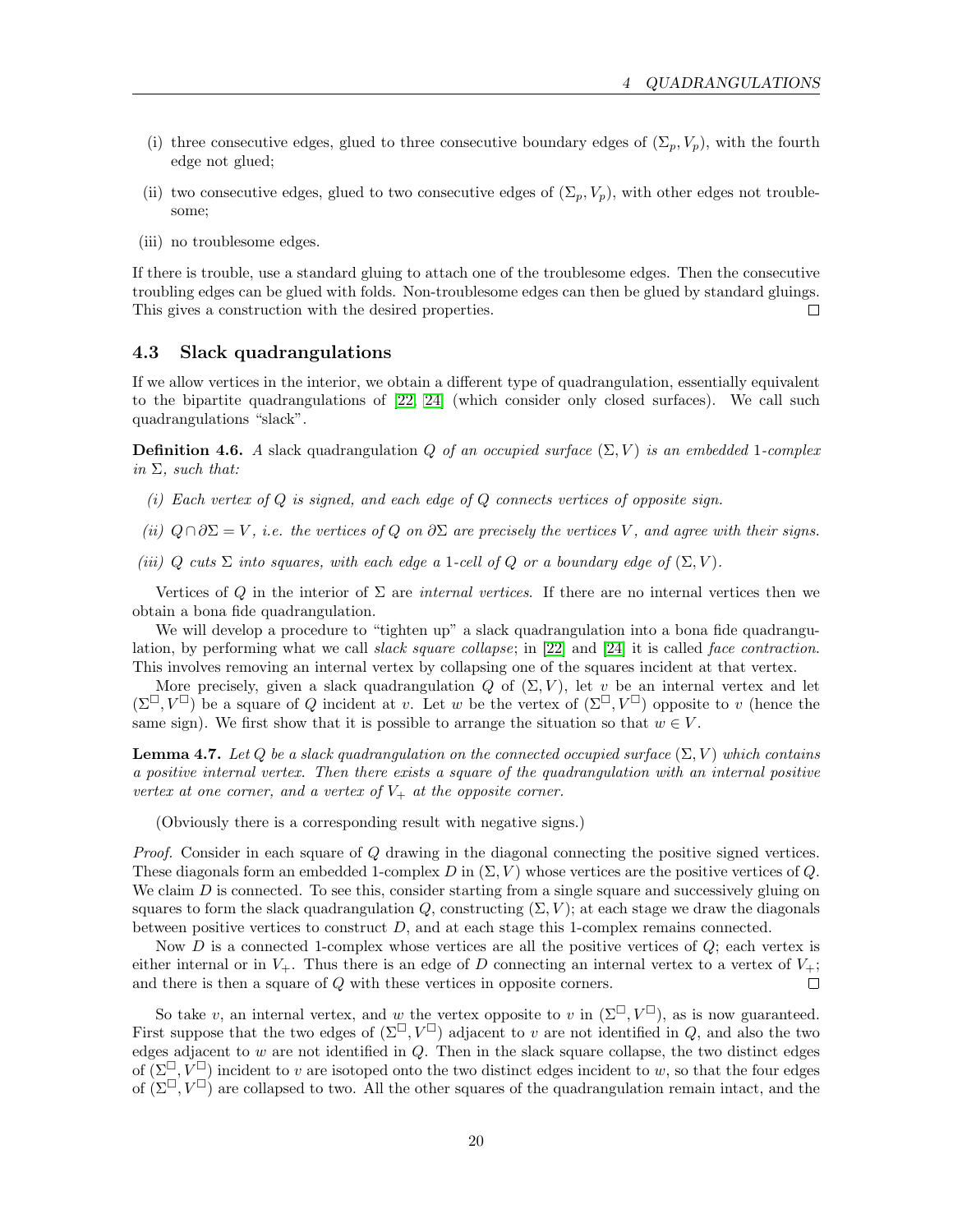

<span id="page-20-1"></span>Figure 11: Slack square collapse.



<span id="page-20-2"></span>Figure 12: Degenerate slack square collapse.

two vertices  $v, w$  are identified. See figure [11.](#page-20-1) The result is another (possibly slack) quadrangulation of  $(\Sigma, V)$  with fewer internal vertices.

It is also possible that the two edges of  $(\Sigma^{\square}, V^{\square})$  adjacent to v are identified. Then we again isotope v to w, and collapse the edges of  $(\Sigma^\square, V^\square)$  down to a single edge, as shown in figure [12.](#page-20-2) Effectively we have isotoped away a vacuum. Similarly if the two edges adjacent to  $w$  are identified.

In any case, after collapsing enough slack squares we arrive at a bona fide quadrangulation of  $(\Sigma, V)$ .

<span id="page-20-4"></span>**Proposition 4.8.** In any slack quadrangulation Q of  $(\Sigma, V)$ , slack square collapses can successively be performed taking Q to a bona fide quadrangulation of  $(\Sigma, V)$ .  $\Box$ 

### <span id="page-20-0"></span>4.4 Building morphisms with quadrangulations

We return to the question, raised in section [3.4,](#page-15-1) of building general types of morphisms out of our elementary types of creation, annihilation, gluing, fold, and zip. The construction of proposition [4.5](#page-18-2) shows how to construct a morphism from the empty occupied surface to any occupied surface; we now extend this to general morphisms. In fact the following proposition is really just a relative version of proposition [4.5;](#page-18-2) and so we begin with a relative version of lemma [4.4.](#page-18-3)

<span id="page-20-3"></span>**Lemma 4.9.** Let  $\phi : (\Sigma, V) \longrightarrow (\Sigma', V')$  be a non-isolating morphism which leaves no vacua, with a quadrangulated complement  $(\Sigma^c, A^c)$ . Then there exists an ordering of the squares of  $A^c$ ,  $(\Sigma_1^{\square}, V_1^{\square})$ ,  $\ldots$ ,  $(\Sigma_n^{\square}, V_n^{\square})$ , such that successively gluing the squares on to  $(\Sigma, V)$  in order and constructing  $(\Sigma', V'),$ no square is ever glued along all four of its edges.

Proof. As  $\phi$  leaves no vacua,  $(\Sigma^c, V^c)$  has no vacuum components. As  $\phi$  is non-isolating, there exists a square with a  $\Sigma'$ -type edge. Remove this square; we obtain a morphism with a lower-index complement that is still non-isolating and leaves no vacua, and successively remove squares with  $\Sigma'$ -type edges.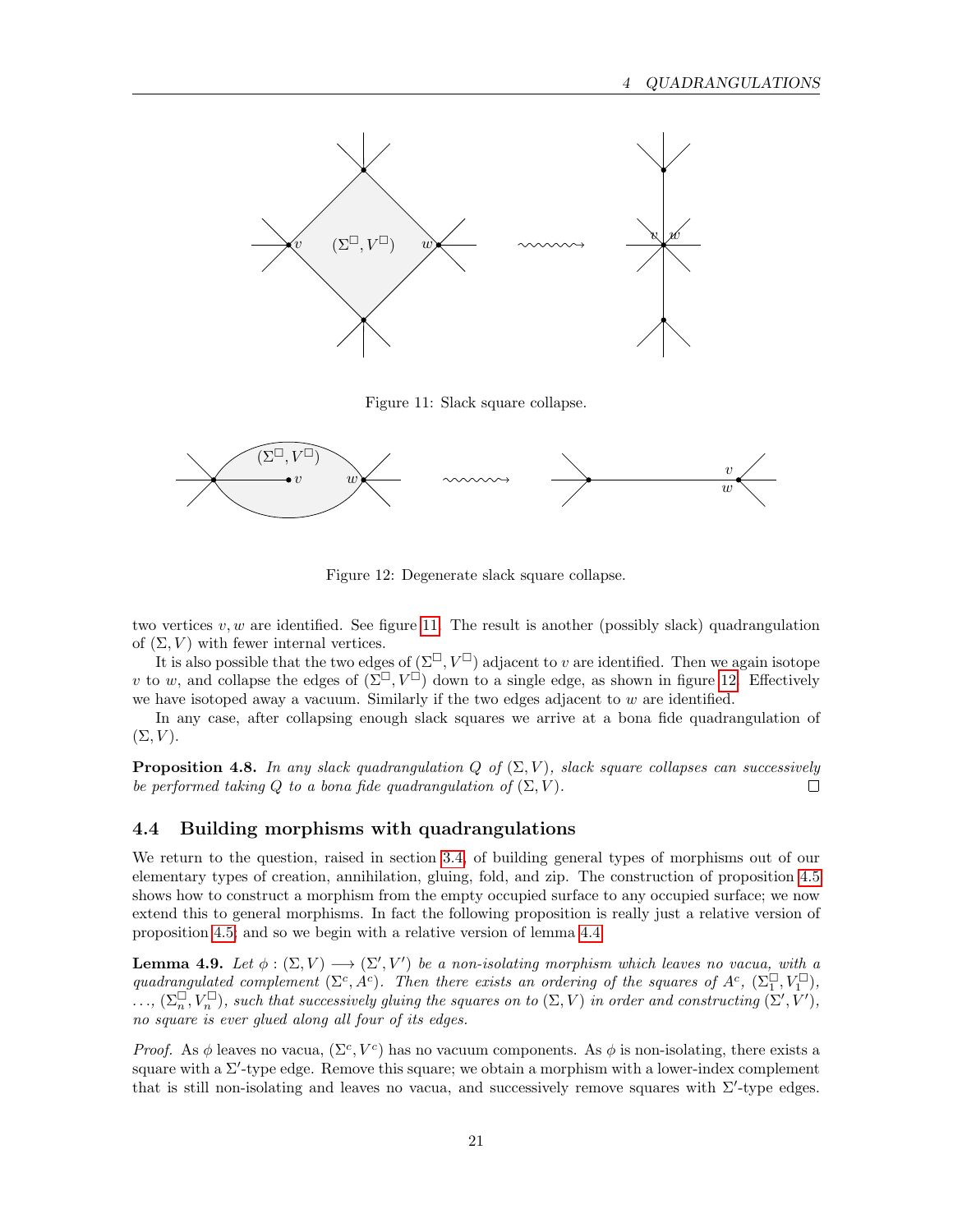Now as in lemma [4.4,](#page-18-3) reverse this process, gluing the squares on to  $(\Sigma, V)$  in the reverse order; no square is ever glued along all four edges.  $\Box$ 

<span id="page-21-1"></span>**Proposition 4.10.** Let  $\phi : (\Sigma, V) \longrightarrow (\Sigma', V')$  be a morphism. Then  $\phi$  is a composition of creations, folds, gluings, and zips.

(Note annihilations do not appear here; we will see later in section [7.1](#page-35-1) that annihilations and folds are, in a certain sense, interchangeable.)

*Proof.* First, if any boundary edges of  $(\Sigma, V)$  are identified under  $\phi$ , then as in proposition [3.18](#page-16-1) we may express this as a composition of gluings, folds and zips. Having done that, we may assume  $\phi$  does not identify boundary edges of  $(\Sigma, V)$ . (It may still identify vertices.)

We consider the components of the complement of  $\phi$ , and construct them one by one. At each stage, we have a previously existing surface  $(\Sigma_p, V_p)$  constructed from  $(\Sigma, V)$  by creating squares and gluing or folding or zipping them together; to this we adjoin a component  $(\Sigma^T, V^T)$  of the complement by more creations, gluings, folds and zips.

First suppose  $(\Sigma^T, V^T)$  is a vacuum. If may have edges both of  $\Sigma'$ -type, one each  $\Sigma$ - and  $\Sigma'$ -type, or both  $\Sigma$ -type. In the first case our vacuum is a component of  $(\Sigma', V')$ ; we create a square and fold two of its edges together. In the second case we create a square, attach the Σ-type edge with a standard gluing, and fold two edges together. In the third case we create the square, attach one edge with a standard gluing, fold two edges together, and zip the final edge. We may now assume  $\phi$  leaves no vacua.

Now suppose  $(\Sigma^T, V^T)$  is a non-isolating component. Using lemma [4.9](#page-20-3) on the morphism which adds  $(\Sigma^T, V^T)$  to the previously constructed surface  $(\Sigma_p, V_p)$ , this morphism can be constructed by successively creating squares and gluing their edges. As in the proof of proposition [4.5,](#page-18-2) each new square either has three consecutive troublesome edges, or two consecutive troublesome edges, or no troublesome edges, and in every case we can attach edges of the new square with standard gluings and folds.

Finally, suppose  $(\Sigma^T, V^T)$  is an isolating component. Take a common edge e of  $(\Sigma^T, V^T)$  and  $(\Sigma_p, V_p)$ , i.e. an edge along which  $(\Sigma^T, V^T)$  is to be glued. Consider splitting apart  $(\Sigma_p, V_p)$  and  $(\Sigma^T, V^T)$  at e; the morphism which attaches  $(\Sigma^T, V^T)$  to  $(\Sigma_p, V_p)$  along all desired edges except e is a non-isolating morphism, and so by the above we construct it with creations, gluings and folds. Having done this, we glue the two split-open edges back to e with a zip.  $\Box$ 

Note that the sequence of creations, gluings, folds and zips is by no means canonical; there may be many choices of quadrangulation of  $(\Sigma^c, V^c)$ , and many ways to order its squares to make a good gluing order.

However we can count the number of each type of elementary morphism from the topology of  $\phi$ . For instance, if  $\phi$  leaves no vacua, then the number of creations is  $I(\Sigma^c, V^c)$ ; swallowed vertices are produced precisely one for each fold and two for each zip; the number of zips is the number of isolated components plus number of collapsed boundary components of  $(\Sigma, V)$ ; and the number of gluings + folds  $+$  zips is the number of edges glued along, which is the number of  $\Sigma$ -type edges (common edges of  $(\Sigma, V)$  and  $(\Sigma^c, V^c)$ , plus  $G(\Sigma^c, V^c)$  (internal edges of  $(\Sigma^c, V^c)$ ), plus the number of pairs of edges of  $(\Sigma, V)$  identified under  $\phi$ .

#### <span id="page-21-0"></span>4.5 Quadrangulations and ribbon graphs

A quadrangulation A of an occupied surface  $(\Sigma, V)$  without vacua describes  $(\Sigma, V)$  as a 2-complex, with  $V$  the 0-skeleton, and all 2-cells being squares. The 1-skeleton is a graph consisting of internal and boundary edges. This graph has the extra structure that around each vertex  $v \in V$  the edges are totally ordered, anticlockwise, from one boundary edge incident to  $v$ , through internal edges, to the other boundary edge incident to  $v$ . This is similar to the structure of a ribbon graph, where edges incident to a given vertex are cyclically ordered. Similarly, a slack quadrangulation also describes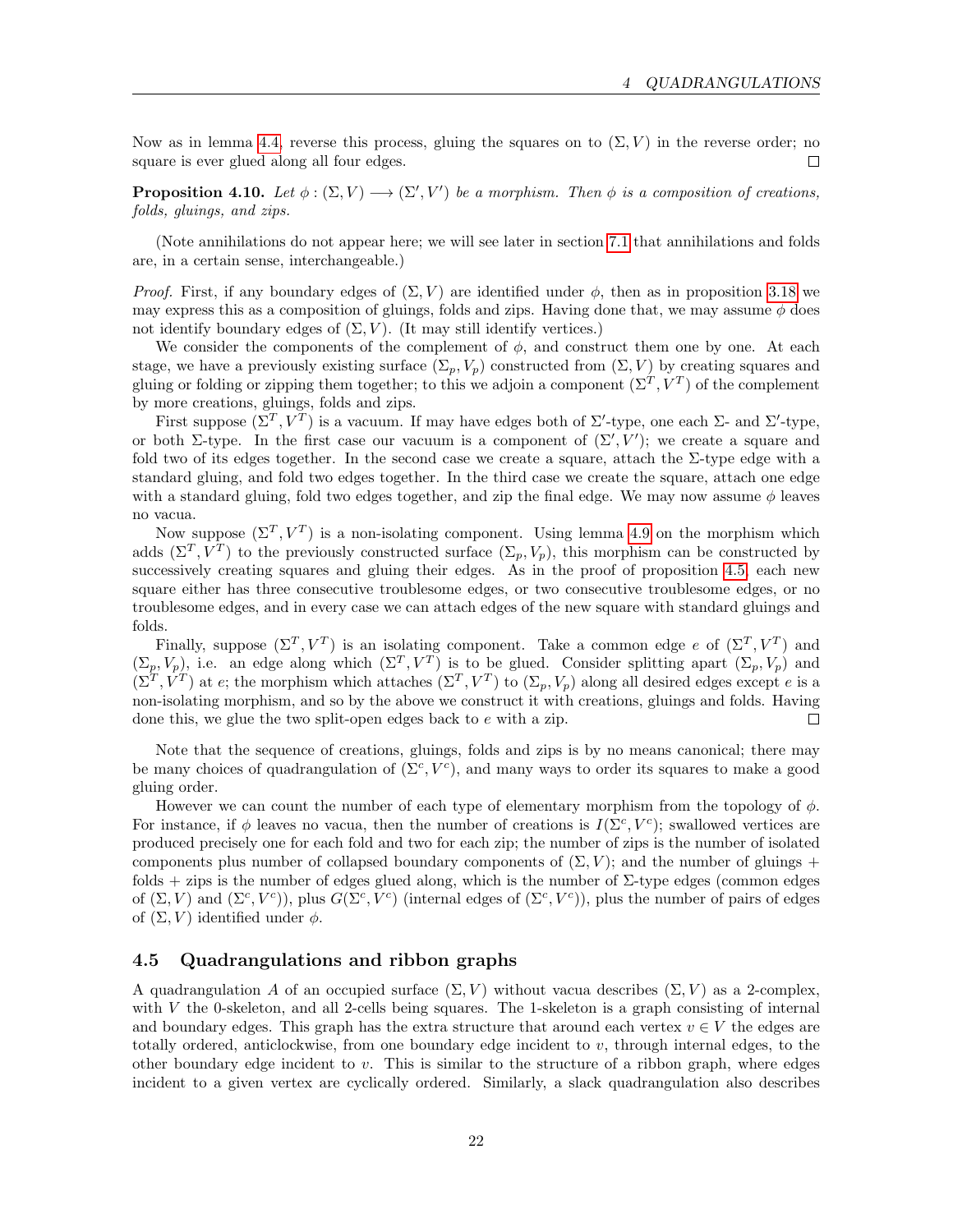

<span id="page-22-1"></span>Figure 13: Diagonal slides.

 $(\Sigma, V)$  as a 2-complex with all cells being squares. At the boundary vertices V, incident edges are totally ordered. At internal vertices, incident edges are cyclically ordered. This ribbon graph structure is enough to reconstruct the (bona fide or slack) quadrangulated  $(\Sigma, V)$ . So the data of a (bona fide or slack) quadrangulated occupied surface is equivalent to the data of a ribbon-type graph, with cyclic and/or total orderings of edges around vertices.

In the case of a bona fide quadrangulation, this ribbon-type graph, or thickened 1-skeleton, has  $G(\Sigma, V)$  internal edges, 2N boundary edges, and  $I(\Sigma, V) + B$  boundary components.

There is also a *dual graph* to a quadrangulation. This graph has a vertex for each square of the quadrangulation, and an edge connecting any two vertices corresponding to squares whose sides are glued. So the dual graph has  $I(\Sigma, V)$  vertices and  $G(\Sigma, V)$  edges; it also has the structure of a ribbon graph, with a cyclic ordering of edges around each vertex. Each vertex has degree at most 4. In fact  $\Sigma$  deformation retracts onto the dual graph, and the ribbon graph, considered as a thickened graph, is homeomorphic to  $\Sigma$ .

#### <span id="page-22-0"></span>4.6 Adjusting quadrangulations

A given occupied surface  $(\Sigma, V)$  can have many quadrangulations, possibly infinitely many. However they are all related by a particular elementary move, which we shall call a *diagonal slide* (following graph theory literature e.g. [\[22,](#page-53-7) [24,](#page-53-8) [23\]](#page-53-9)).

Consider an occupied disc with 6 vertices, i.e. a hexagon. A quadrangulation of the hexagon is given by a single decomposing arc running between opposite vertices of the hexagon. Passing from the quadrangulation obtained from one of these diagonals to another is called a *diagonal slide*; see figure [13.](#page-22-1) In a regular hexagon, the diagonal is rotated 60° clockwise or anticlockwise; in general we may speak of a clockwise or anticlockwise diagonal slide.

We can perform a diagonal slide in any two adjacent squares in a quadrangulated occupied surface; it is a local adjustment of a quadrangulation. It has order 3, in the sense that taking a quadrangulation and repeating a diagonal slide in the same hexagon in the same direction 3 times yields the original quadrangulation.

**Theorem 4.11.** Let  $(\Sigma, V)$  be an occupied surface without vacua. Then any two quadrangulations  $A, A'$  of  $(\Sigma, V)$  are related by diagonal slides.

Our proof of this theorem uses a technique similar to Penner's proof of the related fact that any two ideal triangulations of a punctured surface are related by a finite sequence of elementary moves which switch diagonals in a square.

When  $\Sigma$  is a disc, we can give an elementary proof.

Sketch of proof, when  $\Sigma$  is a disc. Given a vertex  $v \in V$  and two edges  $e, e'$  of a quadrangulation A incident to v, we may use diagonal slides to adjust until  $e, e'$  are consecutive at v. Using this fact, given any four distinct vertices  $v_1, v_2, v_3, v_4$  successively connected by edges  $e_1, e_2, e_3$  (internal or boundary)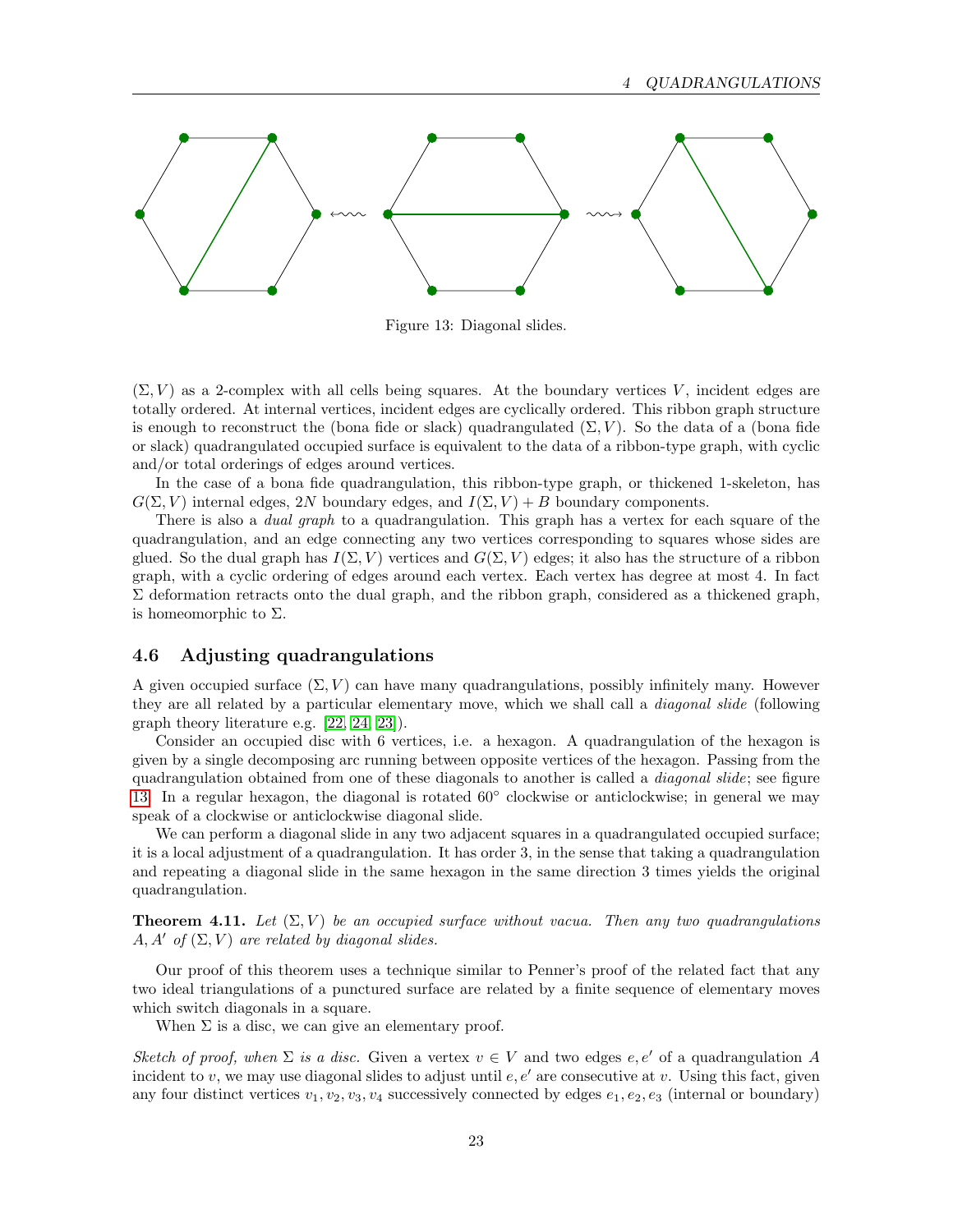

<span id="page-23-0"></span>Figure 14: Joining two vertices by an arc of a quadrangulation.

of a quadrangulation A, we can make edges  $e_1, e_2$  consecutive at  $v_2$  and  $e_2, e_3$  consecutive at  $v_3$ ; then we can obtain an edge connecting  $v_1$  to  $v_4$ , isotopic to the path  $e_1 \cup e_2 \cup e_3$ ; see figure [14.](#page-23-0) So if we have distinct vertices and edges around the boundary  $v_1 \stackrel{e_1}{\leftrightarrow} v_2 \stackrel{e_2}{\leftrightarrow} v_3 \stackrel{e_3}{\leftrightarrow} v_4$ , we can perform diagonal slides to obtain a quadrangulation in which there is a square with vertices  $v_1, v_2, v_3, v_4$ , three edges  $e_1, e_2, e_3$ , and a final edge connecting  $v_1$  to  $v_4$ .

Now in any quadrangulated disc  $(\Sigma, V)$ , there is always a square with three edges on  $\partial \Sigma$ . So given two quadrangulations  $\tilde{A}, A'$ , take a square  $(\Sigma^{\square}, V^{\square})$  of  $\tilde{A}$  which has three boundary edges, and by the above we may adjust A' until it also contains  $(\Sigma^{\square}, V^{\square})$ . In this way we reduce to a smaller case and are done by induction, the simplest cases being easy.  $\Box$ 

The above proof applies equally to more complicated surfaces, to reduce to the case where each boundary component contains 2 vertices; however at this point things become a little more difficult, and so we take a different approach.

We will describe Penner's technique from [\[26\]](#page-53-10) first, then our own use of similar techniques. We think of vertices as punctures in a surface.

Recall the Teichmuller space  $\mathcal T$  of a punctured surface is the space of marked hyperbolic structures on the surface, with cusps at the punctures. Decorate each vertex puncture with a horocycle; the space of such decorated hyperbolic structures is the decorated Teichmuller space  $\tilde{\mathcal{T}}$ . Penner shows  $\tilde{\mathcal{T}}$  is a ball.

A generic point in  $\tilde{\mathcal{T}}$  determines an ideal triangulation of the surface. This triangulation can be obtained by expanding the horocycles about the punctures and noting when they intersect. Each new intersection determines an arc between punctures, which is added to the triangulation; eventually enough arcs are seen to form an ideal triangulation. Generically these intersections all occur at different times in the expansion of horocycles, so there is no ambiguity in which arcs to choose.

Moving about in  $\mathcal T$ , different ideal triangulations are obtained, as different horocycle intersections are seen in different orders. Along a generic path in  $\tilde{\mathcal{T}}_{(\Sigma,V)}$ , horocycle intersections are seen at equal times only in pairs, and only at a finite set of decorated hyperbolic structures along the path.

As we cross a point on this generic path in  $\tilde{\mathcal{T}}_{(\Sigma,V)}$  where two horocycles intersect at the same time, the construction of the ideal triangulation changes; a certain horocycle intersection now appears earlier, while another horocycle intersection now appears later. This change in the order of appearance of horocycle intersections may or may not affect the final ideal triangulation achieved; if it does, then the arc corresponding to the horocycle intersection which now appears earlier is added to the triangulation, while the arc corresponding to the horocycle intersection which now appears later is deleted form the triangulation. It is seen that the change in triangulation is a local move, which switches a diagonal within a square of the triangulation.

For any triangulation, there is a point in  $\tilde{\mathcal{T}}$  which gives that triangulation. Given two triangulations, we may take two points in  $\tilde{T}$  which give those triangulations, and connect them by a generic path. As we traverse that path and consider the triangulations obtained at points on that path, we see it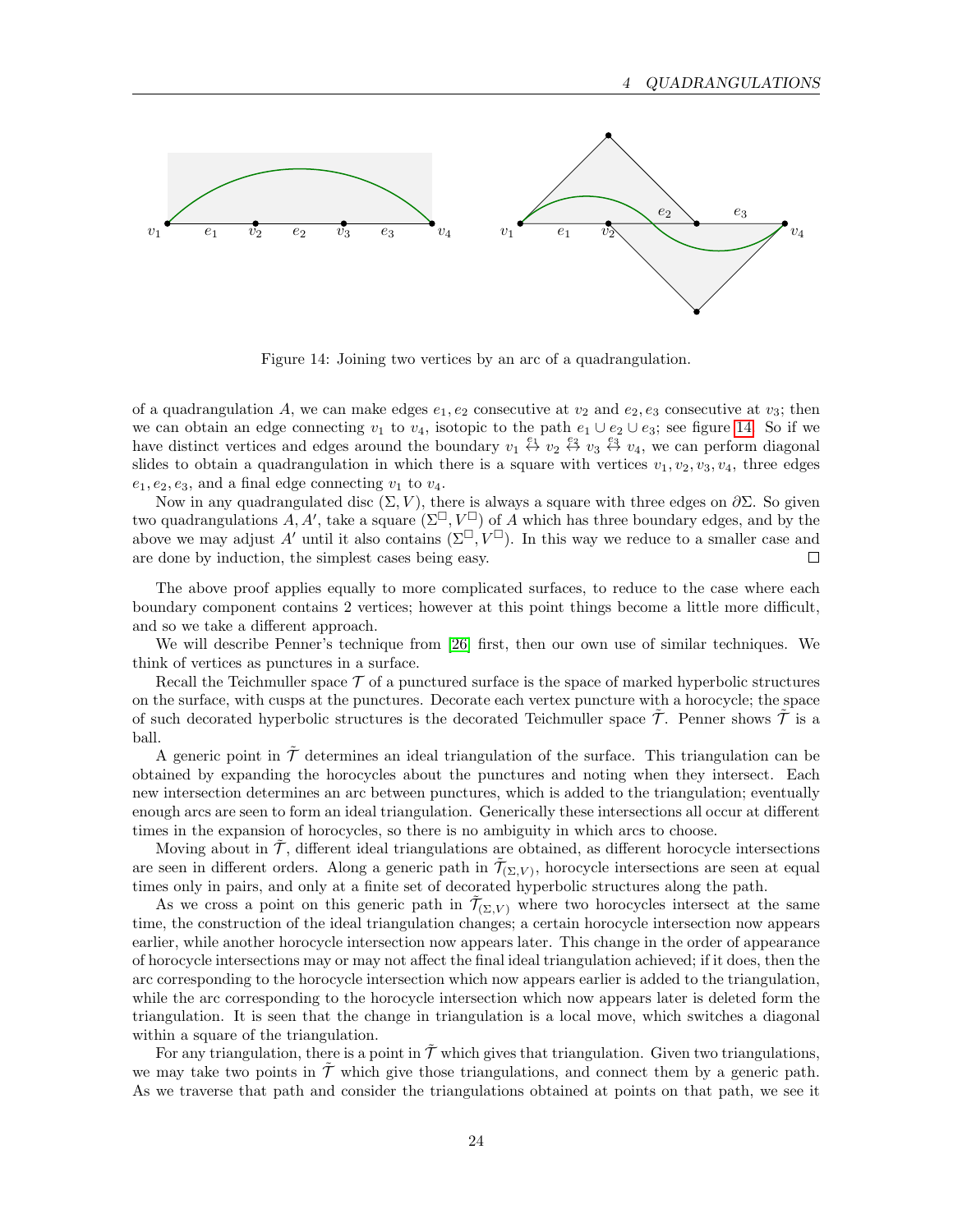changes only by local moves which switch diagonals in squares. In this way it is shown that any two triangulations are related by these moves.

Sketch of proof. We consider the Teichmuller space of hyperbolic structures on  $(\Sigma, V)$ , with cusps at the vertices, and geodesic edges between vertices. Decorate each vertex puncture with a horocycle; the space of such decorated hyperbolic structures is the decorated Teichmuller space  $\tilde{\mathcal{T}}_{(\Sigma,V)}$ . It is simply connected, in fact a ball, for the same reason as in Penner: taking a triangulation of  $(\Sigma, V)$  by arcs running between vertices/punctures, the arcs may be given λ-lengths which may be chosen freely as positive reals; and so a homeomorphism constructed between  $\tilde{\mathcal{T}}_{(\Sigma,V)}$  and  $\mathbb{R}^{\# \text{arcs}}_+$ .

Now, a point in  $\tilde{\mathcal{T}}_{(\Sigma,V)}$ , i.e. a choice of marked hyperbolic structure and horocycles about vertices, determines a quadrangulation of  $(\Sigma, V)$  as follows. As above we consider the horocycles expanding from the punctures. But we now distinguish between the *positive* horocycles around positive vertices (from  $V_+$ ), and *negative* horocycles around negative vertices (from  $V_-$ ). As we expand the horocycles, we take note of where horocycles of opposite sign meet. Each such intersection determines a geodesic arc between vertices of opposite sign, hence a decomposing arc. We only take note of those decomposing arcs which are nontrivial, i.e. are not boundary edges. We know that adding enough decomposing arcs (and all horoballs eventually meet when expanded far enough), we eventually arrive at a quadrangulation.

Again, for a generic point in  $\tilde{\mathcal{T}}_{(\Sigma,V)}$ , the intersections of (oppositely signed) horocycles (not along boundary edges) occur at distinct times in the expansion of horocycles, so there is no ambiguity in which arcs to choose. And again, along a generic path in  $\tilde{\mathcal{T}}_{(\Sigma,V)}$ , simultaneous (opposite sign) horocycle intersections (not along boundary edges) are seen only at a finite set of decorated marked hyperbolic structures along the path; at one of this finite set of decorated marked hyperbolic structures, there is only one time at which multiple intersections occur, and at this time only two pairs of horocycles simultaneously intersect.

As we cross a point on this generic path in  $\tilde{\mathcal{T}}_{(\Sigma,V)}$  where horocycles simultaneously intersect, the construction of the quadrangulation changes; a certain horocycle appears earlier, and a certain horocycle appears later. If the final quadrangulation changes, the effect is that the arc corresponding to the horocycle intersection which now appears earlier is added to the quadrangulation, and the arc corresponding to the horocycle intersection which now appears later is deleted from the quadrangulation.

Thus the effect on the quadrangulation is to remove one arc and add another, with the result being another quadrangulation. Removing the arc creates a hexagonal complementary region, where we have just removed a main diagonal; the new arc added must be a different main diagonal. Hence the effect on the quadrangulation is a diagonal slide.

For any quadrangulation A, there is a point in  $\tilde{\mathcal{T}}_{(\Sigma,V)}$  which gives that quadrangulation A. For by adding extra arcs, A can be extended to an ideal triangulation I. Just as in the punctured case (Penner section 6), if we set  $\lambda$ -lengths on all the edges to be 1, then the corresponding decorated marked hyperbolic structure has the property that expanding horocycles gives intersections which determine the arcs of I. If we expand the same horocycles in the same way but only pay attention to non-boundary intersections between horocycles of opposite sign, then we obtain the quadrangulation A.

So, given two quadrangulations A, A', we take two points in  $\tilde{\mathcal{T}}_{(\Sigma,V)}$  which determine those quadrangulations, and connect them by a generic path. We traverse the path and consider the quadrangulations obtained. The quadrangulations are constant along the path, except at a finite set of points where the quadrangulation changes by a diagonal slide. Thus  $A, A'$  are related by a sequence of diagonal  $\Box$ slides.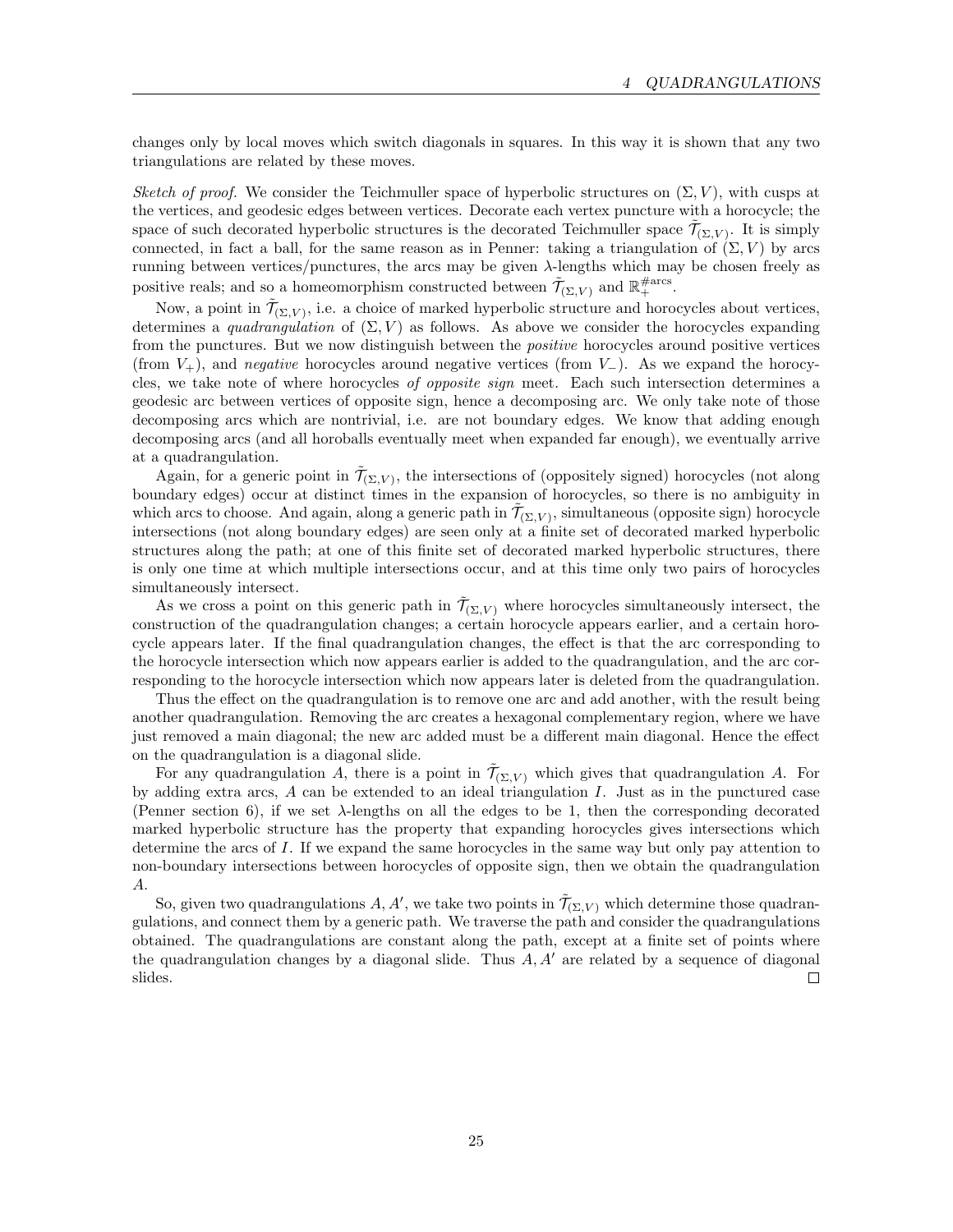

<span id="page-25-2"></span>Figure 15: An example and a non-example of a sutured surface.

## <span id="page-25-0"></span>5 Sutures

#### <span id="page-25-1"></span>5.1 Sutured background background

Here we follow definitions from [\[21\]](#page-53-2). (See also the similar ideas, but different terminology, of [\[31,](#page-53-11) [32\]](#page-53-12).) Sutures on a surface are a set of curves which divide the surface into signed regions, in a coherent way.

**Definition 5.1.** A sutured surface  $(\Sigma, \Gamma)$  is an oriented (topological) surface  $\Sigma$  (possibly disconnected) with a properly embedded oriented 1-submanifold  $\Gamma \subset \Sigma$ , such that:

- (i)  $\Sigma \backslash \Gamma = R_+ \cup R_-,$  where  $R_{\pm}$  are surfaces oriented as  $\pm \Sigma$ ;
- (ii)  $\overline{\partial R_{\pm}}\setminus \overline{\partial \Sigma} = \Gamma$  as oriented 1-manifolds; and
- (iii) For every component C of  $\partial \Sigma$ ,  $C \cap \Gamma \neq \emptyset$ .

Condition (i) says that  $\Gamma$  cuts  $\Sigma$  into positive and negative regions; (ii) says that the positive and negative regions are coherent; (iii) says that sutures hit every boundary component. (The requirement (iii) is not standard, but makes sense in our context.) Figure [15](#page-25-2) shows an example and a non-example.

We say that  $\Gamma$  is a set of sutures on  $\Sigma$ , and a component of  $\Gamma$  is called a suture. So as we cross a suture, we pass from a positive region  $R_+$  into a negative region  $R_-,$  or vice versa.

Consider the boundary data of a sutured surface  $(\Sigma, \Gamma)$ . It is just a distinguished set of signed points  $F = \partial \Gamma$  on the boundary, and signed intervals  $C_{\pm} = \partial R_{\pm}$ .

**Definition 5.2.** A sutured background  $(\Sigma, F)$  is an oriented (topological) surface  $\Sigma$  with nonempty boundary, and a finite set F of signed points on  $\partial \Sigma$ , such that

- (i)  $\partial \Sigma \backslash F = C_+ \cup C_-$  where  $C_+$  is oriented as  $\pm \partial \Sigma$ ;
- (ii)  $\partial C_{\pm} = -F$  as signed points. (Here  $\partial \Sigma$  inherits an orientation from  $\Sigma$ .)
- (iii) For every component C of  $\partial \Sigma$ ,  $C \cap F \neq \emptyset$ .

Note that each component C of  $\partial \Sigma$  contains an even number of points, at least 2, of F, alternating in sign; crossing a point of F, we pass from a positive arc  $C_+$  into a negative arc  $C_-\,$  or vice versa.

It's easy to verify that the boundary data  $F = \partial \Gamma$ ,  $C_{\pm} = \partial R_{\pm} \cap \partial \Sigma$  of a sutured surface determines a sutured background. See figure [16.](#page-26-1) A set of sutures on a sutured background  $(\Sigma, F)$  is a set of sutures which restricts to  $(\Sigma, F)$  on the boundary in this way. Thus, sutures are a way of "filling" in" the boundary data of a sutured background, "joining the dots" of  $F$  with arcs and closed curves compatible with signs. Note that for a point  $f \in F$ , there is precisely one suture of Γ ending at f; if there were more than one, Γ would not be properly embedded.

A neighbourhood of a suture which is a properly embedded arc looks like figure [17](#page-26-2) below. (The reader might wonder why we set  $\partial C_{\pm} = -F$ , rather than F. The answer is that, if we want  $\partial R_{\pm} \cap \Gamma =$  $C_{\pm}$  and  $\partial \Gamma = F$ , then  $C_{\pm}$  is naturally oriented from  $F_{+}$  to  $F_{-}$ . We cannot have both  $F = \partial \Gamma$  and  $F = \partial C_{\pm}.$ 

An embedding of sutured surfaces  $(\Sigma, \Gamma) \longrightarrow (\Sigma', \Gamma')$  is an embedding  $\Sigma \longrightarrow \Sigma'$  which sends  $\Gamma \mapsto \Gamma'$ and  $R_{\pm} \mapsto R_{\pm}'$ . Similarly we may speak of a homeomorphism of sutured surfaces. A homeomorphism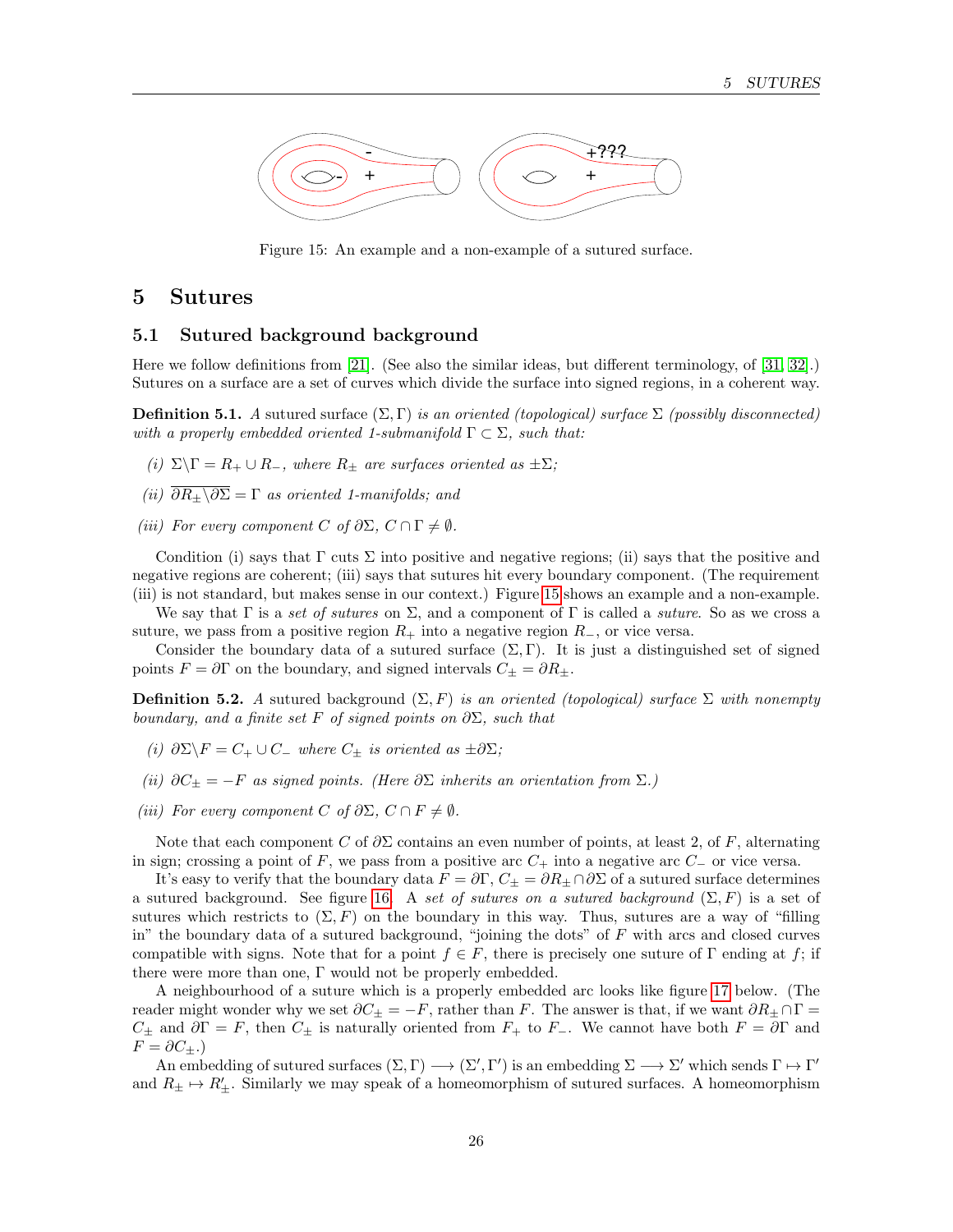

<span id="page-26-1"></span>Figure 16: A sutured background surface.



<span id="page-26-2"></span>Figure 17: Neighbourhood of a suture which is an arc.

of sutured background surfaces  $(\Sigma, F) \longrightarrow (\Sigma', F')$  is a homeomorphism  $\Sigma \longrightarrow \Sigma'$  which sends  $F \mapsto F'$ preserving signs.

Two sets of sutures on  $(\Sigma, F)$  are *equivalent* if they are isotopic rel boundary in  $(\Sigma, F)$ .

We now introduce two important properties of sutures. Both involve subsurfaces bounded by sutures.

**Definition 5.3.** A suture is trivial if it is a contractible closed curve. A set of sutures is trivial if it contains a trivial suture.

**Definition 5.4.** A set of sutures  $\Gamma$  is confining if there is a component of  $\Sigma\Gamma$  which does not intersect ∂Σ.

Confining sutures thus confine a region of  $\Sigma\Gamma$ , which cannot escape to  $\partial\Sigma$ . The disc bounded by a trivial suture is a special case, so trivial implies confining, and nonconfining implies nontrivial.

## <span id="page-26-0"></span>5.2 Cutting and gluing sutures

Sutured surfaces can be cut and glued together.

To cut, we may take a properly embedded arc, or closed curve c in a sutured surface  $(\Sigma, \Gamma)$ . Assuming that c is transverse to Γ, and does not intersect c on  $\partial \Sigma$ , then cutting along c produces a surface  $\Sigma'$  with a properly embedded 1-submanifold  $\Gamma'$ , and subsurfaces  $\Sigma'\backslash \Gamma' = R'_{-} \sqcup R'_{+}$  with the required orientation properties, but  $\Gamma'$  may not intersect every component of  $\partial \Sigma'$ . However, if c intersects  $\Gamma$ , then this is guaranteed.

Conversely, to glue, we may take two disjoint arcs  $c, c' \subset \partial \Sigma$  on a (possibly disconnected) sutured surface  $(\Sigma, \Gamma)$ , and a homeomorphism  $\phi : c \longrightarrow c'$  which preserves the sutured structure,  $c \cap \Gamma \mapsto c' \cap \Gamma$ and  $c \cap R_{\pm} \mapsto c' \cap R_{\pm}$ . Gluing via  $\phi$  produces a surface  $\Sigma'$  with a properly embedded 1-submanifold  $\Gamma'$ . In order that  $\Sigma'$  be orientable,  $\phi$  must be orientation-reversing, where c, c' inherit orientations from  $\partial\Sigma$ . Then we obtain subsurfaces  $R'_\pm$  with coherent signs, but Γ' may not intersect every component of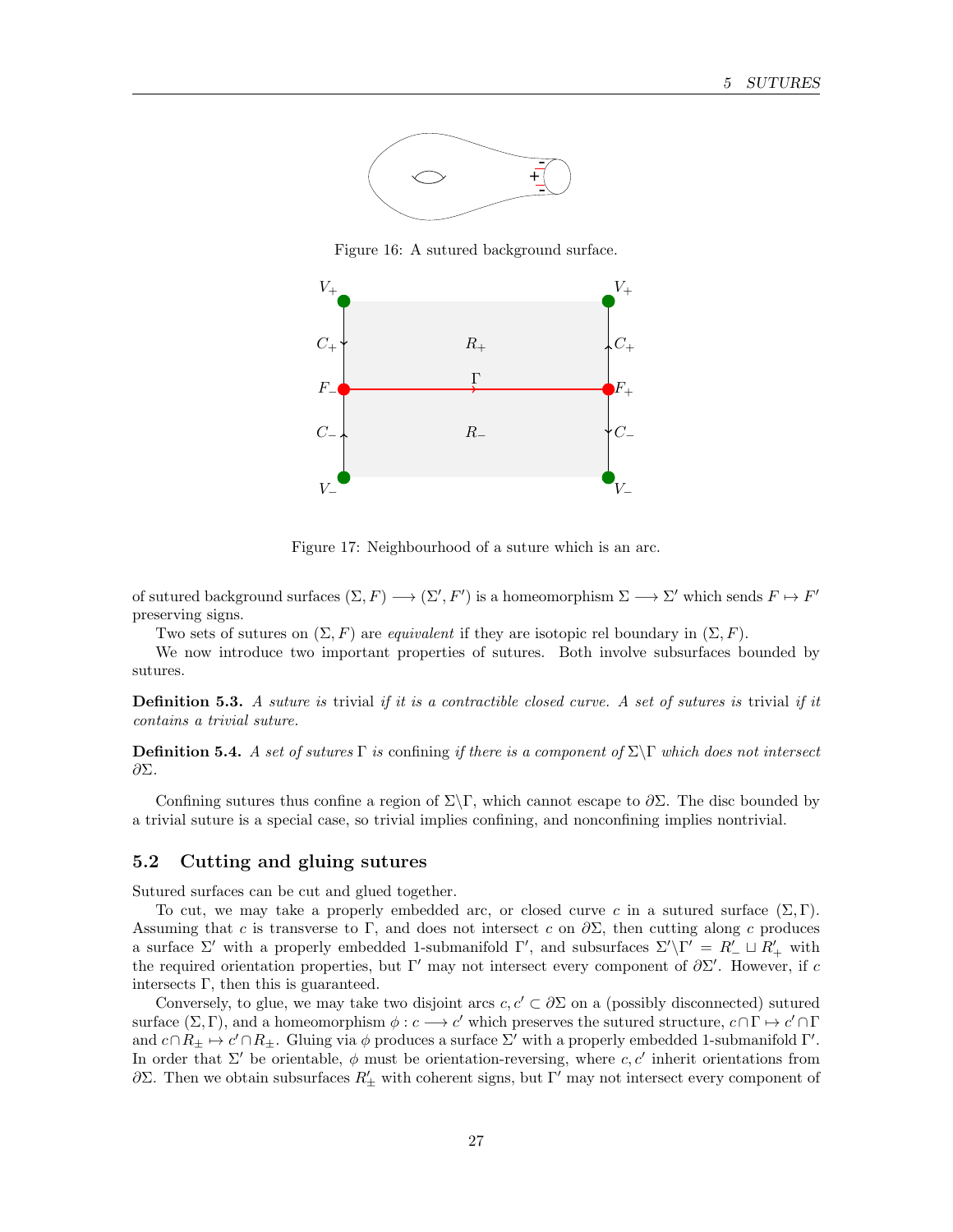$\partial\Sigma'$ . However if  $|c \cap \Gamma| = |c' \cap \Gamma| = 1$ , and these intersection points are not consecutive points around  $\partial \Sigma$ , then Γ' intersects every component of  $\partial \Sigma'$ .

To summarise:

<span id="page-27-1"></span>**Lemma 5.5.** Let  $(\Sigma, \Gamma)$  be a (possibly disconnected) sutured surface.

- (i) If c is a simple closed curve or properly embedded arc in  $\Sigma$  which is transverse to  $\Gamma$  and intersects  $\Gamma$  in at least one point in its interior, then cutting along c gives a sutured surface.
- (ii) If c,  $c' \subset \partial \Sigma$  are disjoint arcs, each inheriting an orientation from  $\partial \Sigma$  and intersecting Γ precisely once at non-consecutive points of  $\partial \Gamma$  around  $\partial \Sigma$ , and  $\phi : c \longrightarrow c'$  is an orientation-reversing homeomorphism sending  $c \cap R_{\pm} \mapsto c' \cap R_{\pm}$  and  $c \cap \Gamma \mapsto c' \cap \Gamma$ , then gluing  $\Sigma$  along  $\phi$  gives a sutured surface.

 $\Box$ 

## <span id="page-27-0"></span>5.3 Euler class

**Definition 5.6.** The Euler class e of a sutured surface  $(\Sigma, \Gamma)$  is  $e = \chi(R_+) - \chi(R_-)$ .

(This terminology comes from contact geometry. A sutured surface  $(\Sigma, \Gamma)$  determines a contact structure  $\xi$  in a neighbourhood of  $\Sigma$  embedded in a 3-manifold, and  $e(\Gamma)$  is the evaluation of its Euler class on  $\Sigma$ . See [\[7\]](#page-52-7).)

By additivity of Euler characteristic, we have immediately under disjoint union,

$$
e((\Sigma,\Gamma)\sqcup(\Sigma',\Gamma'))=e(\Sigma,\Gamma)+e(\Sigma',\Gamma').
$$

Cutting or gluing sutured surfaces often preserves Euler class; however it's not difficult to see that cutting along or gluing together arcs which intersect an even number of points, changes the Euler class. The following lemma is clear upon taking an appropriate cell decomposition of  $\Sigma$ , compatible with  $R_+$ and  $R_-\$ .

<span id="page-27-2"></span>**Lemma 5.7.** Let  $(\Sigma, \Gamma)$  and  $(\Sigma', \Gamma')$  be sutured surfaces where  $(\Sigma', \Gamma')$  is obtained from  $(\Sigma, \Gamma)$  by:

- (i) cutting along a simple closed curve transverse to  $\Gamma$  (which necessarily intersects  $\Gamma$  in an even number of points);
- (ii) cutting along a properly embedded arc in  $\Sigma$  which intersects  $\Gamma$  in an odd number of points;
- (iii) gluing together two boundary components  $C, C'$  of  $\partial \Sigma$  (which necessarily intersect  $\Gamma$  in an even number of points each), via an orientation-reversing homeomorphism  $\phi : C \longrightarrow C'$ , which sends  $C \cap R_{\pm} \mapsto C' \cap R_{\pm}, C \cap \Gamma \mapsto C' \cap \Gamma;$
- (iv) gluing together two disjoint arcs  $c, c' \subset \partial \Sigma$  (oriented from  $\partial \Sigma$ ), such that  $|c \cap \Gamma| = |c' \cap \Gamma|$  is odd, via an orientation-reversing homeomorphism  $\phi : c \longrightarrow c'$  which sends  $c \cap R_{\pm} \mapsto c' \cap R_{\pm}$ ,  $c \cap \Gamma \mapsto c' \cap \Gamma$ .

Then  $e(\Gamma') = e(\Gamma)$ .

(Note that the assumption that cutting or gluing produces a sutured surface implies that not all topological gluings or cuttings described above are possible. For instance in case (i) the simple closed curve intersects  $\Gamma$  nontrivially. Other restrictions apply in cases (iii) and (iv).)

 $\Box$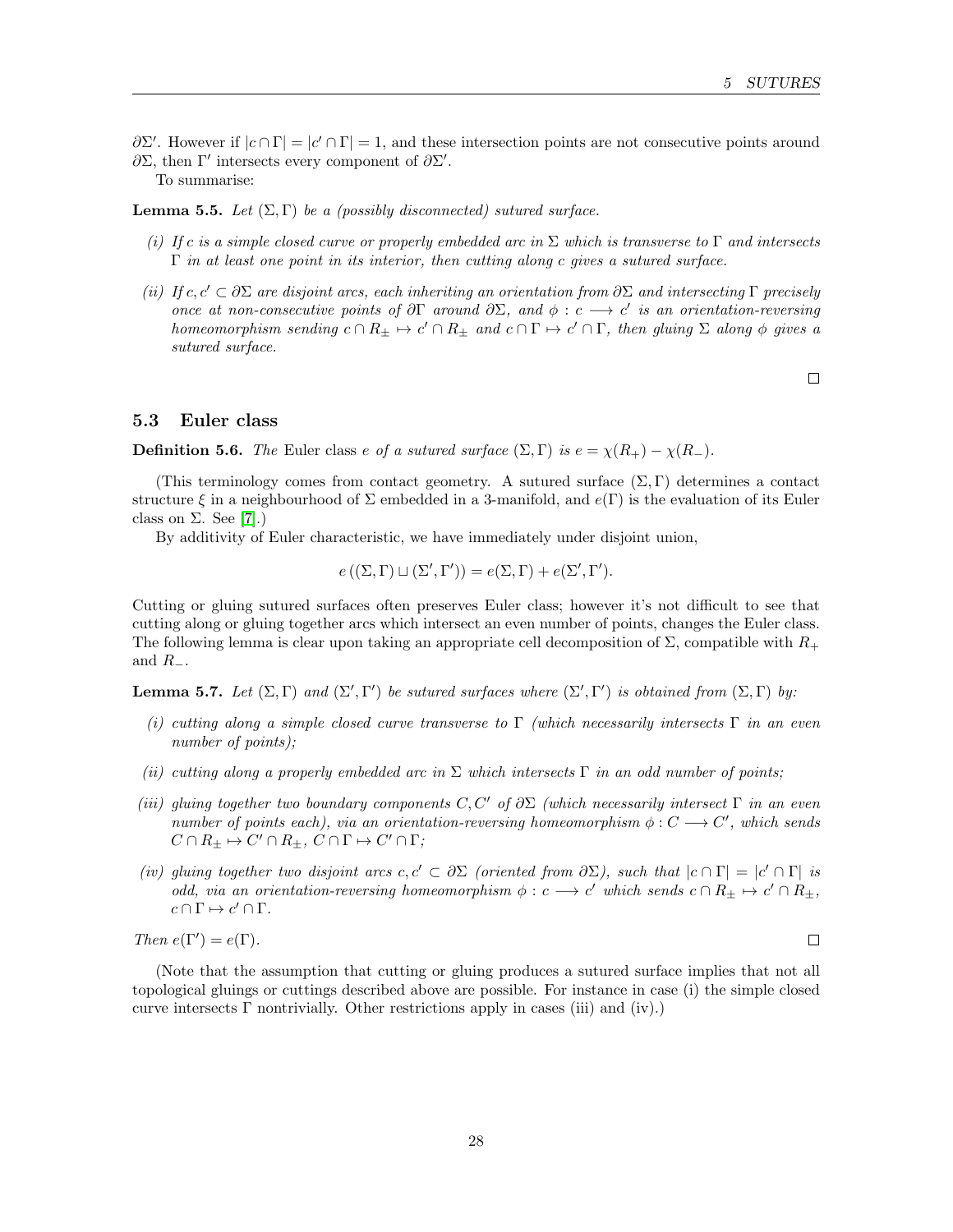

<span id="page-28-2"></span>Figure 18: Bypass surgery.

## <span id="page-28-0"></span>5.4 Adjusting sutures

We consider now the elementary surgery on sutures, bypass surgery, introduced by Honda in [\[10\]](#page-52-8).

A bypass disc is a sutured disc homeomorphic to one of the discs of figure [18.](#page-28-2) Bypass surgery is performed on a sutured surface  $(\Sigma, \Gamma)$  along an embedded bypass disc, by removing the bypass disc and replacing it with a different bypass disc, as depicted in figure [18.](#page-28-2) There are two possible replacements, up to equivalence; we call the operation upwards or downwards surgery as shown.

A bypass disc arises as the neighbourhood of an arc c intersecting sutures in three points, drawn in figure [18.](#page-28-2) An *attaching arc* (see [\[10\]](#page-52-8)) is an embedded arc which intersects  $\Gamma$  at its endpoints and at precisely one interior point. Isotopy classes of attaching arcs correspond bijectively to isotopy classes of bypass discs; a bypass disc determines an attaching arc connecting its sutures, and an attaching arc thickens to a bypass disc. So we may speak of bypass surgery along an attaching arc.

Obviously if two bypass discs are isotopic, or equivalently two attaching arcs are isotopic, then the sutures resulting from upwards (resp. downwards) bypass surgery along them are equivalent.

Sets of sutures related by bypass surgeries naturally come in triples, which we call bypass triples. Bypass surgery has order 3, in the sense that performing bypass surgery in the same direction 3 times on the same disc results in sutures equivalent to the original. Upwards and downwards surgeries on the same disc are inverse operations.

Taking appropriate cell decompositions, we have:

**Proposition 5.8.** Bypass surgery preserves  $\chi(R_+)$ ,  $\chi(R_-)$ , and Euler class e.  $\Box$ 

#### <span id="page-28-1"></span>5.5 Maintaining nontrivial sutures

There are situations in which, provided we begin with nontrivial sutures  $\Gamma$ , we can ensure that a bypass surgery results again in nontrivial sutures.

Throughout this section, let  $(\Sigma, \Gamma)$  be a sutured surface with  $\Gamma$  nontrivial, and  $(D, \Gamma_3)$  an embedded bypass disc. As in figure [19,](#page-29-0) let the three components of  $\Gamma_3$  be  $\gamma_1, \gamma_2, \gamma_3$ . Each  $\gamma_i$  forms part of a suture  $\delta_i$  of Γ, where the  $\delta_i$  need not be distinct.

<span id="page-28-3"></span>**Lemma 5.9.** If  $\delta_1, \delta_2, \delta_3$  are distinct sutures of Γ, then bypass surgery on  $(\Sigma, \Gamma)$  at  $(D, \Gamma_3)$ , in either direction, gives a nontrivial set of sutures.

*Proof.* Each suture  $\delta_i$  is either a properly embedded arc in  $\Sigma$ , or a closed curve.

Suppose  $\delta_1$  and  $\delta_2$  are both arcs. Then, after surgery (in either direction), all of the sutures intersecting D connect to an endpoint of  $\delta_1$  or  $\delta_2$ , and hence must be arcs. As all other sutures are unchanged, there are no new closed sutures, and hence the sutures remain nontrivial. A similar argument applies when any two of the  $\delta_i$  are arcs; in these cases bypass surgery also produces nontrivial sutures.

Next suppose  $\delta_1$  is an arc but  $\delta_2$  and  $\delta_3$  are closed curves. Then we observe that after surgery (in either direction), these three sutures are merged into one arc. So no new closed curve arises, and the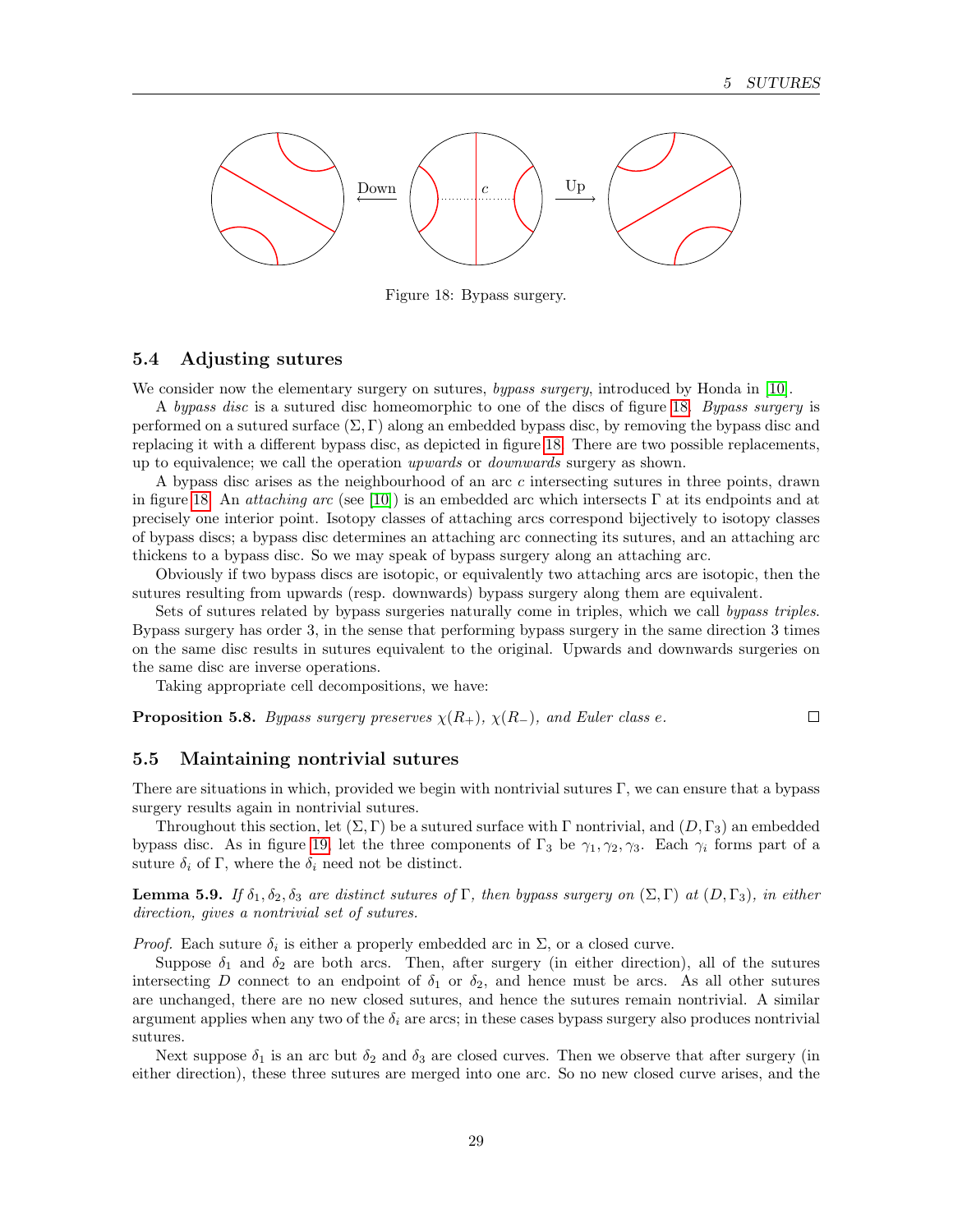

<span id="page-29-0"></span>Figure 19: Bypass disc in lemma [5.9](#page-28-3)



<span id="page-29-1"></span>Figure 20: Surgery in lemma [5.9](#page-28-3) when all  $\gamma_i$  are closed curves.

sutures remain nontrivial. A similar argument applies when any of the  $\delta_i$  is an arc, and the other two are closed curves.

We may now assume that all the  $\delta_i$  are closed curves. Then performing surgery (in either direction) merges the  $\delta_i$  into one closed curve  $\delta$ . If this curve is contractible, then it bounds an embedded disc E in  $\Sigma$ ; so  $\delta$  bounds an embedded disc on one side. This disc E passes through the bypass disc D, and is cut by it into four components, which we label  $E_1, E_2, E_3, E_4$  as in figure [20.](#page-29-1) Each of these regions  $E_i$  must themselves be embedded discs in  $\Sigma$ . But this implies that at least one of the original curves was contractible. For the arrangement in figure [20,](#page-29-1) the disc  $E_4$  implies  $\delta_1$  is contractible; if  $\delta$  bounds a disc on the other side, or we perform surgery in the other direction, a similar argument applies.

 $\Box$ 

More generally, attaching arcs which intersect sutures "efficiently" maintain nontrivial sutures. An attaching arc c is inefficient if there is an embedded disc in  $\Sigma$  bounded by a segment of c and a segment of Γ; otherwise it is efficient. Bypass discs can thereby also be called efficient or inefficient.

<span id="page-29-2"></span>This use of "efficient" corresponds to the usual meaning of minimal number of intersections, in the following sense. Let C be a simple closed curve or properly embedded arc in  $\Sigma$  which intersects Γ transversely and efficiently, i.e.  $|C \cap \Gamma|$  is minimal in the isotopy class of C. Then any sub-arc c of C which is an attaching arc is efficient: if c were inefficient, then the disc bounded by  $c \cup \Gamma$  would allow us to isotope sutures off C and reduce  $|C \cap \Gamma|$ .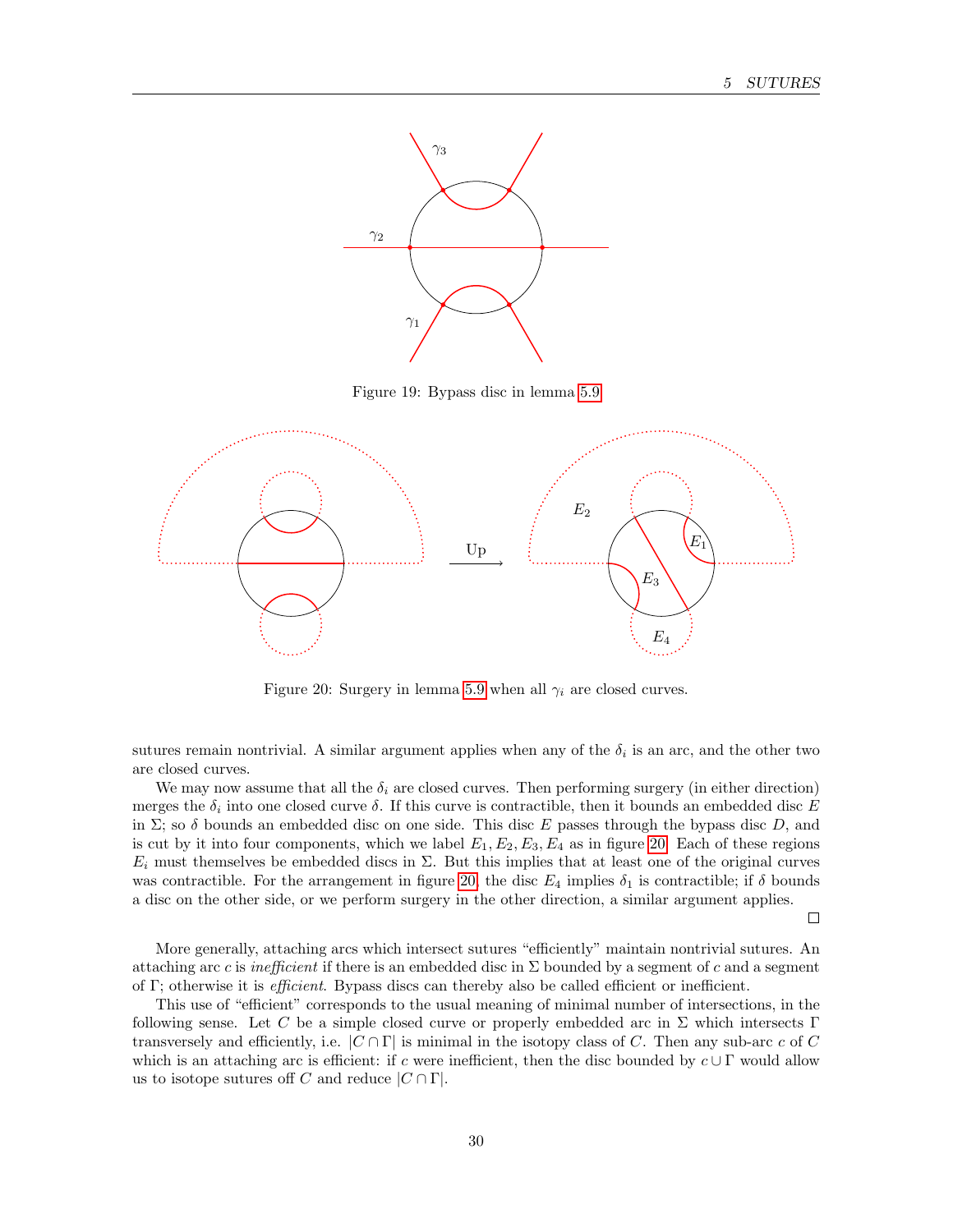

<span id="page-30-0"></span>Figure 21: Surgery in proposition [5.10](#page-29-2) when  $\delta_1 = \delta_2 \neq \delta_3$ .



<span id="page-30-1"></span>Figure 22: Surgery in proposition [5.10](#page-29-2) when  $\delta_1 = \delta_2 \neq \delta_3$ .

**Proposition 5.10.** If  $(\Sigma, \Gamma)$  is a surface with nontrivial sutures, then bypass surgery along an efficient embedded bypass disc  $(D, \Gamma_3)$ , in either direction, results in a nontrivial set of sutures.

*Proof.* If all the  $\delta_i$  are distinct, then by lemma [5.9,](#page-28-3) the result of bypass surgery is nontrivial. So we may assume that at least two of the  $\delta_i$  coincide.

First suppose that  $\delta_1 = \delta_2$  but these do not coincide with  $\delta_3$ . If  $\delta_1$ ,  $\delta_3$  are both arcs then (considering how sutures respect orientations) the situation is as in figure [21](#page-30-0) (or a reflection thereof). Bypass surgery along  $D$  in one direction produces no sutures which are closed curves, so the result is nontrivial; in the other direction (depicted in the figure), part of  $\delta_1$  is closed off to form a suture  $\delta'$ . If the result is trivial, then  $\delta'$  bounds a disc; but then there was a disc bounded by  $\delta_1$  and c before surgery, contradicting efficiency. A similar argument applies if one or both of  $\delta_1, \delta_3$  is a closed curve. And a similar argument applies if  $\delta_2 = \delta_3 \neq \delta_1$  or if  $\delta_1 = \delta_3 \neq \delta_2$ . In all these cases the result of bypass surgery is a nontrivial set of sutures.

Finally, suppose  $\delta_1 = \delta_2 = \delta_3$ . Then (up to symmetry of the diagram) the situation is as in figure [22.](#page-30-1) So all the  $\delta_i$  are a single closed suture. If, after surgery, sutures bound a disc, then we obtain a disc (in fact several) bounded by the  $\delta_i$  and c before surgery, contradicting efficiency. So again we obtain nontrivial sutures.

 $\Box$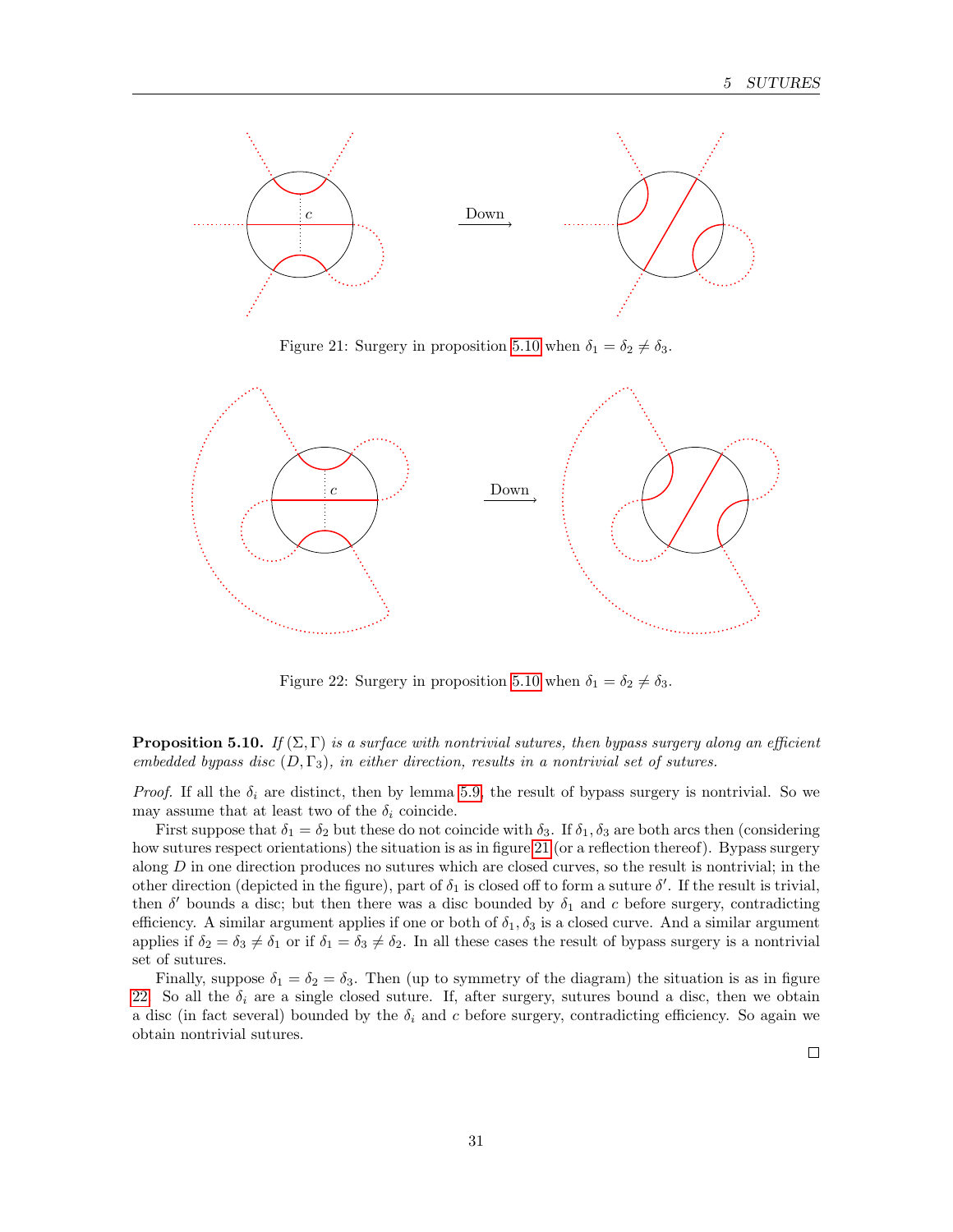

<span id="page-31-2"></span>Figure 23: Occupied surfaces are equivalent to sutured backgrounds.

## <span id="page-31-0"></span>6 Quadrangulations and sutures

Both quadrangulations and sutures involve "joining the dots" on a surface, where "dots" mean vertices V of an occupied surface or points F of a background surface. Moreover, occupied surfaces and sutured background surfaces have very similar definitions; in fact, they equivalent structures. However different rules apply in joining vertices of V with the arcs of a quadrangulation, to those applying in joining points of F with sutures. We now consider these relationships in more detail.

#### <span id="page-31-1"></span>6.1 Sutures on occupied surfaces

The structure of a background surface is equivalent to that of an occupied surface in a natural way. Given a background surface  $(\Sigma, F)$ , we have signed points F which split  $\partial \Sigma$  into arcs  $C_{\pm}$  of alternating orientations; placing one vertex of  $V_{\pm}$  in each component of  $C_{\pm}$ , we have an occupied surface. Conversely, given an occupied surface  $(\Sigma, V)$ , we have vertices around each boundary component of  $\Sigma$  of alternating signs. Place one point of  $F$  between each pair of consecutive vertices of  $V$ ; each component of  $\partial \Sigma \backslash F$  then contains a vertex of  $V_{\pm}$ ; label components of  $\partial \Sigma \backslash F$  in  $C_{\pm}$  accordingly as they contain vertices of  $V_{\pm}$ ; orient F as  $-\partial C_{\pm}$ . In this way we obtain a background surface. It is clear that from an occupied  $(\Sigma, V)$ , the background surface  $(\Sigma, F)$  associated to it is unique up to homeomorphism; similarly from a background  $(\Sigma, F)$ , the occupied  $(\Sigma, V)$  is unique up to homeomorphism; and these two constructions are inverses up to homeomorphism. See figure [23.](#page-31-2)

Thus we may speak of an *occupied background*  $(\Sigma, F, V)$ , which is a triple such that  $(\Sigma, V)$  and  $(\Sigma, F)$  are associated occupied and background surface structures on  $\Sigma$ . Henceforth when we write  $(\Sigma, V)$ , it will be implicit that we are also dealing with a sutured background; and when we write  $(\Sigma, F)$ , it will be implicit that we are also dealing with an occupied surface. The key property connecting occupied and sutured structures is that vertices  $V_{\pm}$  lie in the regions  $R_{\pm}$ .

From an occupied surface  $(\Sigma, F, V)$ , we may "join the dots", whether of V to obtain a quadrangulation, or of  $F$  to obtain sutures, or both. Thus we may speak of a *quadrangulated background surface*  $(\Sigma, F, A)$ , a sutured occupied surface  $(\Sigma, \Gamma, V)$ , and a sutured quadrangulated surface  $(\Sigma, \Gamma, A)$ .

|                     |                     | Quadrangulate |                           |
|---------------------|---------------------|---------------|---------------------------|
|                     | Occupied background |               | Quadrangulated background |
|                     | $(\Sigma, F, V)$    |               | $(\Sigma, F, A)$          |
| $\downarrow$ Suture |                     |               |                           |
|                     | Sutured occupied    |               | Sutured quadrangulated    |
|                     | $(\Sigma,\Gamma,V)$ |               | $(\Sigma, \Gamma, A)$     |

When we consider sutures and quadrangulations together, i.e. a sutured quadrangulated surface  $(\Sigma, \Gamma, A)$ , we shall usually require that arcs of A and sutures of  $\Gamma$  intersect transversely and efficiently.

We can now indicate the origin of the terms incoming and outgoing, applied to boundary edges of an occupied surface.

**Lemma 6.1.** In a sutured occupied surface  $(\Sigma, \Gamma, V)$ , every suture  $\gamma$  of  $\Gamma$  which is an arc runs from an incoming boundary edge to an outgoing boundary edge of  $(\Sigma, V)$ .

*Proof.* Traversing the oriented arc  $\gamma$  there is a region of  $R_+$  to our left, and a region of  $R_-$  to our right. Thus,  $\gamma$  begins on a boundary edge e of  $(\Sigma, V)$  with a positive vertex to its left and a negative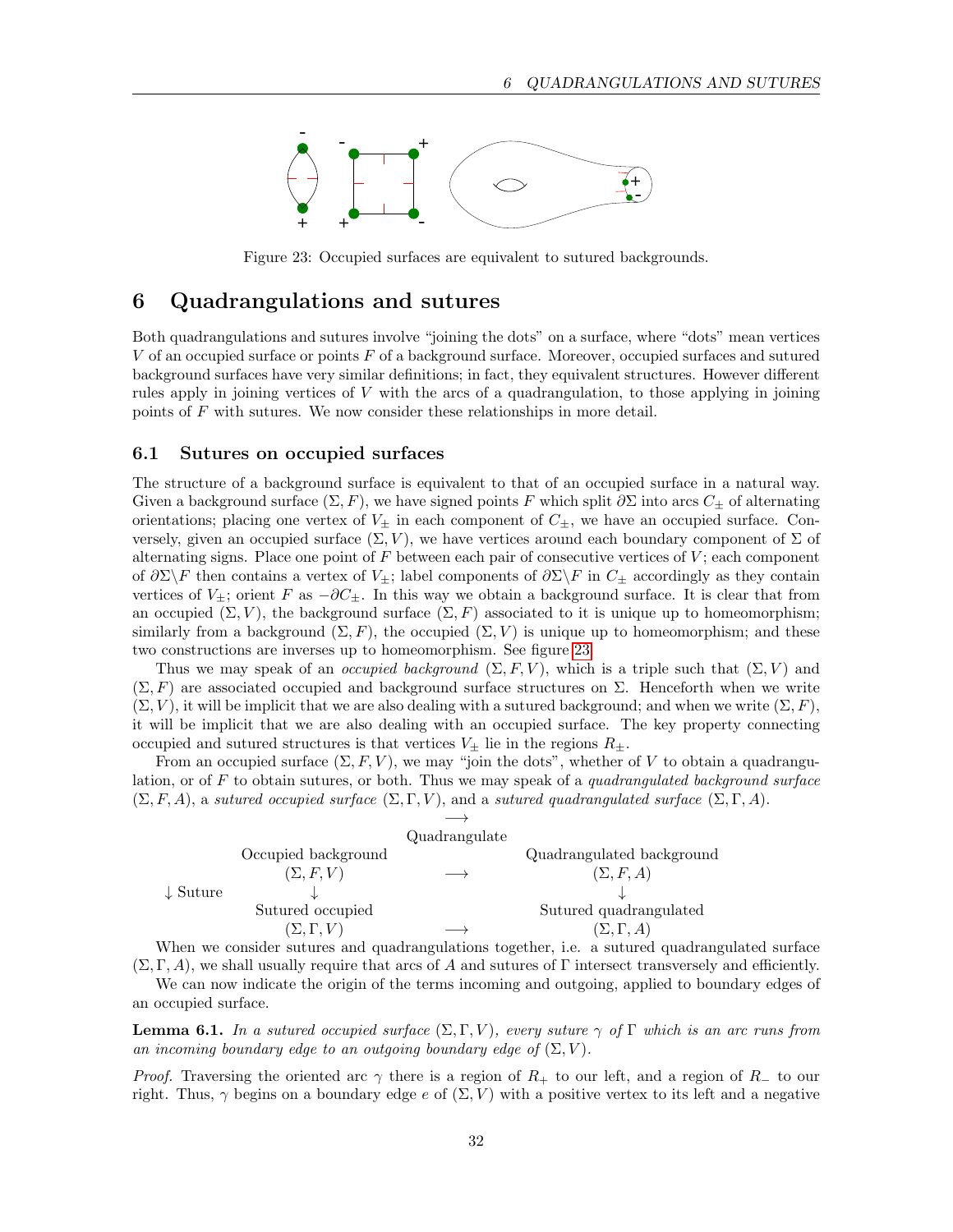vertex to its right. Thus the orientation on  $e$  from negative to positive endpoint disagrees with the orientation inherited from  $\partial \Sigma$ , and e is incoming. Similarly the edge at which  $\gamma$  ends is outgoing. See figure [17.](#page-26-2)  $\Box$ 

We next consider the possible sutures on the simplest occupied surfaces.

Sutures on the occupied vacuum  $(\Sigma^{\emptyset}, V^{\emptyset})$  join two endpoints on the boundary of a disc. Hence there is precisely one nontrivial set of sutures, up to equivalence, which we call vacuum sutures or just the vacuum. (Any closed curve sutures would be contractible and hence trivial.) The vacuum sutures have Euler class  $e = 0$ .

For the occupied square  $(\Sigma^{\square}, V^{\square})$ , we have a sutured background disc with 4 points, and see there are precisely two nontrivial sets of sutures, up to equivalence, as illustrated in figure [1.](#page-2-0) One of these has  $e = 1$ , which we call the *standard positive sutures* on the occupied square; the other has  $e = -1$ , the standard negative sutures.

#### <span id="page-32-0"></span>6.2 Sutures on quadrangulated surfaces

We now consider in more detail sutures on quadrangulated surfaces. We might have a sutured surface and wish to quadrangulate it; or we might have a quadrangulated surface and wish to suture it.

First suppose we have a sutured surface, and wish to quadrangulate it. Note that any decomposing arc a runs between vertices  $v_+, v_-$  of opposite sign, hence between regions  $R_+, R_-$  of opposite sign. If a is transverse to  $\Gamma$  then it intersects an odd number of times. Thus from lemmas [5.5](#page-27-1) and [5.7,](#page-27-2) we immediately have the following.

**Lemma 6.2.** Cutting a sutured occupied surface  $(\Sigma, \Gamma, V)$  along a decomposing arc a transverse to  $\Gamma$ gives another (possibly disconnected) sutured occupied surface  $(\Sigma', \Gamma', V')$  with  $e(\Gamma') = e(\Gamma)$ . П

We can also consider gluing two boundary edges together. As discussed previously (section [2.5\)](#page-10-2), this is simplest when we glue two non-consecutive edges, i.e. perform (section [3.4\)](#page-15-1) standard gluing morphisms.

Note that when gluing boundary edges  $e_1, e_2$  of a sutured occupied surface together, the result does not make any sense as a sutured surface unless we glue  $e_1 \cap \Gamma$  to  $e_2 \cap \Gamma$  and  $e_1 \cap R_{\pm}$  to  $e_2 \cap R_{\pm}$ . Henceforth, when considering morphisms which glue edges together (i.e. standard gluings, folds, zips), we will always assume this consistency with sutures.

With this assumption, lemmas [5.5](#page-27-1) and [5.7](#page-27-2) immediately give:

<span id="page-32-1"></span>**Lemma 6.3.** Performing a standard gluing morphism on a sutured occupied surface  $(\Sigma, \Gamma, V)$  gives another sutured occupied surface  $(\Sigma', \Gamma', V')$  with  $e(\Gamma') = e(\Gamma)$ .  $\Box$ 

Now suppose, alternatively, that we have a quadrangulated surface  $(\Sigma, A)$  and wish to draw sutures Γ on it. In general each decomposing arc a of the quadrangulation intersects Γ an odd number of times; the simplest way situation is if  $|a \cap \Gamma| = 1$ . Then on each square of the quadrangulation, the only possible nontrivial sutures are the standard positive or negative sutures.

**Definition 6.4.** A sutured quadrangulated surface  $(\Sigma, \Gamma, A)$  on which each square has standard positive or negative sutures is called basic.

As there are  $I(\Sigma, V)$  squares in a quadrangulation of  $(\Sigma, V)$ , there are precisely  $2^{I(\Sigma, V)}$  basic sets of sutures on  $(\Sigma, A)$ . In this sense we may say that a basic sutured quadrangulated surface  $(\Sigma, \Gamma, A)$ holds  $I(\Sigma, V)$  bits of information. Obviously the basic sutures form a small subset of the possible sets of sutures.

Each basic square has Euler class  $\pm 1$  according to its sign; gluing them together preserves Euler class (lemma [6.3\)](#page-32-1), so the Euler class is given by summing the signs of the basic sutures.

<span id="page-32-2"></span>**Proposition 6.5.** Let  $(\Sigma, \Gamma, V)$  be a sutured occupied surface without vacua, with nonconfining sutures Γ. There exists a quadrangulation A of  $(Σ, V)$  for which Γ is basic.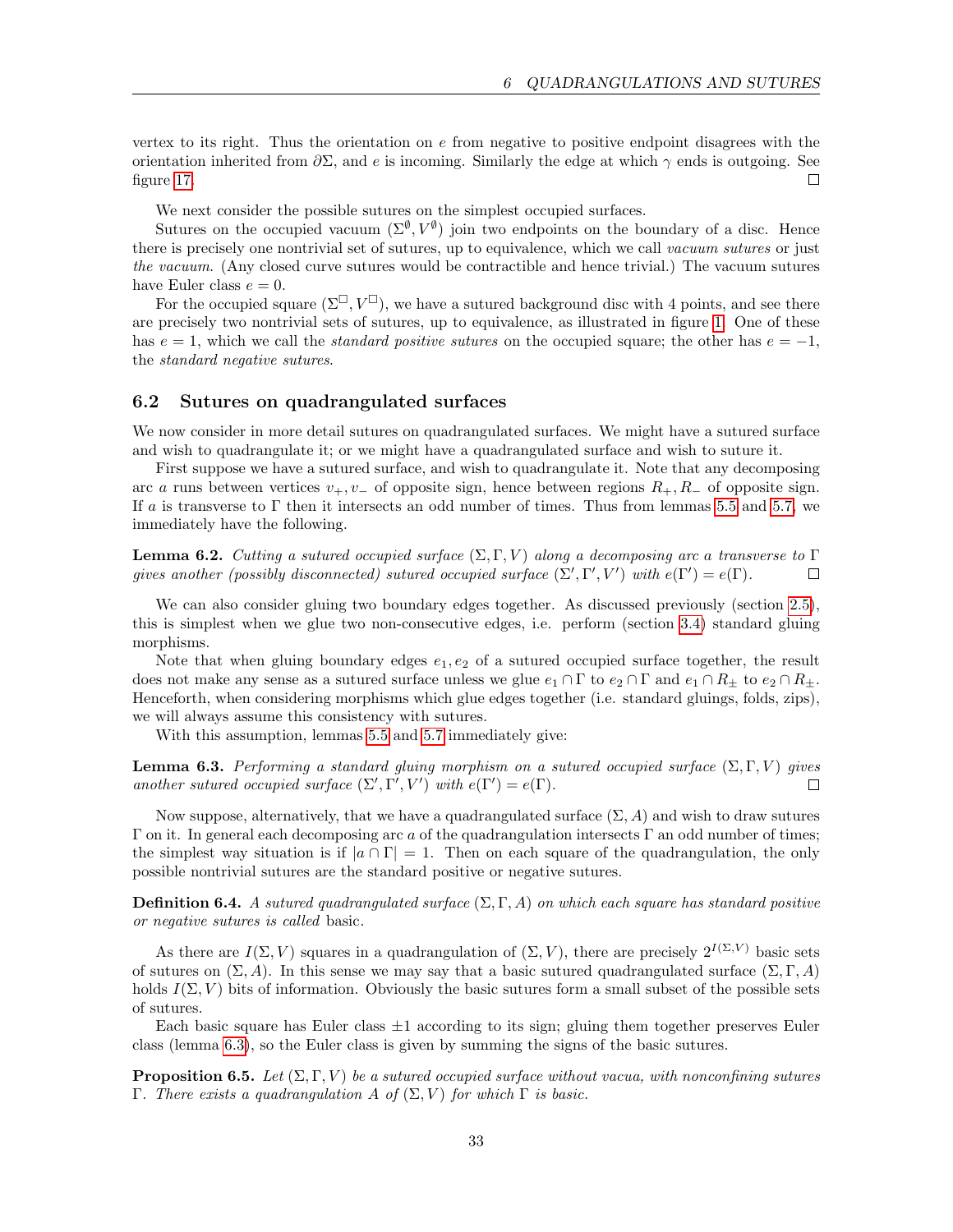

<span id="page-33-0"></span>Figure 24: Decomposing arcs found near sutures.

(Note: this statement essentially appears in [\[11\]](#page-52-1).)

Proof. For general  $(\Sigma, \Gamma, V)$  without vacua, with nonconfining  $\Gamma$  and  $(\Sigma, V)$  not a disjoint union of occupied squares, we will find a nontrivial decomposing arc a which intersects  $\Gamma$  in one point. Cutting along it gives another sutured occupied surface which is nonconfining and without vacua, and by proposition [4.2](#page-17-2) repeating this procedure eventually reduces to occupied squares on which  $\Gamma$  is basic. giving the desired quadrangulation A.

First, suppose there is a suture  $\gamma$  which is a closed curve. On either side of  $\gamma$  lie components of  $R_{\pm}$ ; as Γ is nonconfining, both these regions intersect  $\partial \Sigma$ . We thus take a running between vertices on  $\partial \Sigma$ , and intersecting  $\gamma$  precisely once. Now a is not boundary parallel; if it were, we could isotope it off  $\gamma$ . Hence this a is a nontrivial decomposing arc.

Next suppose we have a non-boundary-parallel arc  $\gamma$ . We take a running along  $\gamma$ , but intersecting it once. (See figure [24.](#page-33-0)) Then  $\alpha$  is not boundary parallel, hence a nontrivial decomposition arc.

So, we may now assume every suture is boundary-parallel. If  $(\Sigma, V)$  has more than one boundary component, we can find an arc running from one boundary component to another, which does not intersect Γ, and perturb it to intersect Γ once. If  $(\Sigma, V)$  has genus, we can find an arc running around the handle which does not intersect  $\Gamma$ , and again perturb for one intersection point.

Thus we may assume  $(\Sigma, \Gamma, V)$  is a disc. We may then easily find nontrivial decomposing arcs which intersect  $\Gamma$  once.  $\Box$ 

The converse is also true. Nonconfining sutures imply the existence of a basic quadrangulation, and the existence of a basic quadrangulation implies nonconfining sutures.

#### **Proposition 6.6.** Let  $(\Sigma, \Gamma, A)$  be a basic sutured quadrangulated surface. Then  $\Gamma$  is nonconfining.

Proof. Suppose Γ were confining. Consider a confined region R of  $\Sigma\$ Γ. Then some arc a of the quadrangulation must pass through  $R$ ; else R lies entirely in one square of the quadrangulation, contradicting Γ being basic. Take a point of  $a \cap R$ ; as a must end at vertices of the occupied surface, proceeding from that point in either direction along a, we must intersect Γ. Thus  $|a \cap \Gamma| \geq 2$ , contradicting Γ being basic.  $\Box$ 

In particular, if  $(\Sigma, \Gamma, A)$  is basic then  $\Gamma$  is nontrivial.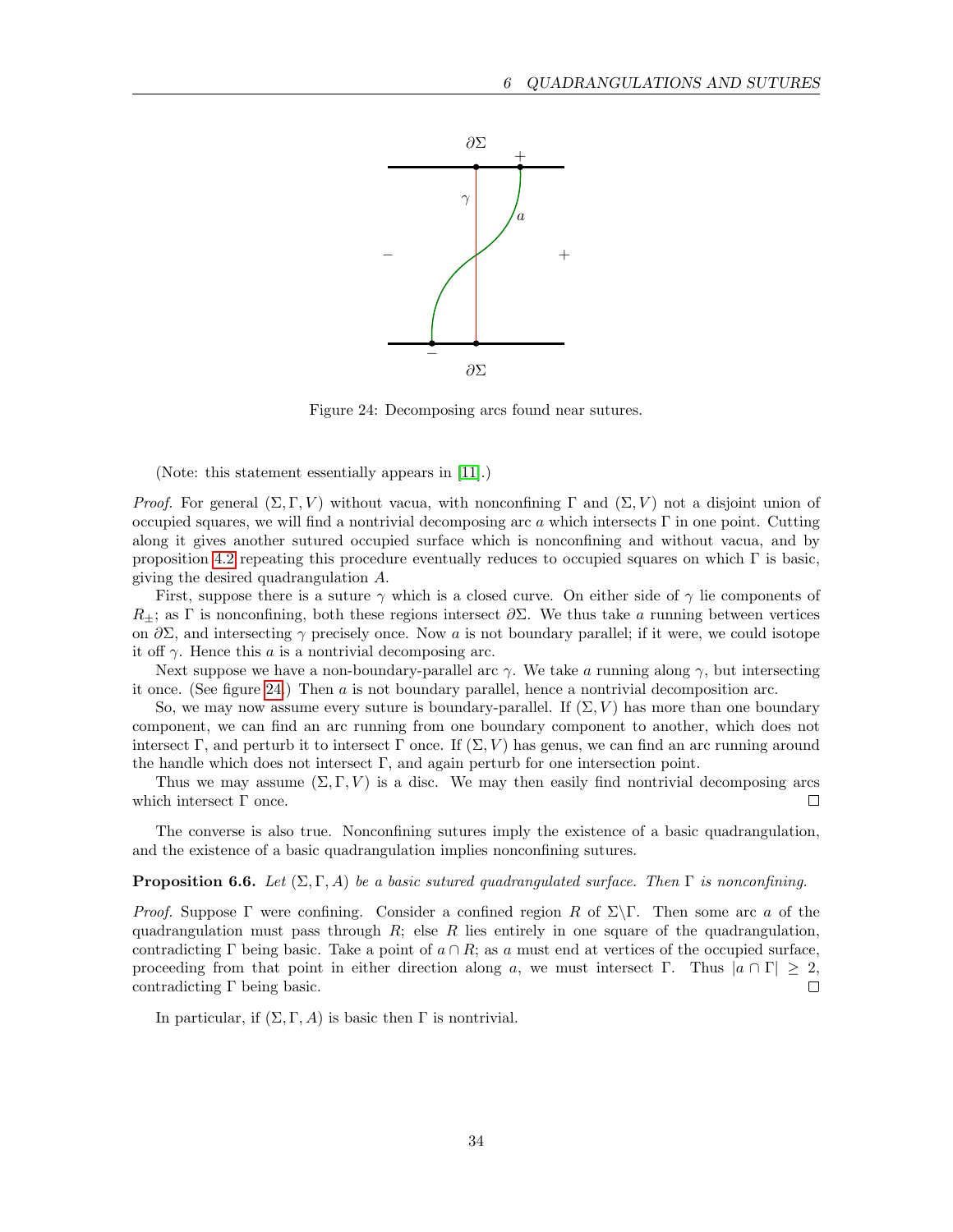

<span id="page-34-2"></span>Figure 25: Bypass surgery swapping signs in adjacent squares.

#### <span id="page-34-0"></span>6.3 Bypass surgeries on quadrangulated sutured surfaces

There are two types of bypass surgeries nicely adapted to the structure of a quadrangulation.

First, suppose we have a set of sutures Γ on the quadrangulated background  $(\Sigma, F, A)$ . Each internal edge of A intersects Γ in an odd number of points. If an edge a of A intersects Γ in 3 or more points, consider a subinterval c of a joining 3 consecutive points of  $a \cap \Gamma$ . Then c is an attaching arc, a neighbourhood of c is a bypass disc, and we can perform bypass surgery there. After doing so, and simplifying (isotoping) sutures so as to intersect  $\alpha$  efficiently, we have a quadrangulated sutured surface  $(\Sigma, \Gamma', A)$  where  $|\Gamma' \cap A| < |\Gamma \cap A|$ . Continuing in this way, we can reduce to basic sutures.

Moreover, if Γ is nontrivial, then since we assume arcs of A to intersect Γ efficiently, by proposition [5.10](#page-29-2) the resulting sutures are always nontrivial.

<span id="page-34-3"></span>**Lemma 6.7.** Let  $\Gamma$  be a nontrivial set of sutures on the quadrangulated background  $(\Sigma, F, A)$ . Then there exists a sequence of bypass surgeries (and simplifying isotopies of sutures) which, applied to  $\Gamma$ , gives a basic set of sutures. Each set of sutures obtained in the process is nontrivial.  $\Box$ 

The second type of bypass surgery relevant to a quadrangulation is as follows. Suppose the sutured quadrangulated surface  $(\Sigma, \Gamma, A)$  has sutures  $\Gamma$  basic and nontrivial. Suppose there are two squares  $\tilde{\Sigma}_{\underline{0}}^{\square}$  and  $\tilde{\Sigma}_{1}^{\square}$  which share an edge a of the quadrangulation, such that  $\Sigma_{0}^{\square}$  has negative sutures  $\Gamma_{0}^{-}$  and  $\Sigma_1^{\square}$  has positive sutures Γ<sup>+</sup><sub>1</sub>. (The two squares may have other edges in common as well in Σ.) There is then an attaching arc c joining the sutures in these two squares. Performing bypass surgery there, we obtain a new set of sutures which is basic, nontrivial, and now  $\Sigma_0^{\Box}$  has positive sutures and  $\Sigma_1^{\Box}$ has negative sutures. See figure [25.](#page-34-2) So we can use bypass surgery to swap the signs of sutures in two adjacent squares of a basic quadrangulated sutured surface.

In this way we can permute the signs of basic sutures within a connected component of  $(\Sigma, V)$ . Thus any two basic sets of sutures on a connected quadrangulated surface  $(\Sigma, A)$  with the same Euler class are related by a sequence of bypass surgeries, through a sequence of basic sets of sutures. Combining this with the above lemma gives the following.

**Proposition 6.8.** Any two nontrivial sets of sutures  $\Gamma_0, \Gamma_1$  with the same Euler class on a connected background  $(\Sigma, F)$  are related by a sequence of bypass surgeries (and isotopy). At every stage the set of sutures remains nontrivial.

*Proof.* Take a quadrangulation. Each  $\Gamma_i$  can be reduced to basic sutures by bypass surgeries and isotopies. These two basic sets of sutures are related by a sequence of bypass surgeries.  $\Box$ 

#### <span id="page-34-1"></span>6.4 Properties of the Euler class

**Proposition 6.9.** The Euler class  $e(\Gamma)$  of a nontrivial set of sutures  $\Gamma$  on a sutured background  $(\Sigma, F)$ satisfies

$$
-I(\Sigma, V) \le e(\Gamma) \le I(\Sigma, V), \quad e(\Gamma) \equiv I(\Sigma, V) \text{ mod } 2.
$$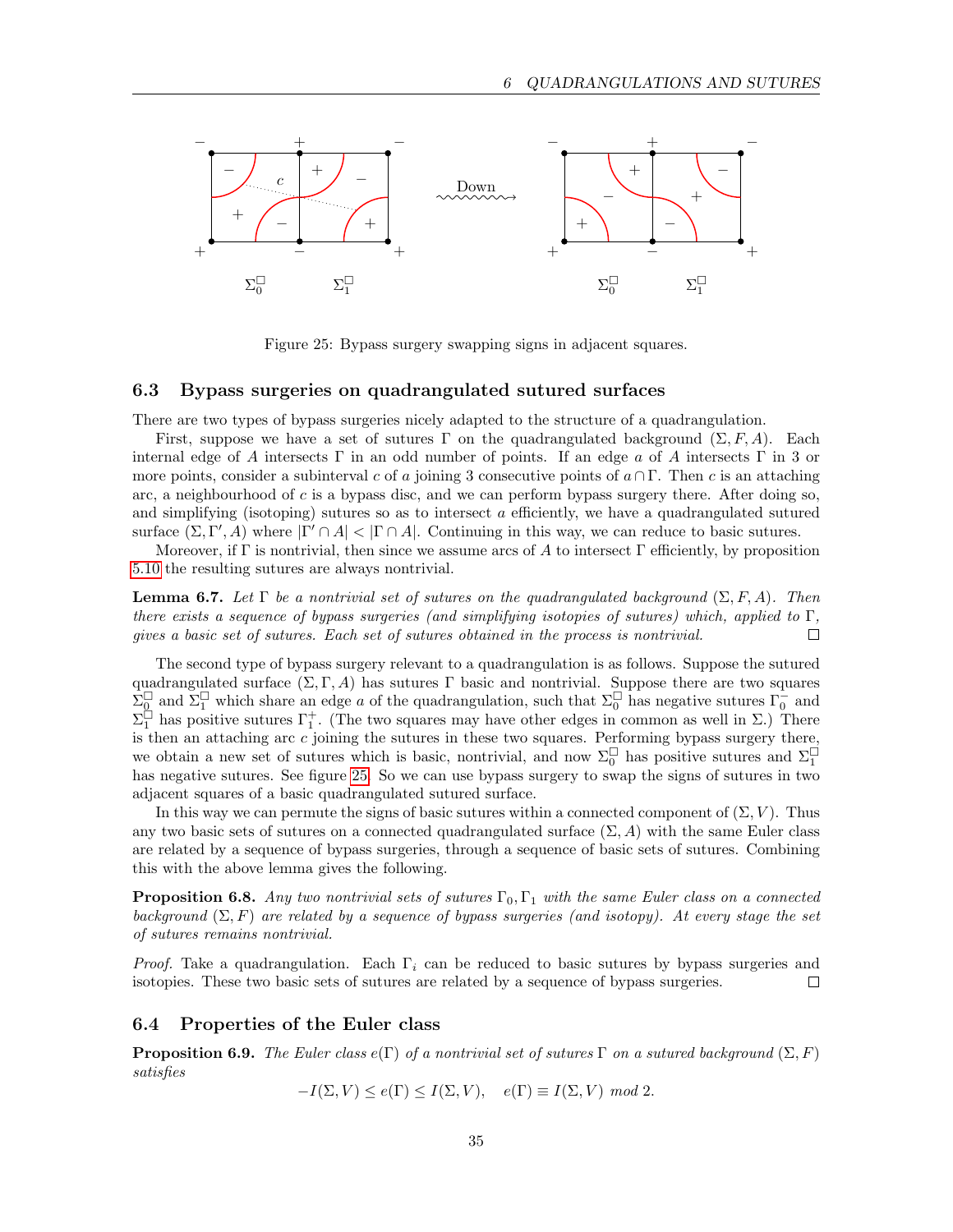(Note this applies even if Γ is confining.) This is a well-known result in contact geometry; it is essentially the Bennequin inequality (see [\[2\]](#page-52-9), also [\[3\]](#page-52-10)).

*Proof.* For each component of  $(\Sigma, F)$  which is a vacuum, we have  $I(\Sigma, V) = 0$  and  $e(\Gamma) = 0$ . For those components which are not vacua, we take any quadrangulation A of  $(\Sigma, V)$  which intersects Γ efficiently; then by lemma [6.7](#page-34-3)  $\Gamma$  is related via bypass surgeries and isotopies to a nontrivial basic set of sutures for A. As discussed above, each square then has standard positive or negative suturing, with Euler class  $\pm 1$ , and summing these  $\pm 1$ 's over the  $I(\Sigma, V)$  squares of the quadrangulation gives the result.  $\Box$ 

In fact we can be a bit more precise and establish relations between Euler characteristics of  $R_{+}$ , R<sub>−</sub> and Σ. Write  $\chi(\Sigma) = \chi$  and  $e(\Gamma) = e$ . Suppose we have a basic sutured quadrangulated surface, with  $S_{+}$  positively sutured squares, and  $S_{-}$  negatively sutured squares. Then we have

$$
S_+ + S_- = I(\Sigma, V) = N - \chi, \quad S_+ - S_- = e.
$$

Each  $\pm$  square is cut by its sutures into two discs of  $R_{\pm}$  and one disc of  $R_{\mp}$ . Letting  $(\Sigma', \Gamma')$  be the disjoint union of the squares of the quadrangulation, we then have  $\chi(R'_{+}) = 2S_{+} + S_{-}$  and  $\chi(R'_{-}) = S_{+} + 2S_{-}$ . As we then glue edges together to form  $(\Sigma, \Gamma)$ , along the  $G(\Sigma, V) = N - 2\chi$ internal edges, we see  $\chi(R_+)$  and  $\chi(R_-)$  decrease by 1 with each gluing. Thus

$$
\chi(R_+) = 2S_+ + S_- - (N - 2\chi) = (N - \chi + e) + \frac{1}{2}(N - \chi - e) - (N - 2\chi) = \frac{1}{2}(N + \chi + e)
$$
  

$$
\chi(R_-) = S_+ + 2S_- - (N - 2\chi) = \frac{1}{2}(N - \chi + e) + (N - \chi - e) - (N - 2\chi) = \frac{1}{2}(N + \chi - e).
$$

Corresponding equalities are also true on vacua, and even for nontrivial confining sutures, since they can be reduced to basic sutures by bypass surgeries (lemma [6.7\)](#page-34-3). We obtain the following.

**Proposition 6.10.** Let  $(\Sigma, \Gamma)$  be a sutured surface with  $\Gamma$  nontrivial. Writing  $\chi(\Sigma) = \chi$  and  $e(\Gamma) = e$ , we have

$$
2\chi(R_+) = N + \chi + e, \quad 2\chi(R_-) = N + \chi - e.
$$

 $\Box$ 

Combining the two propositions above gives immediately that

$$
\chi(\Sigma) \le \chi(R_{\pm}) \le N,
$$

for any nontrivial sutures on a sutured surface. Moreover, equalities hold when  $e = \pm I(\Sigma, V)$ , or equivalently  $\chi(R_{\pm}) = N$ , or equivalently  $\chi(R_{\mp}) = \chi(\Sigma)$ . When such equalities hold, and the Euler class is extremal, we say  $\Gamma$  is *extremal*.

It is not difficult to see that nonconfining extremal sutures must consist entirely of boundary-parallel sutures connecting consecutive endpoints along each boundary component of  $\Sigma$ , cutting off N discs of the same sign. (For  $\chi(R_+) = N$  in this case, and the nonconfining property implies that  $R_+$  has at most N components, each with Euler characteristic  $\leq 1$ .) Such a Γ is basic for any quadrangulation.

However it is possible for confining sutures to be extremal; for instance, adding pairs of parallel sutures to any set of sutures does not change the Euler class.

## <span id="page-35-0"></span>7 Decorated morphisms

#### <span id="page-35-1"></span>7.1 Definitions

The following type of structure follows that of [\[11\]](#page-52-1), where one sutured manifold is mapped inside another and a contact structure is taken in the complementary region.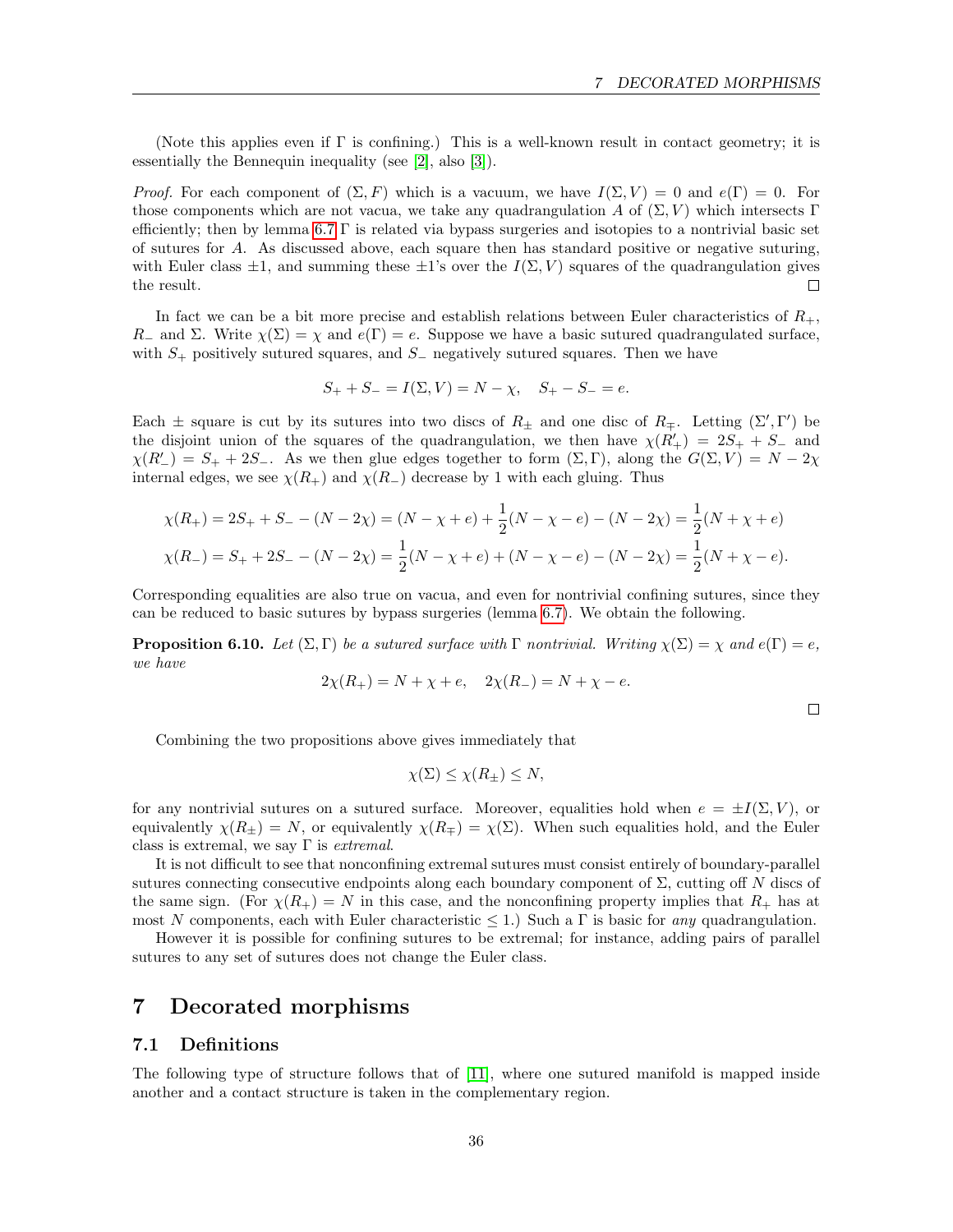

<span id="page-36-0"></span>Figure 26: Examples of decorated morphisms.

**Definition 7.1.** A pair  $(\phi, \Gamma_c)$ , where  $\phi$  is an occupied surface morphism and  $\Gamma_c$  a set of sutures on its complement, is called a decorated morphism.

Some examples are shown in figure [26.](#page-36-0) Note that when  $\phi$  is surjective, its complement is empty, so no sutures are required; a surjective morphism is a decorated morphism. In particular, the identity morphism is a decorated morphism.

If  $\phi_1 : (\Sigma^1, V^1) \longrightarrow (\Sigma^2, V^2)$  and  $\phi_2 : (\Sigma^2, V^2) \longrightarrow (\Sigma^3, V^3)$  are morphisms, then the complement of  $\phi_2 \circ \phi_1$  is the union of the complements of  $\phi_1$  and  $\phi_2$ , viewed on  $\Sigma^3$ . These two complements intersect only along boundary edges. So if  $\Gamma_1$  is a set of sutures on the complement of  $\phi_1$ , and  $\Gamma_2$  is a set of sutures on the complement of  $\phi_2$ , then  $\Gamma_1 \cup \Gamma_2$  is a set of sutures on the complement of  $\phi_2 \circ \phi_1$ . Thus, the composition of two decorated morphisms has the structure of a decorated morphism.

Proposition 7.2. Occupied surfaces and decorated morphisms form a category, called the decorated occupied surface category, denoted DOS.  $\Box$ 

As a decorated morphism  $(\phi, \Gamma_c)$  includes a morphism  $\phi$ , notions for morphisms (such as isolating, vacuum-leaving, etc.) carry over immediately to decorated morphisms.

Note that if we have a set of sutures  $\Gamma$  on  $(\Sigma, V)$ , and a decorated morphism consisting of  $\phi$ :  $(\Sigma, V) \longrightarrow (\Sigma', V')$  and  $\Gamma_c$ , then  $\phi(\Gamma) \cup \Gamma_c$  forms a set of sutures on  $(\Sigma', V')$ .

This idea gives a notion of confining decorated morphism.

**Definition 7.3.** A decorated morphism  $(\phi, \Gamma_c)$  is confining if for every set of sutures  $\Gamma$  on  $(\Sigma, V)$ , the set of sutures  $\Gamma' = \phi(\Gamma) \cup \Gamma_c$  obtained on  $(\Sigma', V')$  is confining.

It's clear that if  $\Gamma_c$  is a confining set of sutures on the complement of  $\phi$ , then  $(\phi, \Gamma_c)$  is confining, but the converse is not true.

<span id="page-36-1"></span>The simple occupied surface morphisms all have analogues as decorated morphisms. Standard gluings, folds and zips are all surjective, so are automatically decorated morphisms. With a creation or annihilation, we have a choice of sutures on the new square.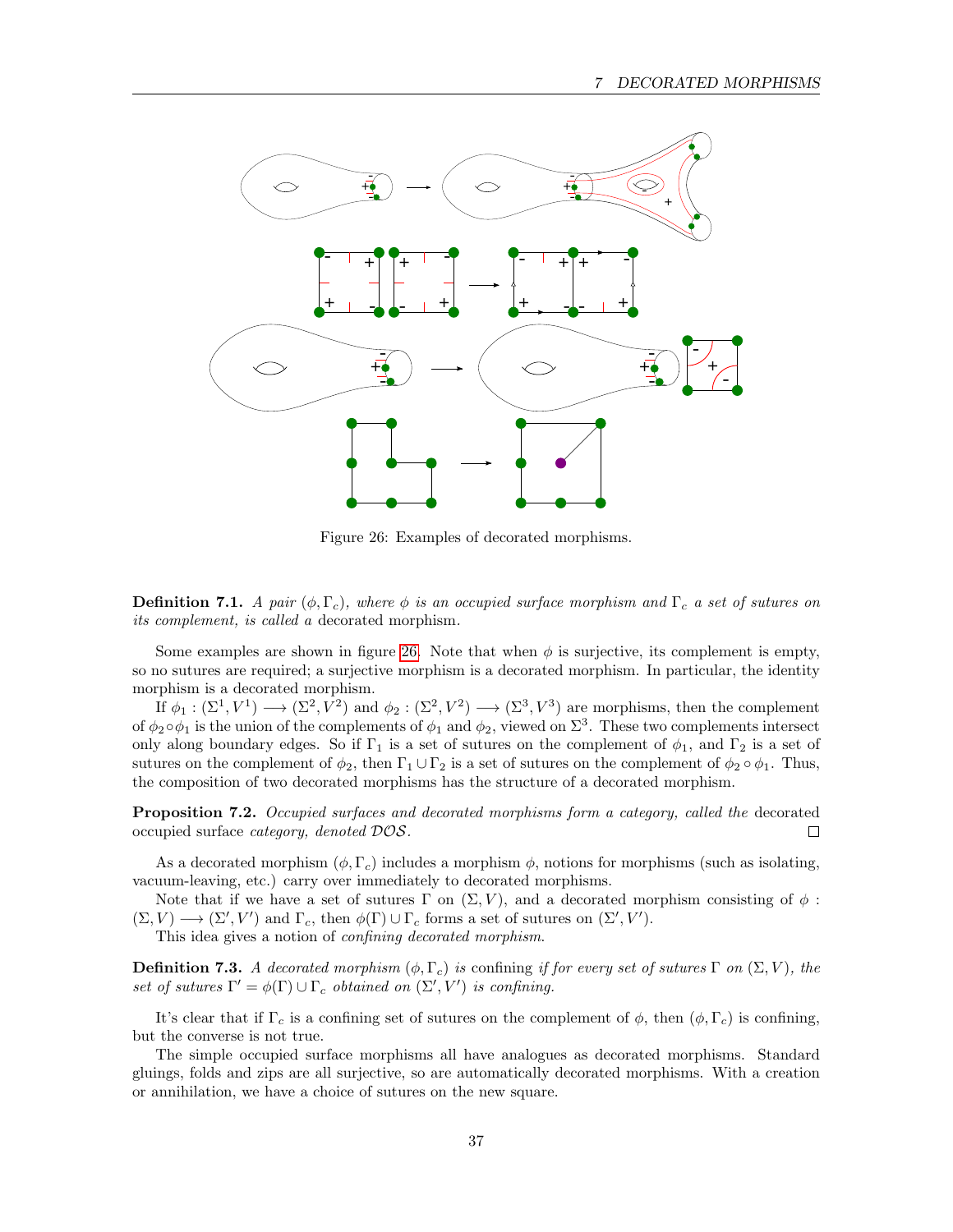

<span id="page-37-0"></span>Figure 27: Decorated positive (left) and negative (right) annihilation.



<span id="page-37-1"></span>Figure 28: Singularities in an isotopy of decorated surface morphisms.

### Definition 7.4.

- (i) A decorated creation is a creation with a standard basic set of sutures on the created square.
- (ii) A decorated annihilation is an annihilation with a standard basic set of sutures on the annihilator square.

We say a decorated creation or annihilation is *positive* or *negative* according to the sign of the standard sutures on the created or annihilator square. See figure [27.](#page-37-0)

We will consider certain isotopies of decorated morphisms. We may isotope the map  $\phi$  and complementary sutures  $\Gamma_c$  continuously, through decorated morphisms. but we also allow sutures to be "pushed away" in a specific sense.

<span id="page-37-2"></span>**Definition 7.5.** An isotopy of decorated morphisms is a family of decorated morphisms  $(\phi_t, \Gamma_t)$ , where  $\phi_t : (\Sigma, V) \longrightarrow (\Sigma', V')$  is a family of occupied surface morphisms, and  $\Gamma_t$  is a family of sutures on the complement of  $\phi_t$ , which at all times either varies smoothly or admits the following types of singularities (see figure [28\)](#page-37-1):

- (i) If  $\phi_t$  leaves a vacuum  $(\Sigma^{\emptyset}, V^{\emptyset})$  with standard vacuum sutures and at least one edge of  $\Sigma$ -type, then one edge may be pushed on to the other and the suture removed.
- (ii) Conversely, if  $\phi_t$  maps an edge of  $(\Sigma, V)$  to an edge of  $(\Sigma', V')$ , or glues two edges of  $(\Sigma, V)$ together, then, holding the vertices constant, one edge may be pushed off the other, leaving a vacuum with standard sutures.

We say  $(\phi_0, \Gamma_0)$  and  $(\phi_1, \Gamma_1)$  are decorated-isotopic morphisms or isotopic as decorated morphisms.

If we have an isotopy  $(\phi_t, \Gamma_t)$  of decorated morphisms  $(\Sigma, V) \longrightarrow (\Sigma', V')$ , and  $\Gamma$  is a set of sutures on  $(\Sigma, V)$ , then  $\phi_t(\Gamma) \cup \Gamma_t$  forms an isotopy of sutures on  $(\Sigma', V')$ . The singularities permitted in such an isotopy help us to simplify decorated morphisms by collapsing vacua and removing them from the complement.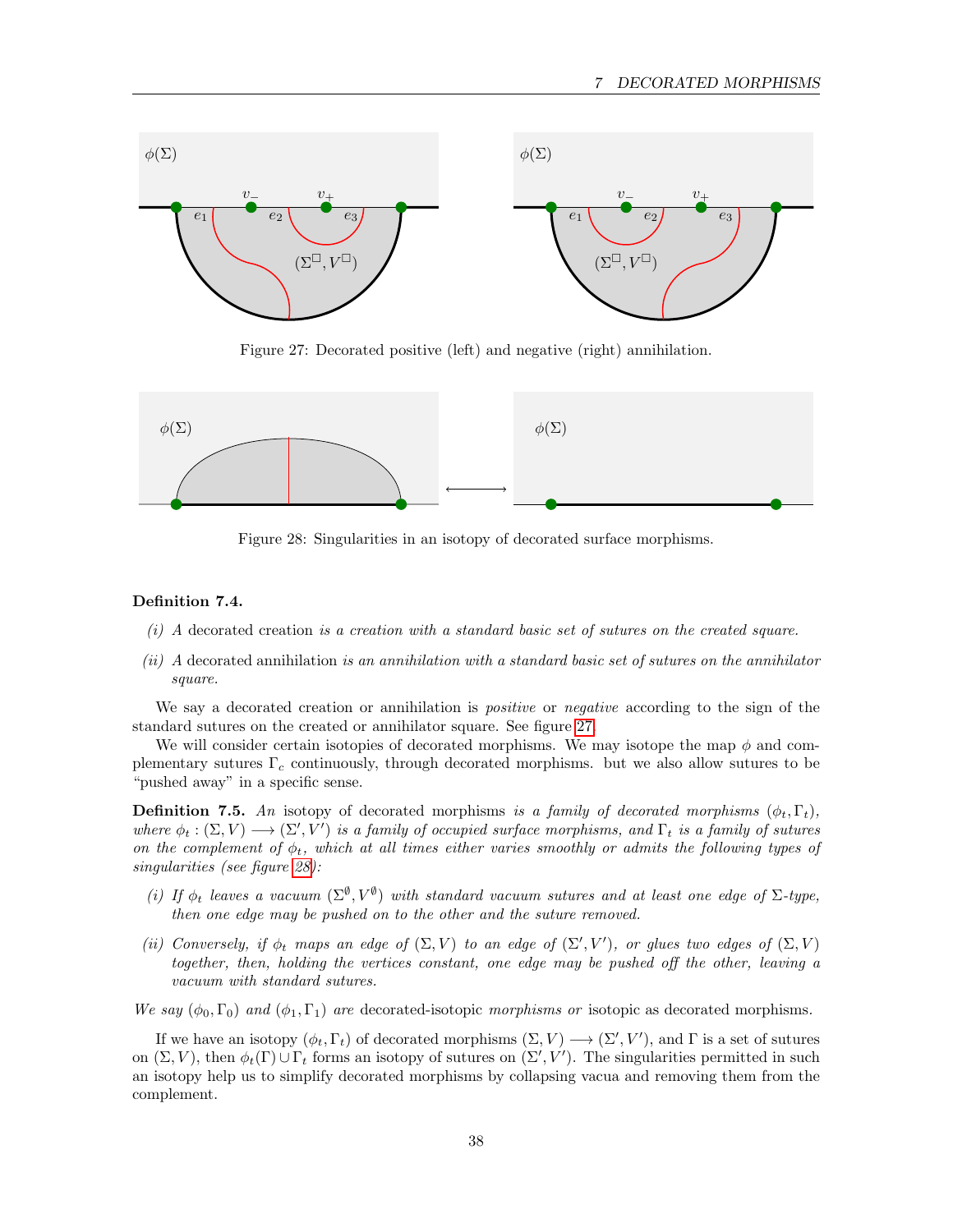

<span id="page-38-1"></span>Figure 29: A positive decorated annihilation is isotopic to a positive fold.



<span id="page-38-2"></span>Figure 30: Simplifying a decorated morphism by folding up an innermost boundary-parallel suture.

For instance, figure [29](#page-38-1) demonstrates that a positive decorated annihilation is isotopic to a positive fold. The second step in that diagram involves two singularities; this is a decorated version of a slack square collapse, which also collapses sutures in a compatible way.

Similarly, whenever there is a suture  $\gamma$  in a decorated morphism  $(\phi, \Gamma_c)$  which connects two adjacent edges  $e_1, e_2$  of  $\Sigma$ -type by an innermost boundary-parallel suture, we may simplify  $(\phi, \Gamma_c)$  via an isotopy which folds  $e_1, e_2$  together. See figure [30.](#page-38-2)

#### <span id="page-38-0"></span>7.2 Building decorated morphisms

We now show how decorated morphisms can be built from elementary decorated morphisms.

Suppose we have an occupied surface morphism  $\phi : (\Sigma, V) \longrightarrow (\Sigma', V')$ , and sutures  $\Gamma_c$  forming a non-confining decorated surface morphism. We proceed as in the proof of proposition [4.10.](#page-21-1)

First, if any boundary edges of  $(\Sigma, V)$  are identified under  $\phi$ , this is expressed as a composition of gluings, folds and zips; and then we may assume  $\phi$  does not identify boundary edges.

As  $(\phi, \Gamma_c)$  is non-confining,  $\Gamma_c$  is a non-confining set of sutures on the complement  $(\Sigma^c, V^c)$ ; so the sutures on vacuum components of  $(\Sigma^c, V^c)$  are standard, and on other components we may take a basic quadrangulation. We consider components  $(\Sigma^T, V^T)$  of  $(\Sigma^c, V^c)$  separately, and construct them one by one. At each stage, we have a previously existing surface  $(\Sigma_p, V_p)$  constructed from  $(\Sigma, V)$  by previous creations, gluings, folds and zips; to this we adjoin  $(\Sigma^T, V^T)$  by more creations, gluings, folds and zips.

Suppose first that  $(\Sigma^T, V^T)$  is a vacuum. If both edges are  $\Sigma'$ -type, the vacuum is a component of  $(\Sigma', V')$ ; we can create a square (of either sign) and then, with a fold of the opposite sign, reduce it to a standard vacuum. If one edge is  $\Sigma$ - and one  $\Sigma'$ -type, we create a square (of either sign), attach the Σ-type edge with a standard gluing, and then perform a fold (of the opposite sign) to reduce to the vacuum. If both edges are  $\Sigma$ -type, then it is an isolated component, and we create the square, attach one edge with a standard gluing, perform a fold (of the opposite sign), and zip up the final edge.

(These vacuum cases are however avoided in certain circumstances: if  $(\Sigma', V')$  is without vacua then the first case does not arise; and by isotopy of  $(\phi, \Gamma_c)$  we may avoid vacua with Σ-type edges.)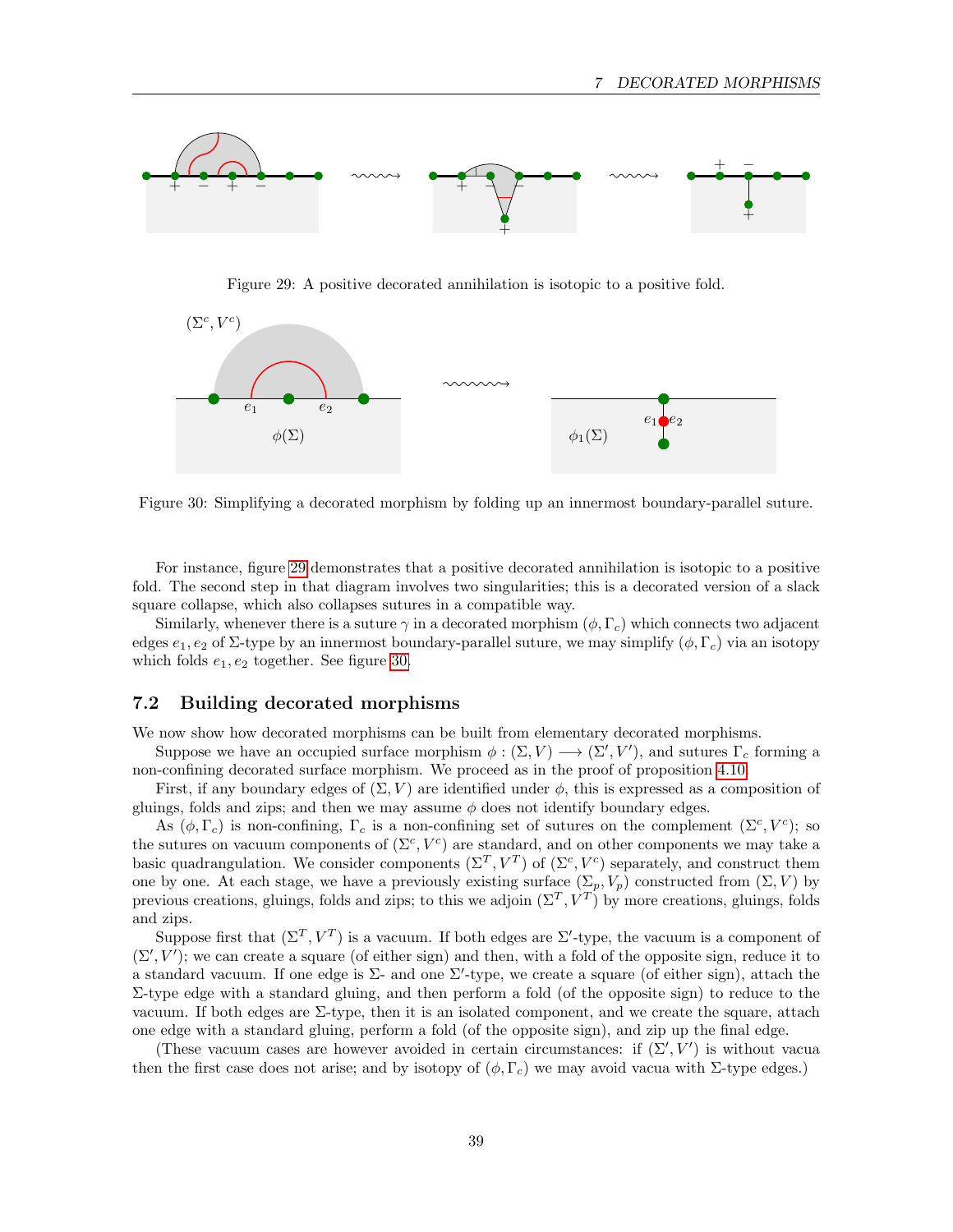We may now assume  $(\Sigma^T, V^T)$  is not a vacuum, and as  $\Gamma_c$  is nonconfining we may take a basic quadrangulation (proposition [6.5\)](#page-32-2).

As in section [4.4,](#page-20-0) we use a lemma to guarantee a way to glue on squares without having to glue along all four edges. The statement is very similar to lemma [4.9,](#page-20-3) and the proof is identical; successively remove squares with  $\Sigma'$ -type edges, and then reverse the order when gluing them on.

**Lemma 7.6.** Let  $(\phi, \Gamma_c)$  be a non-isolating non-confining decorated morphism which leaves no vacua, and let  $A^c$  be a quadrangulation of  $(\Sigma^c, V^c)$  such that  $\Gamma_c$  is basic. Then there exists an ordering of the squares  $(\Sigma_1^{\square}, V_1^{\square}), \ldots, (\Sigma_m^{\square}, V_m^{\square})$  of  $A^c$ , such that successively gluing the squares on to  $(\Sigma, V)$  in order and constructing  $(\Sigma', V')$ , no square is ever glued in along all four of its edges.  $\Box$ 

Return to our component  $(\Sigma^T, V^T)$  of the complement of  $(\phi, \Gamma_c)$ . If  $(\Sigma^T, V^T)$  is a non-isolating component, then using the lemma, we may successively create squares and glue them in along at most three of their edges. As in the proofs of propositions [4.10](#page-21-1) and [4.5,](#page-18-2) each new square has three troublesome edges, or two consecutive troublesome edges, or no troublesome edges, and we can attach the edges with standard gluings and folds.

Finally suppose  $(\Sigma^T, V^T)$  is an isolating component. Again as in the proof of [4.10,](#page-21-1) split apart  $(\Sigma_p, V_p)$  and  $(\Sigma^T, V^T)$  along a common edge e. Then the component is non-isolating and we apply the above argument, before re-attaching the split-open edges with a zip.

Thus we have:

<span id="page-39-0"></span>Proposition 7.7. A non-confining decorated morphism is a composition of decorated creations, gluings, folds and zips.  $\Box$ 

Keeping track of quadrangulations, we obtain a more detailed description. Suppose we start with a quadrangulation A of  $(\Sigma, V)$ , in addition to the basic quadrangulation  $A^c$  of  $(\Sigma^c, \Gamma_c)$ . (Note  $A \cup A^c$ gives a slack quadrangulation of  $(\Sigma', V')$ .) In the above, we have expressed  $\phi : (\Sigma, V) \longrightarrow (\Sigma', V')$  as a composition

$$
(\Sigma, V) = (\Sigma_0, V_0) \xrightarrow{\phi_1} (\Sigma_1, V_1) \xrightarrow{\phi_2} (\Sigma_2, V_2) \xrightarrow{\phi_3} \cdots \xrightarrow{\phi_{n-1}} (\Sigma_{n-1}, V_{n-1}) \xrightarrow{\phi_n} (\Sigma_n, V_n) = (\Sigma', V'),
$$

where each  $\phi_i$  is a decorated creation, fold, gluing or zip. Given a quadrangulation  $A_{i-1}$  on  $(\Sigma_{i-1}, V_{i-1})$ , then considering  $\phi_i$ , we can obtain a quadrangulation  $A_i$  of  $(\Sigma_i, V_i)$  in a natural way, so as to obtain quadrangulations at every step and eventually a quadrangulation on  $(\Sigma', V')$ :

- If  $\phi_i$  is a decorated creation, then adjoining the created square to  $A_{i-1}$  naturally gives a quadrangulation  $A_i$  of  $(\Sigma_i)$ .
- If  $\phi_i$  is a standard gluing, then the quadrangulation  $A_{i-1}$  naturally gives a quadrangulation  $A_i$ with the same squares.
- If  $\phi_i$  is a fold, then  $A_{i-1}$  naturally gives a slack quadrangulation of  $(\Sigma_i, V_i)$  with one internal vertex; proposition [4.8](#page-20-4) guarantees the existence of a slack square collapse which then produces a quadrangulation  $A_i$ .
- If  $\phi_i$  is a zip, then  $A_{i-1}$  naturally gives a slack quadrangulation of  $(\Sigma_i, V_i)$  with two internal vertices; proposition [4.8](#page-20-4) guarantees two slack square collapses to produce a quadrangulation  $A_i$ .

Note that in the last two cases, the choice of slack square collapse may not be unique. Moreover, performing a slack square collapse may disrupt the existing sutures from being basic with respect to the quadrangulation.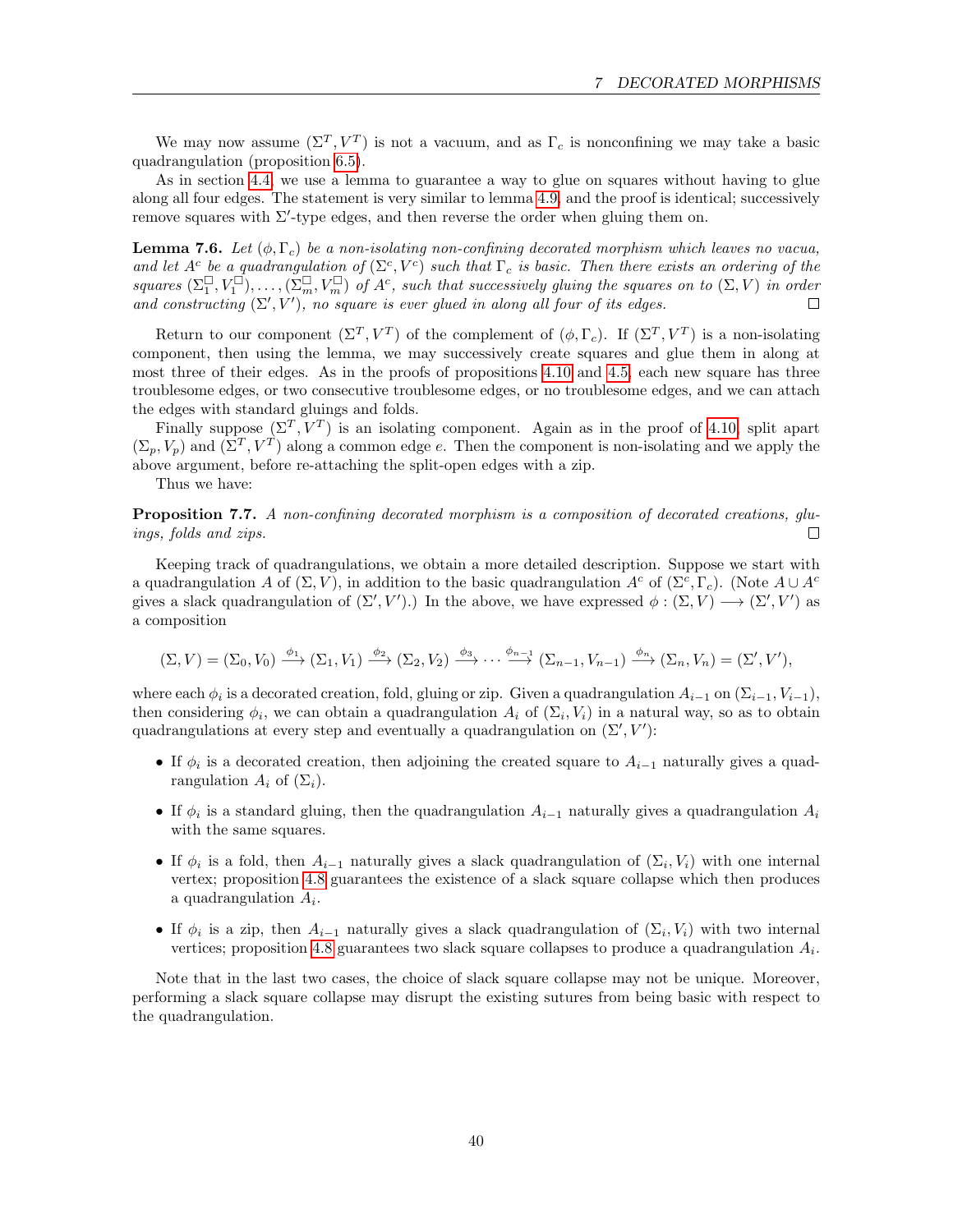## <span id="page-40-0"></span>8 Representing sutured and occupied surfaces

## <span id="page-40-1"></span>8.1 Definitions and basic notions

We should now like to represent the geometric data of occupied/background structures, sutures, and quadrangulations, by algebraic data, along the following lines. Here we use  $\mathbb{Z}_2$  as our base ring and vector spaces over it, but all of our constructions can be done over more general rings and modules.

- To an occupied surface  $(\Sigma, V)$ , we associate an  $\mathbb{Z}_2$ -vector space  $\mathcal{V}(\Sigma, V)$ .
- To a decorated morphism  $(\phi, \Gamma_c) : (\Sigma, V) \longrightarrow (\Sigma', V')$  we associate an linear map  $\mathcal{V}(\Sigma, V) \longrightarrow$  $\mathcal{V}(\Sigma', V').$
- To a quadrangulation A of  $(\Sigma, V)$  with squares  $(\Sigma_i^{\square}, V_i^{\square})$ , we associate a tensor decomposition

$$
V(\Sigma,V)=\bigotimes_i\mathcal{V}(\Sigma_i^\square,V_i^\square).
$$

• To a set of sutures  $\Gamma$  on  $(\Sigma, V)$ , we associate an *element*  $c(\Gamma) \in V(\Sigma, F)$ . If the sutures are basic, we associate a basis element.

Over more general base rings, one suture element will not suffice; for instance, over  $\mathbb Z$  suture elements must be taken up to sign. See [\[11,](#page-52-1) [21,](#page-53-2) [18\]](#page-53-13) for details.

The first two requirements above, together with requiring that they respect compositions and identity, say that we want a functor from the category  $DOS$  of decorated occupied surfaces to the category  $\mathbb{Z}_2\mathcal{V}\mathcal{S}$  of  $\mathbb{Z}_2$ -vector spaces. This functor must also respect the tensor structures coming from quadrangulations, and treat suture elements in a natural way. We can make this precise.

<span id="page-40-2"></span>**Definition 8.1.** A sutured quadrangulated field theory is a collection  $(D, c)$  where

- (i) D is a functor  $DOS \longrightarrow \mathbb{Z}_2VS$ , associating to an occupied surface  $(\Sigma, V)$  a  $\mathbb{Z}_2$ -vector space  $\mathcal{V}(\Sigma, V)$ , and to a decorated morphism  $(\phi, \Gamma_c)$  a linear map  $\mathcal{D}_{\phi, \Gamma_c} : \mathcal{V}(\Sigma, V) \longrightarrow \mathcal{V}(\Sigma', V'),$
- (ii) c assigns to each (isotopy class of) sutures  $\Gamma$  on  $(\Sigma, V)$  an element  $c(\Gamma) \in V(\Sigma, V)$ ,

satisfying the following conditions.

(i) Quadrangulations give tensor decompositions. For any (isotopy class of) quadrangulation A of  $(\Sigma, V)$  with squares  $(\Sigma_i^{\square}, V_i^{\square}),$ 

$$
\mathcal{V}(\Sigma,V)=\bigotimes_i\mathcal{V}(\Sigma_i^\square,V_i^\square).
$$

(This includes the "null quadrangulation" on any occupied vacuum component and null tensor decomposition,  $V(\Sigma^{\emptyset}, V^{\emptyset}) = \mathbb{Z}_2$ .) If  $\Gamma$  is a basic set of sutures on  $(\Sigma, V)$ , restricting to  $\Gamma_i$  on  $(\Sigma_i^{\square}, \tilde{V}_i^{\square}), \text{ then}$ 

$$
c(\Gamma)=\otimes_i c(\Gamma_i).
$$

(ii) Suture elements are respected. For any sutures  $\Gamma$  on  $(\Sigma, V)$ ,

$$
\mathcal{D}_{\phi,\Gamma_c}(c(\Gamma)) = c(\Gamma \cup \Gamma_c).
$$

- (iii) Basic means basic. The suture elements  $c(\Gamma_+), c(\Gamma_-)$  of the standard positive and negative sutures  $\Gamma_+$ ,  $\Gamma_-$  on the occupied square  $(\Sigma^\square, V^\square)$  give a basis for  $\mathcal{V}(\Sigma^\square, V^\square)$ .
- (iv) Euler class gives Euler grading. If  $\Gamma$  is a set of sutures with Euler class e, then c( $\Gamma$ ) has Euler grading e.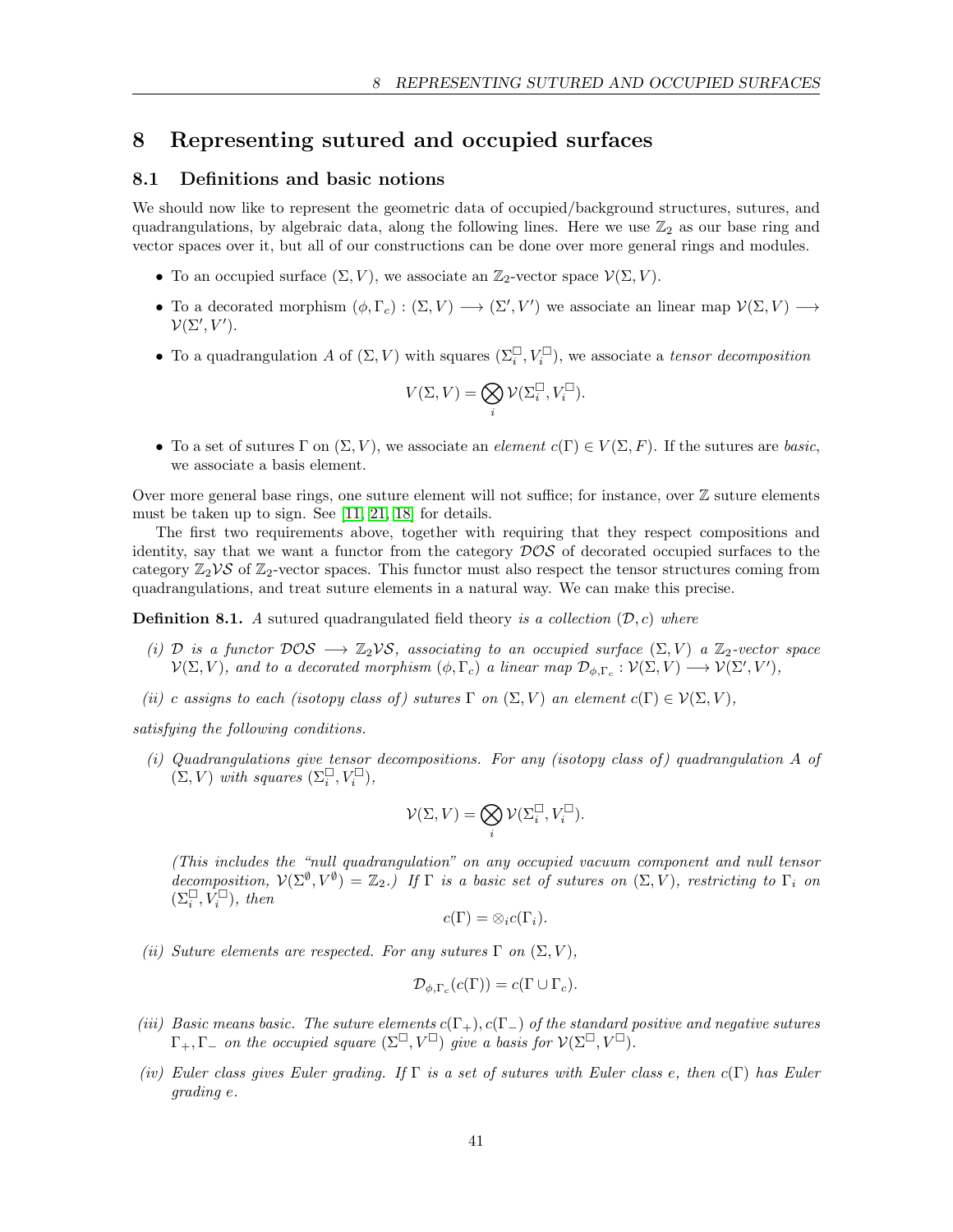We will define the Euler grading in section [8.3](#page-43-0) below. Note the conditions "basic means basic" and "quadrangulations give tensor decompositions" imply that the  $c(\Gamma)$ , over all basic Γ, form a basis of  $\mathcal{V}(\Sigma, V)$ , for any quadrangulated  $(\Sigma, V)$ .

We note some simple properties of SQFT. If  $\phi : (\Sigma, V) \longrightarrow (\Sigma', V')$  is an occupied surface homeomorphism it composes with its inverse to give the identity, and functors preserve identity, so  $\mathcal{D}_{\phi, \theta}$  is an isomorphism.

Start from the simplest occupied surface. The occupied vacuum  $(\Sigma^{\emptyset}, V^{\emptyset})$  has index 0 and  $\mathcal{V}(\Sigma^{\emptyset}, V^{\emptyset}) =$  $\mathbb{Z}_2$ . The standard vacuum sutures  $\Gamma_{\emptyset}$  have a suture element which is not zero; for instance, gluing it on to a square with standard basic sutures again yields basic sutures. Thus  $c(\Gamma_{\emptyset}) = 1 \in \mathbb{Z}_2$ .

Turning to the occupied square, we can write  $V(\Sigma^{\square}, V^{\square})$  as **V**, so **V** has dimension 2 with basis  $c(\Gamma_{-}), c(\Gamma_{+})$ . In the "digital" notation of the introduction,  $c(\Gamma_{-}) = 0$ ,  $c(\Gamma_{+}) = 1$ ; we will also write  $c(\Gamma_{-}) = v_{-}, c(\Gamma_{+}) = v_{+}.$ 

Since any occupied surface  $(\Sigma, V)$  decomposes into vacuum components and a quadrangulation with  $I(\Sigma, V)$  squares,  $\mathcal{V}(\Sigma, V) = \mathbf{V}^{\otimes I(\Sigma, V)}$  has dimension  $2^n$ , with basis  $\mathbf{0} \otimes \cdots \otimes \mathbf{0}$ ,  $\mathbf{0} \otimes \cdots \otimes \mathbf{1}$ , ...,  $\mathbf{1} \otimes \cdots \otimes \mathbf{1}.$ 

Consider a standard gluing morphism  $\phi : (\Sigma, V) \longrightarrow (\Sigma', V')$ , which being surjective is a decorated morphism. A quadrangulation A of  $(\Sigma, V)$  with squares  $(\Sigma_i^{\square}, V_i^{\square})$  naturally gives a quadrangulation A' of  $(\Sigma', V')$  with squares  $(\Sigma_i^{\square'}, V_i^{\square'})$ , and the two sets of of squares are naturally bijective. Moreover  $\phi$  sends basic sutures to basic sutures preserving signs.

<span id="page-41-0"></span>**Lemma 8.2.** If  $\phi$  is a standard gluing then  $\mathcal{D}_{\phi,\emptyset}$  is the identity

$$
\mathcal{V}(\Sigma,V) = \bigotimes_i \mathcal{V}(\Sigma_i^\square, V_i^\square) = \mathbf{V}^{\otimes n} \longrightarrow \mathbf{V}^{\otimes n} = \bigotimes_i \mathcal{V}(\Sigma_i^\square, V_i^\square) = \mathcal{V}(\Sigma',V')
$$

 $\Box$ 

where  $n = I(\Sigma, V) = I(\Sigma', V').$ 

Also note that if we have an isotopy of decorated morphisms  $(\phi_t, \Gamma_t) : (\Sigma, V) \longrightarrow (\Sigma', V')$ , together with a set of sutures  $\Gamma$  on  $(\Sigma, V)$ , then we obtain an isotopy of sutures on  $(\Sigma', V')$  given by  $\phi_t(\Gamma) \cup \Gamma_t$ . As a suture element depends only on the isotopy class of sutures, running  $\Gamma$  over a set of basic sutures on  $(\Sigma, V)$  gives the following.

#### <span id="page-41-1"></span>**Lemma 8.3.** If  $(\phi, \Gamma_c)$  and  $(\phi', \Gamma'_c)$  are decorated-isotopic then  $\mathcal{D}_{\phi, \Gamma_c} = \mathcal{D}_{\phi', \Gamma'_c}$ .  $\Box$

We pause to describe an alternative, equivalent formulation of SQFT, using *surjective* morphisms instead of decorated morphisms. Surjective occupied surface morphisms are a subset of decorated morphisms, and form a subcategory  $\mathcal{SOS}$  of  $\mathcal{DOS}$ . We can restrict the above definition of SQFT to this subcategory in a natural way to obtain a definition of "surjective SQFT", which is in fact a simpler formulation, since there are never any complementary sutures to consider.

Furthermore, it is possible to recover the full structure of SQFT from its restriction to surjective morphisms. To see why, take a decorated surface morphism given by  $\phi : (\Sigma, V) \longrightarrow (\Sigma', V')$  and sutures  $\Gamma_c$  on the complement  $(\Sigma^c, V^c)$ . There is a surjective occupied surface morphism  $\Phi : (\Sigma, V) \sqcup$  $(\Sigma^c, V^c) \longrightarrow (\Sigma', V')$  which simply glues the  $(\Sigma^c, V^c)$  on to  $(\Sigma, V)$  as specified by  $\phi$ . From the surjective SQFT map map  $\mathcal{D}_{\Phi}: \mathcal{V}(\Sigma, V) \otimes \mathcal{V}(\Sigma^c, V^c) \longrightarrow \mathcal{V}(\Sigma', V')$ , we can then define a linear map  $\mathcal{D}_{\phi,\Gamma_c} : \mathcal{V}(\Sigma,V) \longrightarrow \mathcal{V}(\Sigma',V')$  for  $(\phi,\Gamma_c)$  via

$$
\mathcal{D}_{\phi,\Gamma_c}(c(\Gamma)) = \mathcal{D}_{\Phi}(c(\Gamma \sqcup \Gamma_c)) = \mathcal{D}_{\Phi}(c(\Gamma) \otimes c(\Gamma_c))
$$

for sutures  $\Gamma$  on  $(\Sigma, V)$ . It is not difficult to prove that the structures of SQFT and surjective SQFT are equivalent in this way.

For the rest of this paper, however, we stick with SQFT as defined above.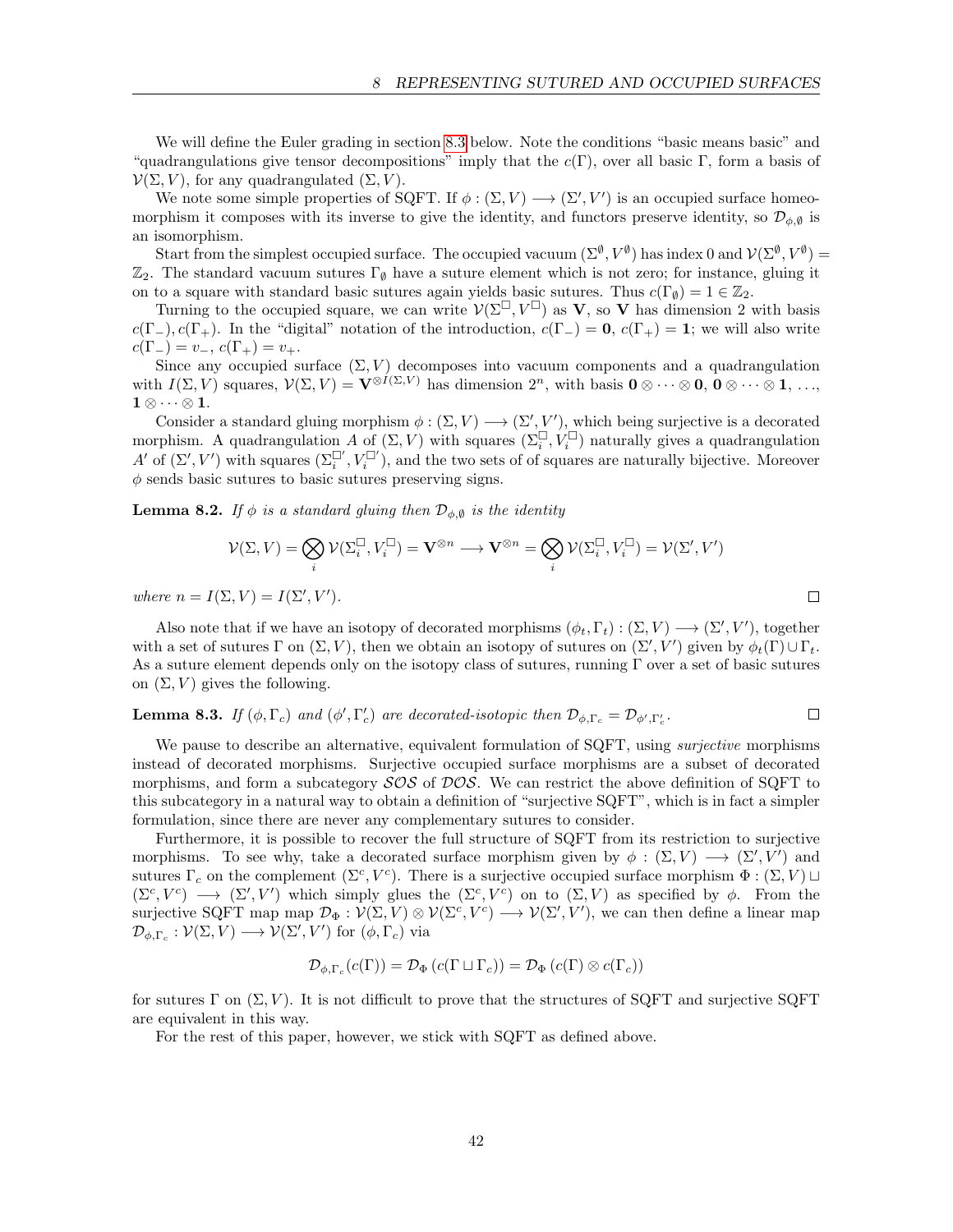### <span id="page-42-0"></span>8.2 Sutured Floer homology

We now construct an example of SQFT from sutured Floer homology, using the TQFT structure introduced by Honda–Kazez–Matić in  $[11]$ , proving theorem [1.2.](#page-2-2)

We recall some facts about  $SFH$  and refer to the papers cited for details. As defined by Juhász in [\[13\]](#page-52-11), SFH associates to a balanced sutured 3-manifold  $(M, \Gamma)$  a  $\mathbb{Z}_2$ -vector space  $SFH(M, \Gamma)$  (much more general coefficients can be used), with various properties. To a contact structure  $\xi$  on M with convex boundary and dividing set  $\Gamma$  is associated a *contact element*  $c(\xi) \in SFH(-M, -\Gamma)$  [\[12,](#page-52-12) [25\]](#page-53-14). Honda–Kazez–Matić in [\[11\]](#page-52-1) showed that an inclusion of a sutured manifold  $(M, \Gamma)$  into the interior of another sutured manifold  $(M', \Gamma')$ , together with a contact structure  $\xi'$  on  $(M'\int M, \Gamma \cup \Gamma')$ , induces a natural map

$$
\Phi_{\xi'} \; : \; SFH(-M,-\Gamma) \longrightarrow SFH(-M',-\Gamma') \otimes \mathbf{V}^{\otimes m},
$$

where m is the number of isolated components of  $M'$  Int M and V is a 2-dimensional vector space over  $\mathbb{Z}_2$ . This map preserves contact elements: if  $\xi$  is a contact structure on  $(M, \Gamma)$  then

$$
\Phi_{\xi'}(c(\xi)) = c(\xi \cup \xi') \otimes x^{\otimes m}
$$

where  $x$  is a particular element of  $V$ .

We now proceed to construct an SQFT in several steps.

- (i) First, to an occupied surface  $(\Sigma, V)$ , with corresponding sutured background  $(\Sigma, F)$ , we assign  $\mathcal{V}(\Sigma, V) = SFH(-\Sigma \times S^1, -V \times S^1).$
- (ii) Next, to a set of sutures we assign a suture element. A set of sutures Γ on  $(\Sigma, F)$  describes  $\Sigma$  as a convex surface and hence describes an *I*-invariant contact structure on  $\Sigma \times I$ . Gluing  $\Sigma \times \{0\}$ to  $\Sigma \times \{1\}$  gives a contact structure on  $\Sigma \times S^1$ ; the boundary  $\partial \Sigma \times S^1$  can be taken to be convex with dividing set  $V \times S^1$ . We then obtain the contact invariant  $c(\xi) \in SFH(-\Sigma \times S^1, -V \times S^1)$  $S^1$ ) =  $\mathcal{V}(\Sigma, V)$ , which over  $\mathbb{Z}_2$ -coefficients is a well-defined element. (This is not true over more complicated coefficients.) So we set the suture element  $c(\Gamma)$  equal to the contact invariant.
- (iii) A quadrangulation A of  $(\Sigma, V)$  gives a tensor decomposition of  $\mathcal{V}(\Sigma, V)$ . Let A cut  $(\Sigma, V)$  into squares  $(\Sigma_i^{\square}, V_i^{\square})$ ; then  $A \times S^1$  cuts  $(\Sigma \times S^1, V \times S^1)$  into sutured manifolds  $(\Sigma_i^{\square} \times S^1, V_i^{\square} \times S^1)$  $S<sup>1</sup>$ ). As explained in [\[11,](#page-52-1) lemma 7.2], using results of Juhász on surface decompositions [\[14\]](#page-52-13), decomposing  $\Sigma \times S^1$  along the annuli  $A \times S^1$  gives a tensor decomposition over the squares of the quadrangulation

$$
\mathcal{V}(\Sigma,V)=SFH(-\Sigma\times S^1,-V\times S^1)=\bigotimes_i SFH(-\Sigma_i^{\square}\times S^1,-V_i^{\square}\times S^1)=\bigotimes_i \mathcal{V}(\Sigma_i^{\square},V_i^{\square}).
$$

The map which glues the squares together is an isomorphism, and thus if we have basic sutures  $\Gamma$  restricting to  $\Gamma_i$  on square  $(\Sigma_i^{\square}, V_i^{\square}),$ 

$$
c(\Gamma)=\otimes_i c(\Gamma_i).
$$

- (iv) The basic sets of sutures  $\Gamma^+$ ,  $\Gamma^-$  on the square  $(\Sigma^\square, V^\square)$  give a basis  $c(\Gamma^-)$ ,  $c(\Gamma^+)$  for  $\mathcal{V}(\Sigma^\square, V^\square)$  =  $SFH(\Sigma^{\square} \times S^1, V \times S^1)$ , so (iv) is satisfied. This was discussed in [\[11,](#page-52-1) lemma 7.2] and later in [\[20,](#page-53-1) [21\]](#page-53-2). Thus each  $\mathcal{V}(\Sigma, V)$  has a basis of basic suture elements.
- (v) To a decorated morphism  $(\phi, \Gamma_c) : (\Sigma, V) \longrightarrow (\Sigma', V')$  we associate a map  $\mathcal{D}_{\phi, \Gamma_c} : \mathcal{V}(\Sigma, V) \longrightarrow$  $\mathcal{V}(\Sigma', V')$ . A decorated morphism can always be isotoped so that  $\phi$  has an embedding into the interior of  $(\Sigma', V')$ : in such an isotopy (definition [7.5\)](#page-37-2) we are permitted to push apart edges which are glued together under  $\phi$ , and insert a standard set of sutures in the new complementary region; then we may also push apart vertices which are glued together. So there is an isotopic decorated morphism  $(\phi^*, \Gamma_c^*)$  which is an embedding into the interior of  $(\Sigma', V')$ . From this we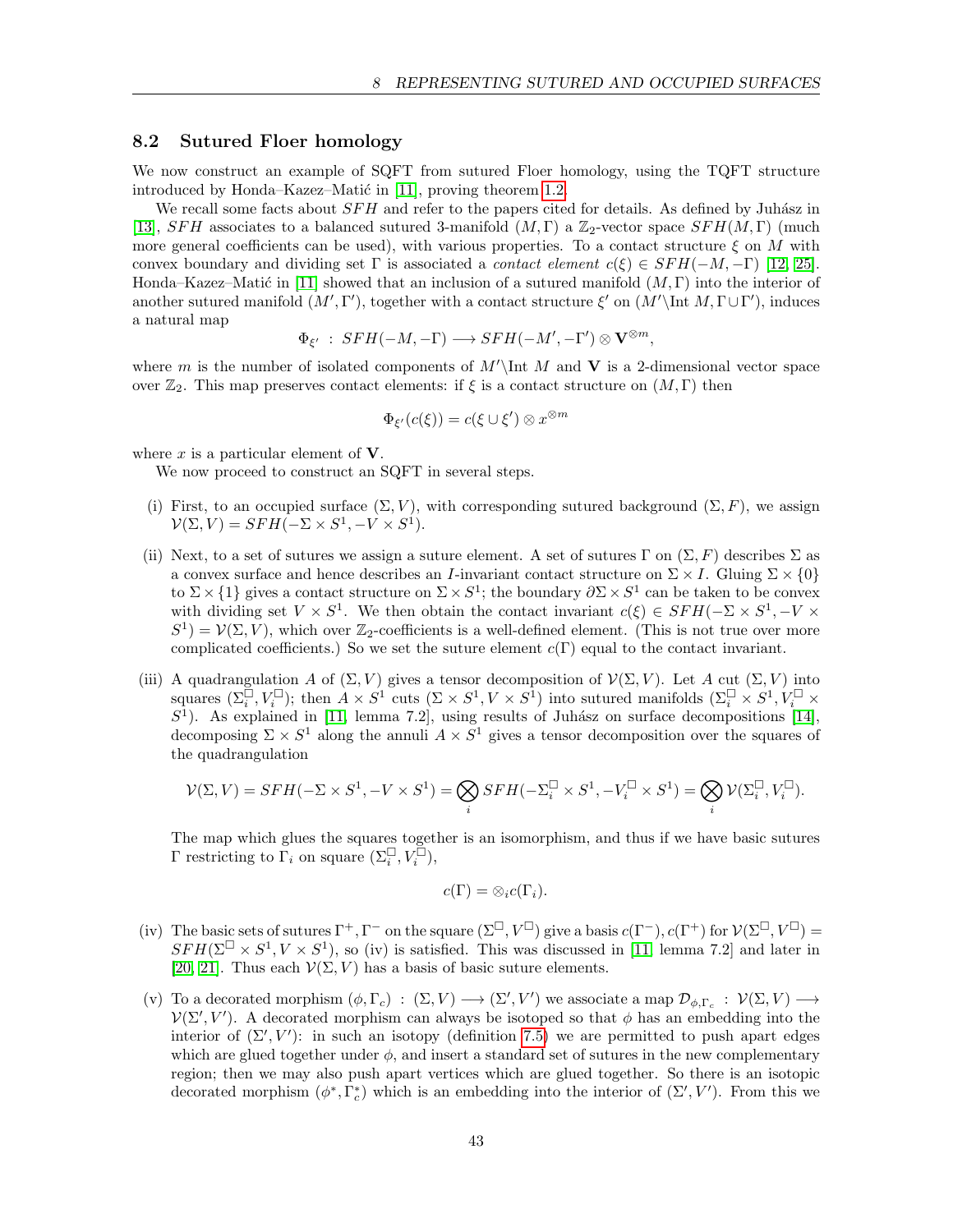obtain an inclusion of  $(\Sigma \times S^1, V \times S^1)$  into the interior of  $(\Sigma' \times S^1, V' \times S^1)$ , with a contact structure  $\xi^*$  on  $(\Sigma'-$  Int  $\Sigma,(V \cup V') \times S^1)$  given by  $\Gamma_c^*$ . We then have the map

$$
\Phi_{\xi^*} \; : \; \mathcal{V}(\Sigma, V) \longrightarrow \mathcal{V}(\Sigma', V') \otimes \mathbf{V}^{\otimes m}
$$

where m is the number of isolated components of  $\phi$ . Now  $\Phi_{\xi^*}$  is natural with respect to contact elements, and so for any contact structure  $\xi$  on  $(\Sigma \times S^1, V \times S^1)$  we have  $\Phi_{\xi^*}(c(\xi)) = c(\xi \cup \xi^*) \otimes$  $x^{\otimes m}$ . As  $\mathcal{V}(\Sigma, V)$  has a basis of basic suture elements, hence also a basis of contact elements, we see that  $\Phi_{\xi^*}$  has image lying in  $\mathcal{V}(\Sigma', V') \otimes x^{\otimes m}$  and in fact  $\Phi_{\xi^*} = \mathcal{D}_{\phi^*, \Gamma_c^*} \otimes x^{\otimes m}$ , where  $\mathcal{D}_{\phi^*, \Gamma_c^*}$ is a linear map  $\mathcal{V}(\Sigma, V) \longrightarrow \mathcal{V}(\Sigma', V')$ . Now as isotopic decorated morphisms do not affect the isotopy class of sutures, this  $\mathcal{D}_{\phi^*,\Gamma_c^*}$  does not depend on the particular choice  $(\phi^*,\Gamma_c^*)$  of decorated morphism isotopic to  $(\phi, \Gamma_c)$ . Hence we may assign a well-defined map  $\mathcal{D}_{\phi, \Gamma_c} = \mathcal{D}_{\phi^*, \Gamma_c^*}$  to  $(\phi, \Gamma_c)$ , and it respects suture elements,

$$
\mathcal{D}_{\phi,\Gamma_c}(c(\Gamma)) = c(\Gamma \cup \Gamma_c).
$$

- (vi) Theorem 6.1 of [\[11\]](#page-52-1) establishes that the maps assigned respect identities. In particular, Honda– Kazez–Matić prove that an inclusion  $(\Sigma, V)$  into its own interior by shrinking a little near the boundary, with complement  $\partial \Sigma \times I$ , and with straight complementary sutures connecting points of  $\partial \Sigma \times \{0\}$  to  $\partial \Sigma \times \{1\}$ , gives the identity map on SFH (in the mod 2 case; it is more complicated otherwise). This is a decorated morphism isotopic to the identity, and so our assignments send the identity morphism to the the identity on  $\mathcal{V}(\Sigma, V)$ .
- (vii) Theorem 6.2 of [\[11\]](#page-52-1) establishes that the maps assigned respect composition. When inclusions of sutured manifolds, with complementary contact structures, are composed, the map on SF H assigned to their composition is the composition of the  $SFH$  maps assigned to the individual inclusions.
- (viii) It is also explained in [\[20,](#page-53-1) [21\]](#page-53-2) how Euler class corresponds to an Euler grading on  $\mathcal{V}(\Sigma, V)$ . In particular, a bypass relation holds, and so by the contact element of a set of sutures Γ with Euler class e is a sum of basic contact elements with Euler grading e. See also sections [8.3](#page-43-0) and [8.4](#page-44-0) below for further details.

We have now shown that the above assignments give a well-defined functor  $DOS \to \mathbb{Z}_2\mathcal{VS}$ , and a well-defined assignment of suture elements, satisfying the conditions of definition [8.1.](#page-40-2) This completes the proof of theorem [1.2.](#page-2-2)

Corollary 8.4. A sutured quadrangulated field theory exists.

 $\Box$ 

#### <span id="page-43-0"></span>8.3 Grading

The Euler class of sutures gives a grading on SQFT.

On the occupied square  $(\Sigma^{\square}, V^{\square})$ , we have  $V(\Sigma^{\square}, V^{\square}) = V$  with basis  $c(\Gamma_{-}) = v_{-} = 0$  and  $c(\Gamma_+) = v_+ = 1$ . By grading the basis with integers, we obtain a grading on all tensor products  $\mathbf{V}^{\otimes n}$ . Let us define gradings as follows:

- (i) 0-grading  $n_0$ :  $0 = v_-\$  has grading 1 and  $1 = v_+\$  has grading 0.
- (ii) 1-grading  $n_1: 0 = v_-\$  has grading 0 and  $1 = v_+\$  has grading 1.
- (iii) Euler grading  $e: 0 = v_-\$  has grading  $-1$  and  $1 = v_+\$  has grading 1.

In [\[21\]](#page-53-2) these gradings were called  $n_x, n_y$  and e respectively. Obviously  $e = n_1 - n_0$ , so any two of these gradings determines the third. (Unfortunately, the "digital" analogy forces us to use 0 and 1, while the Euler class grading, which is topologically the natural one, forces 0 to have grading  $-1$ ! We would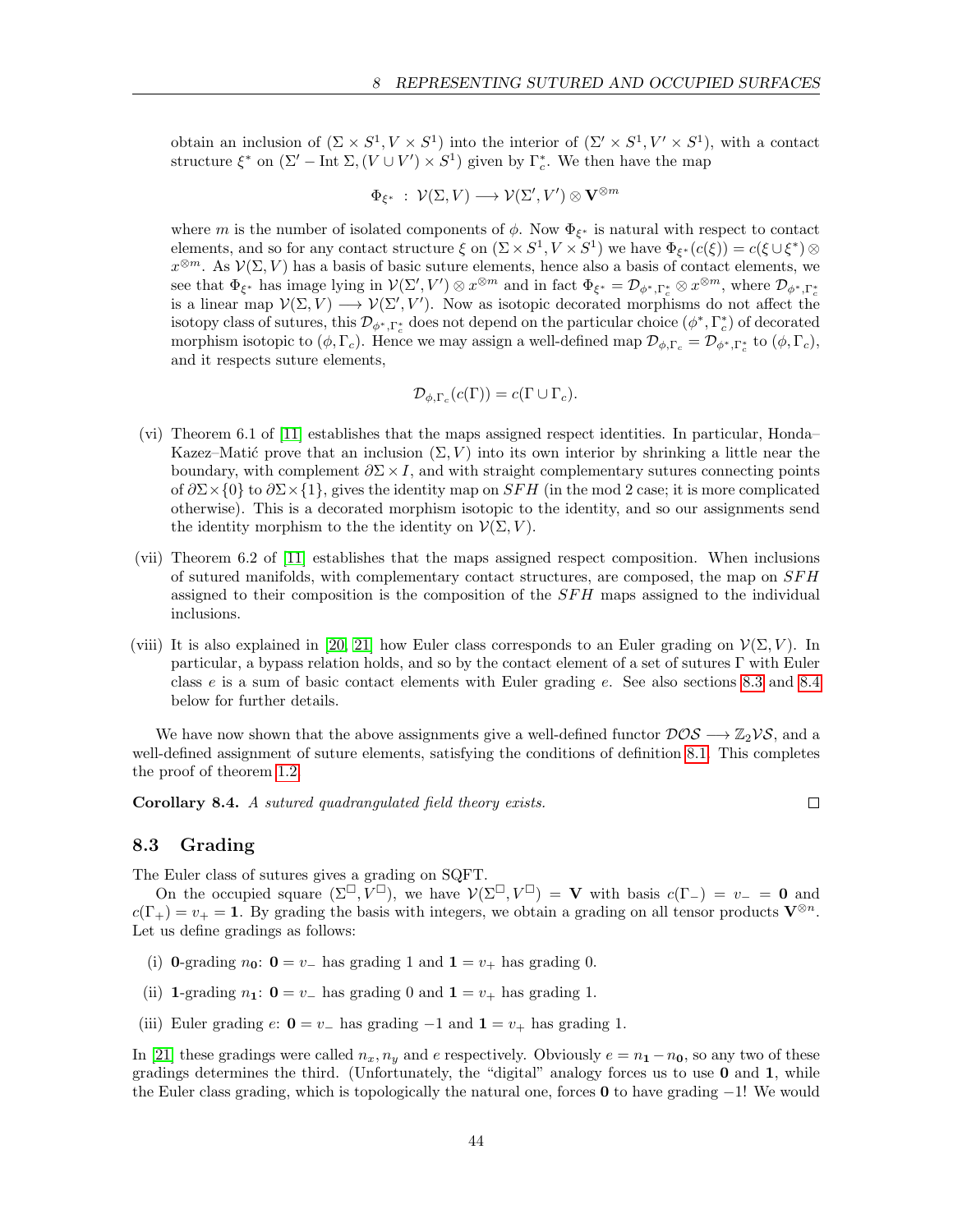

<span id="page-44-1"></span>Figure 31: Order 3 morphism and effect on sutures.

prefer to take our binary "digits" to be − and +, rather than 0 and 1, but this would be a little too unorthodox.)

These gradings naturally extend to any tensor product  $\mathbf{V}^{\otimes n}$ . A basis element  $v_{\pm} \otimes v_{\pm} \otimes \cdots \otimes v_{\pm}$ has grading equal to the number of v<sub>−</sub>'s, number of v<sub>+</sub>'s, or their difference, according to  $n_0$ ,  $n_1$  and e respectively.

Suppose now we have a quadrangulated surface with squares  $(\Sigma_i^{\square}, V_i^{\square})$ . Letting  $\Gamma_i^{\pm}$  denote the basic  $\pm$  sutures on  $(\Sigma_i^{\square}, V_i^{\square})$ , a basic set of sutures can be denoted by  $\Gamma^e = \cup_i \Gamma_i^{e_i}$ , where  $e = (e_i)$ denotes the sign of the basic sutures on each square,  $e_i = \pm 1$ . Then  $\Gamma^{\rm e}$  has Euler class  $\sum_i e_i$ , and suture element  $c(\Gamma^{\mathbf{e}}) = \otimes_i v_{e_i}$ , which has Euler grading  $\sum_i e_i$ .

Thus, without using the "Euler class gives Euler grading" axiom of SQFT, it follows that a basis element  $c(\Gamma^e)$  has Euler grading equal to the Euler class of the basic sutures  $\Gamma^e$ . We shall however need the Euler axiom in order to understand bypass surgeries, as we see next.

Note that any  $V^{\otimes n}$  decomposes as a direct sum of subspaces with Euler gradings from  $-n$  to n. For a decorated morphism  $(\phi, \Gamma_c)$  from  $(\Sigma, V) \longrightarrow (\Sigma', V')$ , sutures  $\Gamma$  on  $(\Sigma, V)$  give sutures  $\Gamma' = \phi(\Gamma) \cup \Gamma_c$  on  $(\Sigma', V')$  with Euler class  $e(\Gamma') = e(\Gamma) + e(\Gamma_c)$ . So  $(\phi, \Gamma_c)$  adjusts Euler class by  $e(\Gamma_c)$ , and hence  $\mathcal{D}_{\phi,\Gamma_c}$  adjusts Euler grading by  $e(\Gamma_c)$ . In particular,  $\mathcal{D}_{\phi,\Gamma_c}$  decomposes as a direct sum over Euler-graded summands.

#### <span id="page-44-0"></span>8.4 Algebra of bypass surgeries

Let  $(\Sigma, V)$  be a hexagon, i.e. a disc with 6 vertices. Take a quadrangulation with two squares,  $(\Sigma_0^{\square}, V_0^{\square})$ and  $(\Sigma_1^{\square}, V_1^{\square})$ , as shown in figure [31,](#page-44-1) and consider the morphism  $\phi : (\Sigma, V) \longrightarrow (\Sigma, V)$  which, if the hexagon is drawn symmetrically, rotates 120° anticlockwise. As  $\phi$  is a homeomorphism, the map  $\mathcal{D}_{\phi,\emptyset}$ is an isomorphism  $\mathcal{V}(\Sigma, V) \longrightarrow \mathcal{V}(\Sigma, V)$ . The vector space decomposes as

$$
\mathcal{V}(\Sigma,V)=\mathcal{V}(\Sigma_0^\square,V_0^\square)\otimes\mathcal{V}(\Sigma_1^\square,V_1^\square)=\mathbf{V}\otimes\mathbf{V}.
$$

As  $\phi$  has order 3, so too does  $\mathcal{D}_{\phi,\emptyset}$ .

Now we consider the effect of  $\phi$  on sutures and  $\mathcal{D}_{\phi,\emptyset}$  on suture elements. (Note that we consider the quadrangulation to be fixed, as  $\phi$  rotates the hexagon and moves sutures.) Write  $\Gamma_i^{\pm}$  for the standard  $\pm$  sutures on  $(\Sigma_i^{\square}, V_i^{\square})$ . We see that  $\phi$  takes 3 of the 4 basis sutures to basis sutures:

$$
\begin{array}{ccc}\n\Gamma_0^- \cup \Gamma_0^- & \mapsto & \Gamma_0^- \cup \Gamma_0^- \\
\Gamma_0^- \cup \Gamma_1^+ & \mapsto & \Gamma_0^+ \cup \Gamma_1^- \\
\Gamma_0^+ \cup \Gamma_1^+ & \mapsto & \Gamma_0^+ \cup \Gamma_1^+, \n\end{array}
$$

however  $\Gamma_0^+ \cup \Gamma_1^-$  is not taken to basic sutures.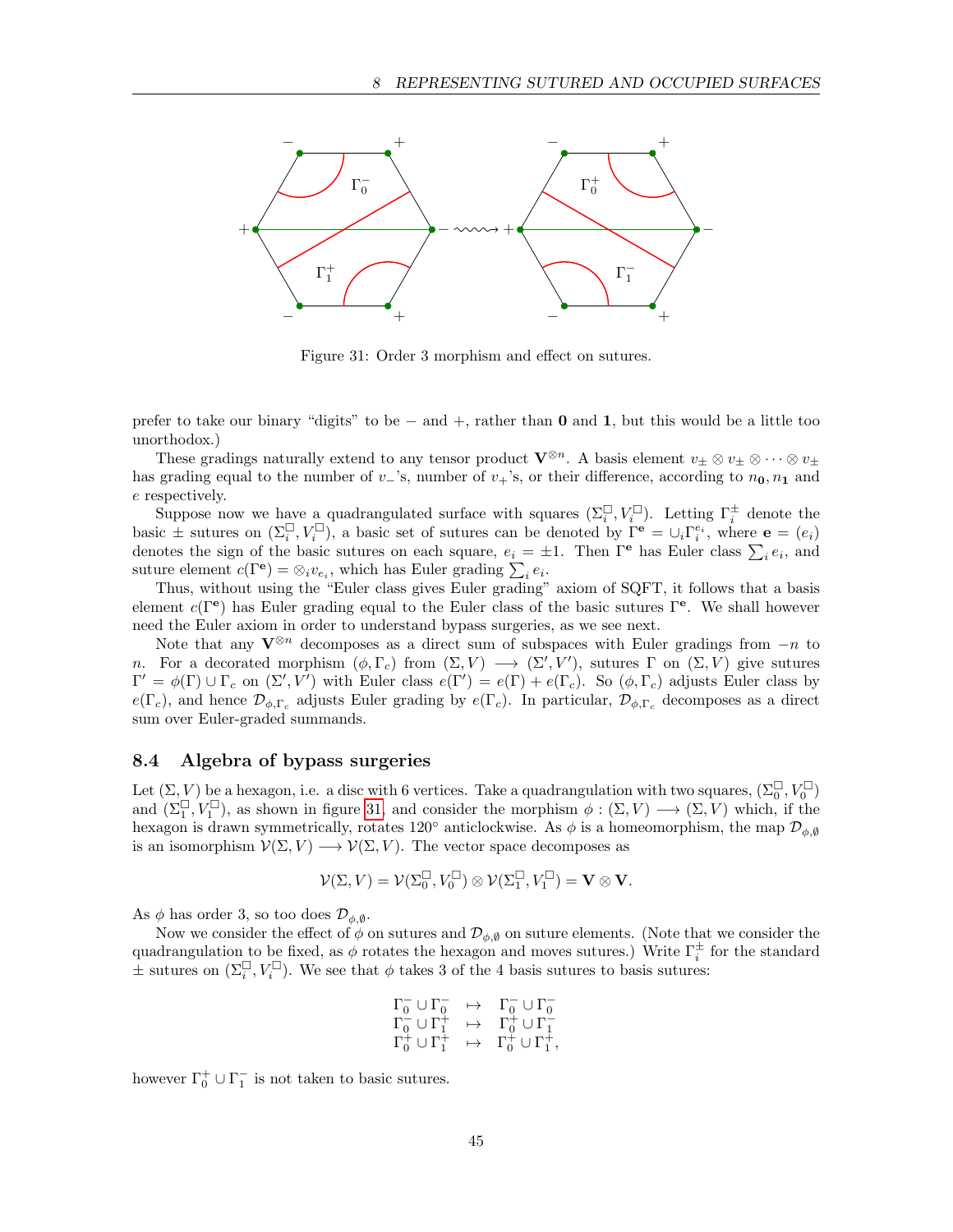Thus  $\mathcal{D}_{\phi,\emptyset}$  is the identity on the Euler-graded −2 and 2 summands of  $\mathcal{V}(\Sigma, V)$ , i.e.  $\mathcal{D}_{\phi,\emptyset}$  takes  $v_-\otimes v_-\mapsto v_\otimes v_-\text{ and }v_+\otimes v_+\mapsto v_+\otimes v_+$ . On the Euler-graded 0 summand, with respect to the basis  $(v_-\otimes v_+, v_+\otimes v_-), \mathcal{D}_{\phi,\emptyset}$  has matrix

$$
\begin{bmatrix} 0 & \alpha \\ 1 & \beta \end{bmatrix}
$$

for some  $\alpha, \beta \in \mathbb{Z}_2$ . As  $\phi$  has order 3 the only possibility is that  $\alpha = \beta = 1$ .

Thus, the unique nontrivial non-basis sutures on  $(\Sigma, V)$ , being given by  $\phi(\Gamma_0^+ \cup \Gamma_1^-)$ , must have suture element  $v_-\otimes v_+ + v_+\otimes v_-=0\otimes 1+1\otimes 0$ , i.e. is a "superposition" of the two basis elements.

Thus, the three nontrivial sets of sutures of Euler class 0 on  $(\Sigma, V)$  have suture elements  $v_-\otimes v_+$ ,  $v_+ \otimes v_-,$  and  $v_-\otimes v_+ + v_+ \otimes v_-.$  So they sum to zero. These three sets of sutures form a bypass triple.

Now consider a decorated morphism  $(\phi, \Gamma_c)$  mapping the hexagon  $(\Sigma, V)$  into an occupied surface  $(\Sigma', V')$ . The bypass triple of sutures on  $(\Sigma, V)$  combines with  $\Gamma_c$  to form a bypass triple of sutures on  $(\Sigma', V')$ ; and in fact any bypass triple of sutures on  $(\Sigma', V')$  can be obtained this way. As the three suture elements in  $\mathcal{V}(\Sigma, V)$  sum to zero, their images under  $\mathcal{D}_{\phi,\Gamma_c}$  do too, and we have proved the following.

**Proposition 8.5** (Bypass relation). In an SQFT, if  $\Gamma_0, \Gamma_1, \Gamma_2$  are a bypass triple of sutures then

$$
c(\Gamma_0) + c(\Gamma_1) + c(\Gamma_2) = 0.
$$

 $\Box$ 

 $\Box$ 

(Note that this argument is heavily dependent on  $\mathbb{Z}_2$  coefficients. Over  $\mathbb Z$  coefficients, the situation is a little more complicated; see [\[21,](#page-53-2) [18\]](#page-53-13).)

This last result gives us an effective way to compute suture elements in general: by successively applying several bypass surgeries, reducing to several sets of basic sutures.

Consider, for instance, a set of trivial sutures Γ. Let  $\gamma$  be an innermost contractible component of Γ, i.e. γ bounds a disc in Σ\Γ. Take an attaching arc c which intersects γ twice and then intersects some other component of Γ. We see that the effect of bypass surgery along  $c$ , in either direction, gives the same result, which is identical to the original Γ. Thus  $3c(\Gamma) = 0$ , so immediately over  $\mathbb{Z}_2$ :

**Proposition 8.6.** If  $\Gamma$  is a trivial set of sutures, then  $c(\Gamma) = 0$ .

In general, if we have a sutured quadrangulated  $(\Sigma, \Gamma, A)$ , we successively simplify  $\Gamma$  along the arcs a of A by bypass surgeries. If an arc a of A has  $|a \cap \Gamma| > 1$ , then in fact  $|a \cap \Gamma| \geq 3$ , and we consider bypass surgeries along a. Any such surgery, in either direction, reduces  $|a \cap \Gamma|$  and, assuming a and  $\Gamma$ intersect efficiently, does not introduce trivial sutures (proposition [5.10\)](#page-29-2), and  $c(\Gamma)$  is equal to the sum of the two suture elements obtained from bypass surgeries. After performing enough such surgeries (and simplifying isotopies at each stage), we express  $c(\Gamma)$  as a sum of basic suture elements.

Performing the above procedure on a disjoint union of occupied surfaces gives:

**Proposition 8.7.** If  $\Gamma_1, \Gamma_2$  are sets of sutures on  $(\Sigma_1, V_1), (\Sigma_2, V_2)$  respectively, then

$$
c(\Gamma_1 \sqcup \Gamma_2) = c(\Gamma_1) \otimes c(\Gamma_2) \in \mathcal{V}((\Sigma_1, V_1) \sqcup (\Sigma_2, V_2)) = \mathcal{V}(\Sigma_1, V_1) \otimes \mathcal{V}(\Sigma_2, V_2).
$$

 $\Box$ 

<span id="page-45-0"></span>In [\[18,](#page-53-13) theorem 16], Massot shows that, for confining sutures Γ,  $c(\Gamma) = 0$ . (In fact we only need his result with  $\mathbb{Z}_2$  coefficients; he proves the result over  $\mathbb Z$  and indeed with twisted coefficients.) Given an isolated region, he shows that one can find bypass discs such that, performing bypass surgeries in either direction, we obtain an isolated region with simpler topology. By the bypass relation, if these simpler sutures have zero suture element, so do the original ones. Massot shows how to reduce to specific simple confining cases (annulus, punctured torus, disc) where one can verify suture elements are zero.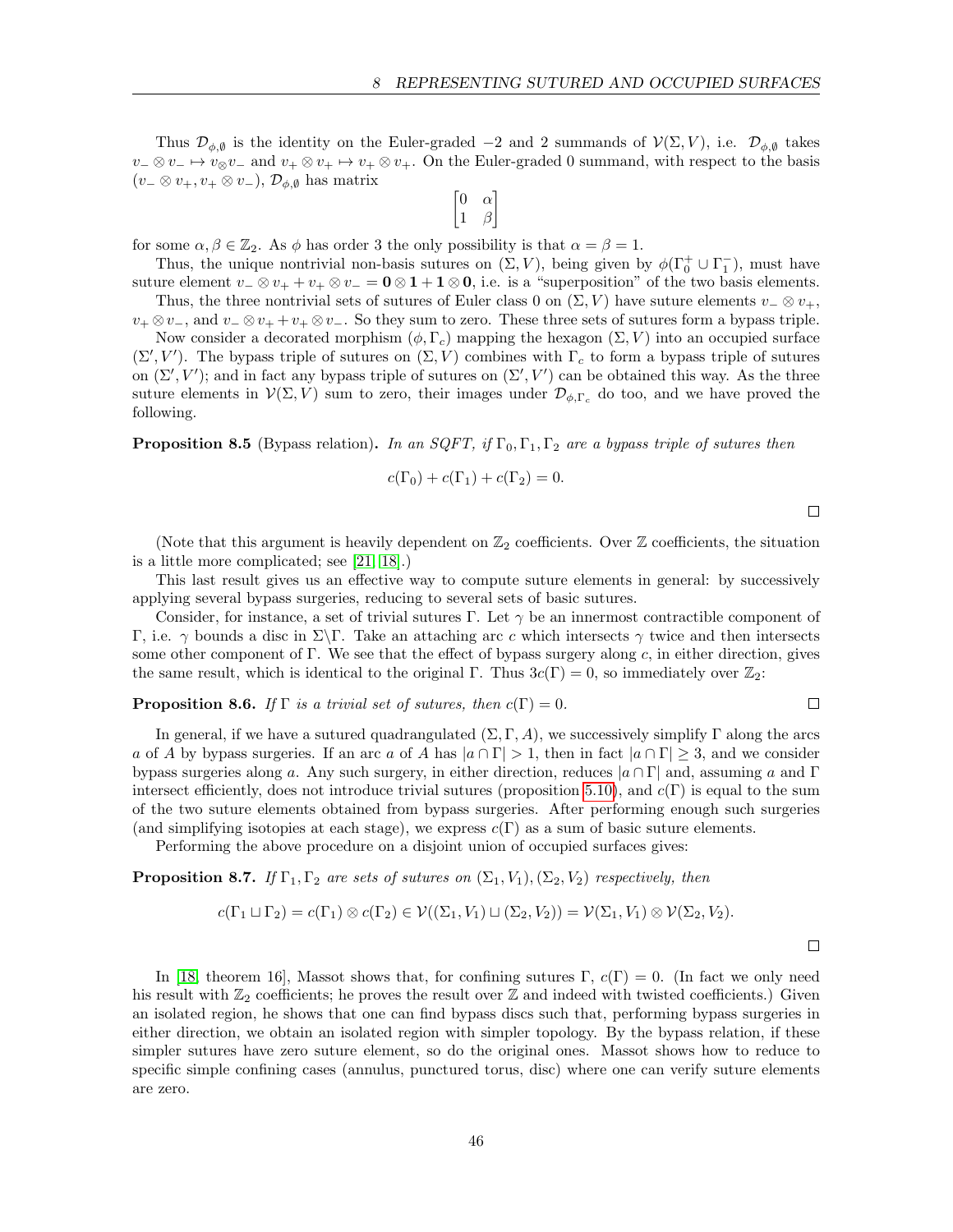**Theorem 8.8** (Massot [\[18\]](#page-53-13)). If  $\Gamma$  is confining then  $c(\Gamma) = 0$ .

We also note that from the above it is simple to compute the effect of a diagonal slide. A diagonal slide does not change the occupied surface or sutures on it, and hence does not change  $\mathcal{V}(\Sigma, V)$  or suture elements, but does give a different quadrangulation. It only involves two joined squares, whose union is a hexagon; let the squares before the slide be  $(\Sigma_0^{\square}, V_0^{\square})$  and  $(\Sigma_1^{\square}, V_1^{\square})$ , and afterwards  $(\Sigma_2^{\square}, V_2^{\square})$  and  $(\Sigma_3^{\square}, V_3^{\square})$ . So a diagonal slide effectively gives an isomorphism

$$
\mathbf{V} \otimes \mathbf{V} = \mathcal{V}(\Sigma_0^{\square}, V_0^{\square}) \otimes \mathcal{V}(\Sigma_1^{\square}, V_1^{\square}) \longrightarrow \mathcal{V}(\Sigma_2^{\square}, V_2^{\square}) \otimes \mathcal{V}(\Sigma_3^{\square}, V_3^{\square})
$$

which we can compute by examining suture elements. We find the isomorphism fixes summands of Euler class  $\pm 2$  and on the Euler class 0 summand is given by a  $2 \times 2$  matrix of order 3.

#### <span id="page-46-0"></span>8.5 Spin networks

Many of the structures found here suggest a connection with *spin networks* [\[27,](#page-53-15) [17,](#page-53-16) [15,](#page-53-17) [6\]](#page-52-14). We do not pursue these questions here, but we superficially note some connections.

Recall a spin network is essentially a graph with a Lie group representation attached to every edge and an intertwiner associated to every vertex. Taking the relevant group to be  $SL(2,\mathbb{C})$ , we have a single irreducible representation of every positive integer dimension, and every finite-dimensional representation decomposes into a direct sum of such irreducibles. We write  $V_n$  for the unique irreducible representation of dimension n. Spin networks can be generalised to quantum groups  $[6, 15]$  $[6, 15]$  and in many other directions.

We can regard the fundamental 2-dimensional vector space  $V$  associated to an occupied square as the irreducible 2-dimensional representation. All the vector spaces we have obtained are of the form  $\mathbf{V}^{\otimes n}$ , which decomposes as a direct sum of representations of dimensions up to  $n+1$ .

A common way to represent spin networks is via diagrams (rather like sutures, though without the orientation requirements, sometimes with intersections, sometimes with over- and under-crossings). They are often drawn in the plane, but they can also be drawn on graphs. Each curve represents a V tensor factor, and various operations are assigned according to the geometry and topology of these curves, and give maps  $\mathbf{V}^{\otimes m} \longrightarrow \mathbf{V}^{\otimes n}$ . Boxes are often drawn in the diagram to project to other  $V_j$ factors, representing *Jones-Wenzl projectors*. It is therefore possible to obtain from a sutured surface a map between  $SL(2)$ -representations.

Moreover, a quadrangulation on the surface gives an explicit graph structure, as mentioned in section [4.5,](#page-21-0) the dual graph is a ribbon graph. Each edge of this graph corresponds to an arc of the quadrangulation, which intersects the sutures in an odd number of points, which can be interpreted as an  $SL(2)$ -representation. Each vertex of this graph corresponds to an occupied square with (potentially complicated) sutures which can be interpreted as intertwiners.

In the original  $SL(2)$  spin networks of Penrose, a closed loop is given the value  $-2$ . In the quantum  $SL(2)$  formulation of Frenkel–Khovanov, a closed loop is given the value  $-q-q^{-1}$ . We have the value of 0 (mod 2). The bypass relation seems to tell us that all Jones-Wenzl projectors onto dimension 3 or higher, are zero. These are matters for further investigation.

#### <span id="page-46-1"></span>8.6 Creation and simple annihilation

We now consider the operations that arise from creations and annihilations between occupied surfaces.

Recall a creation (definition [3.13\)](#page-15-2) is a morphism which disjointly adds a square,  $\phi : (\Sigma, V) \longrightarrow$  $(\Sigma, V) \sqcup (\Sigma^{\square}, V^{\square})$ . A decorated creation (definition [7.4\)](#page-36-1) places basic sutures  $\Gamma^{\pm}$  on the created square. The corresponding linear map in an SQFT is

$$
\mathcal{D}_{\phi,\Gamma^{\pm}}\;:\;\mathcal{V}(\Sigma,V)\longrightarrow\mathcal{V}(\Sigma,V)\otimes\mathcal{V}(\Sigma^{\square},V^{\square})=\mathcal{V}(\Sigma,V)\otimes\mathbf{V}
$$

and since  $\mathcal{D}_{\phi,\Gamma^{\pm}}$  must send

$$
c(\Gamma) \mapsto c(\Gamma \sqcup \Gamma^{\pm}) = c(\Gamma) \otimes c(\Gamma^{\pm}) = c(\Gamma) \otimes v_{\pm}
$$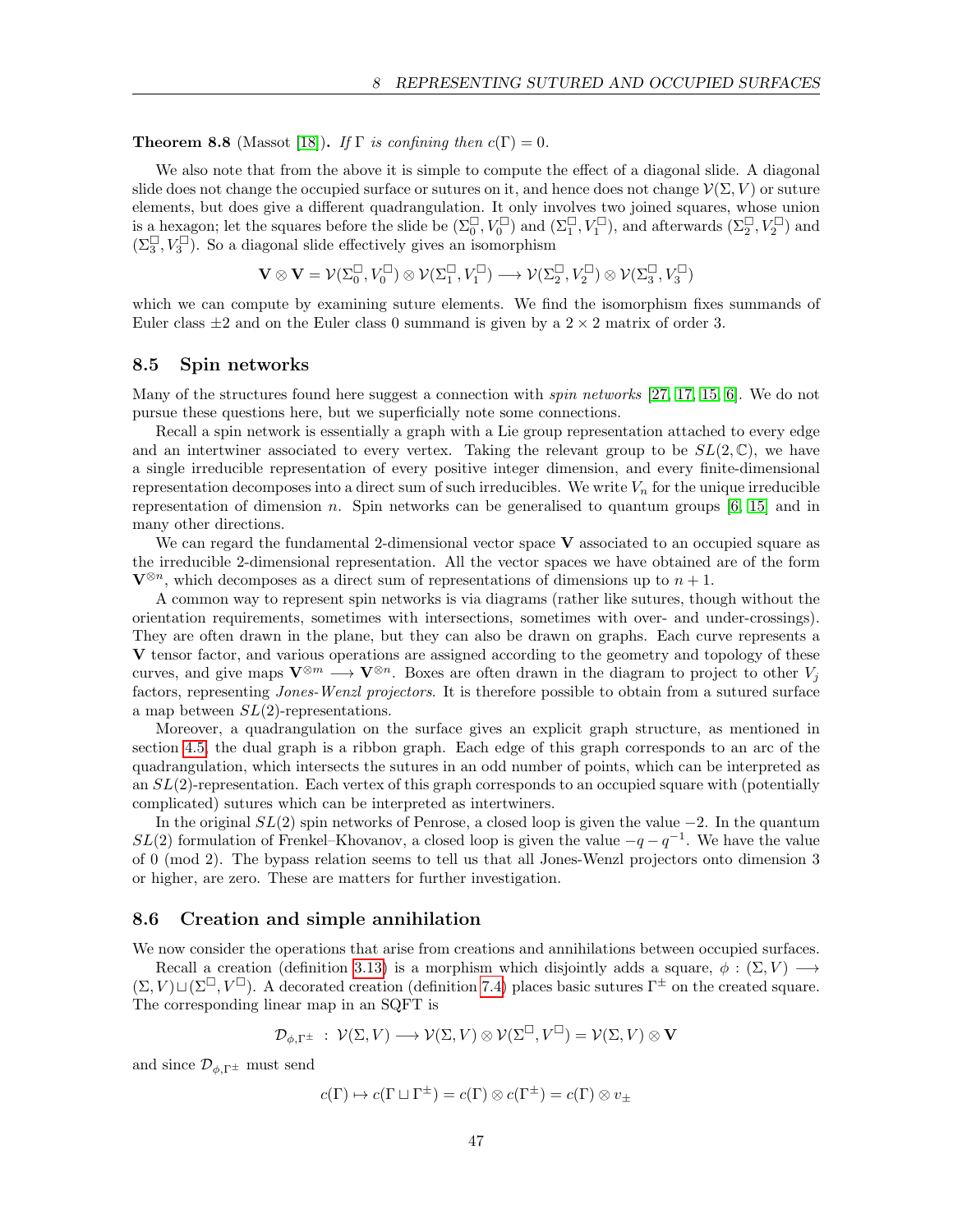

<span id="page-47-0"></span>Figure 32: Annihilation with basic sutures on annihilator and annihilated squares.

and so (by varying  $\Gamma$  over a basis of sutures), setting we have the descriptions

$$
\begin{array}{ccl}\mathcal{D}_{\phi,\Gamma^-} : x & \mapsto & x \otimes v_- = x \otimes \mathbf{0},\\ \mathcal{D}_{\phi,\Gamma^+} : x & \mapsto & x \otimes v_+ = x \otimes \mathbf{1},\end{array}
$$

which are precisely digital creation operators as given in the introduction.

Before we consider annihilations in general, we consider a simple special case. Recall an annihilation (definition [3.14\)](#page-15-3) is a map  $\phi : (\Sigma, V) \longrightarrow (\Sigma', V')$  which adjoins an annihilator square  $(\Sigma^{\square}, V^{\square})$  along 3 consecutive edges of the boundary. A decorated annihilation (definition [7.4\)](#page-36-1) places basic sutures  $\Gamma^{\pm}$ on the annihilator square. There are two vertices of  $\Sigma$ -type, one of each sign,  $v_-, v_+$ , and three edges of  $\Sigma$ -type,  $e_1, e_2, e_3$  as in figure [32.](#page-47-0)

In this simple case, suppose we have a quadrangulation A of  $(\Sigma, V)$  which has a square  $(\Sigma_1^{\square}, V_1^{\square})$ with  $e_1, e_2, e_3$  as consecutive edges, which we call the "annihilated square". From our quadrangulation A, we obtain a quadrangulation A' of  $(\Sigma, V)$  simply by removing all the edges of the annihilated square, along with the internal vertices. The squares of  $A$  (minus the annihilated square) and  $A<sup>'</sup>$ are naturally bijective, though one square of  $A'$  is isotoped across the vacuum left by annihilatorannihilated annihilation.

(In general, there may be many edges of A incident to  $v_-\,$  and  $v_+$ . The notion of slack square collapse, discussed in the next section, can deal with the general situation.)

If the annihilated and annihilator squares both have standard positive sutures, then the sutures obtained on  $(\Sigma', V')$  are trivial; similarly if both squares have standard negative sutures. However if annihilator and annihilated squares have standard sutures of opposite sign, then the sutures obtained on  $(\Sigma', V')$  form vacuum sutures on the vacuum background consisting of the union of annihilator and annihilated backgrounds. See figure [32.](#page-47-0)

Letting the squares of the quadrangulation A consist of the annihilated square  $(\Sigma_1^{\square}, V_1^{\square})$ , and other squares  $(\Sigma_i^{\square}, V_i^{\square})$ , the quadrangulation A' can be written as  $(\Sigma_i^{\square}, V_i^{\square})$ , given the bijection between squares of the previous paragraph. We thus obtain the SQFT maps  $\mathcal{D}_{\phi,\Gamma^{\pm}}$  as

$$
\mathcal{D}_{\phi,\Gamma^{\pm}}\;:\;\mathcal{V}(\Sigma_1^{\square},V_1^{\square})\otimes\bigotimes_i\mathcal{V}(\Sigma_i^{\square},V_i^{\square})\;\;\longrightarrow\;\;\bigotimes_i\mathcal{V}(\Sigma_i^{\square},V_i^{\square}))\\ \mathcal{D}_{\phi,\Gamma^{-}}\;:\;v_-\otimes x=\mathbf{0}\otimes x\quad\mapsto\quad 0\\ v_+\otimes x=\mathbf{1}\otimes x\quad\mapsto\quad x,\\ \mathcal{D}_{\phi,\Gamma^{+}}\;:\;v_-\otimes x=\mathbf{0}\otimes x\quad\mapsto\quad x\\ v_+\otimes x=\mathbf{1}\otimes x\quad\mapsto\quad 0.
$$

Thus  $\mathcal{D}_{\phi,\Gamma^-} = a_1 \otimes 1^{\otimes I(\Sigma,V)-1}$  and  $\mathcal{D}_{\phi,\Gamma^+} = a_0 \otimes 1^{\otimes I(\Sigma,V)-1}$ , where  $a_0$ ,  $a_1$  are digital annihilation operators, of the simplest type with only one tensor factor,  $V^{\otimes 1} \longrightarrow V^{\otimes 0} = \mathbb{Z}_2$ .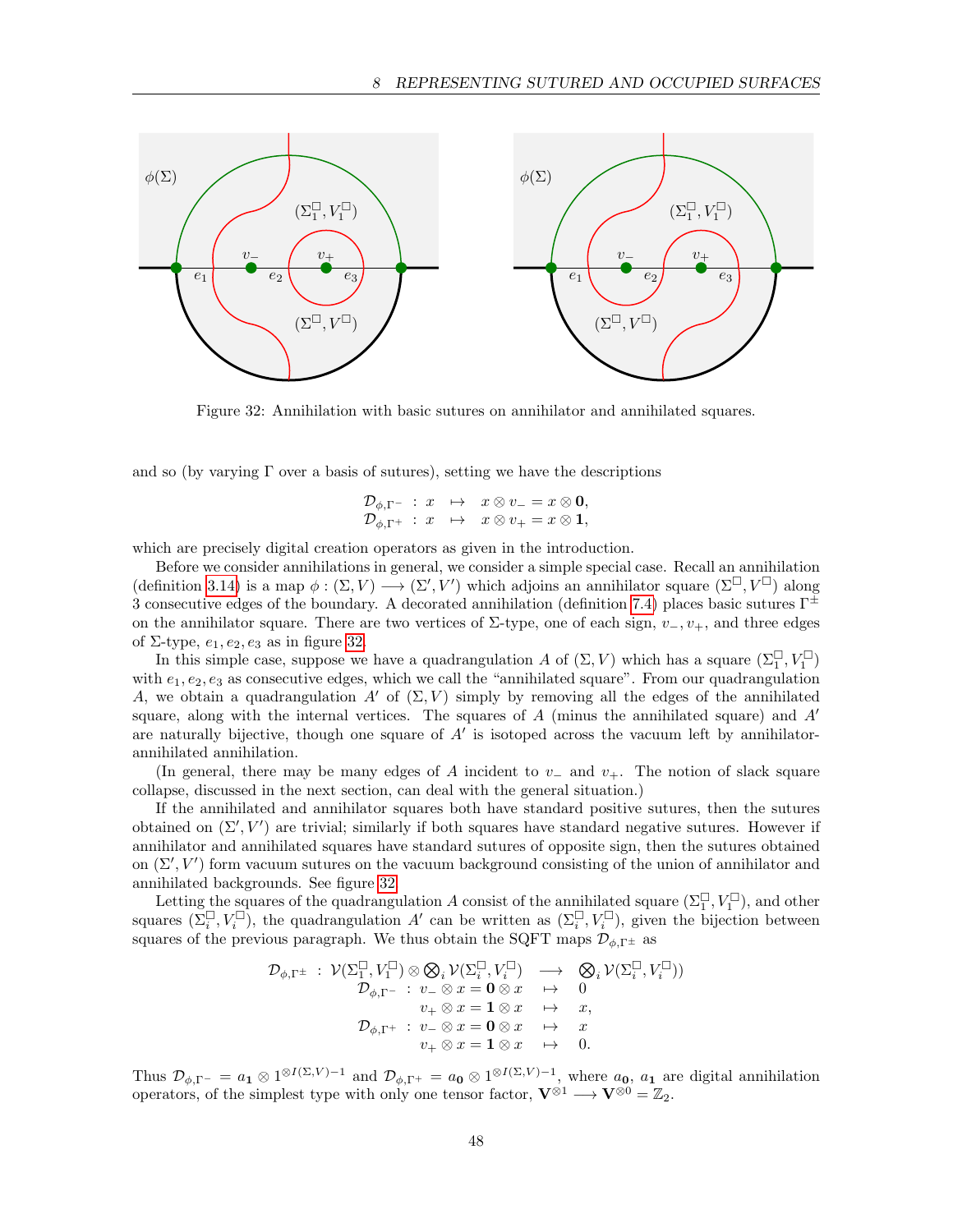(In general, higher order annihilation operators  $\mathbf{V}^{\otimes(n+1)} \longrightarrow \mathbf{V}^{\otimes n}$  will occur, according to the number of edges incident at  $v_-, v_+$ .)

Thus the SQFT maps  $\mathcal{D}_{\phi,\Gamma^{\pm}}$  are general digital annihilation operators. We see that  $\mathcal{D}_{\phi,\Gamma^{-}}$  is  $a_1$ tensor the identity, and the standard negative sutures on the annihilator square (or a  $\bf{0}$ ) annihilate standard positive sutures (or delete a 1) to give a vacuum; if no such annihilation is possible,  $\mathcal{D}_{\phi}$ <sub>Γ</sub>− returns 0. Similarly for  $\mathcal{D}_{\phi,\Gamma^+}$  and  $a_0$ . So we see the information-processing aspect of a digital annihilation operator arising in the combinatorial way sutures are combined.

We turn next to more complicated square collapses.

#### <span id="page-48-0"></span>8.7 Square collapse mechanics

Let us establish the setup for a square collapse. Let  $(\Sigma^{\square}, V^{\square})$  be a square in a slack quadrangulation Q of  $(\Sigma, V)$ , and let y be a slack vertex, which shall be collapsed onto the opposite vertex x in  $(\Sigma^{\square}, V^{\square})$ . Obviously then  $y$  and  $x$  have the same sign; without loss of generality let it be positive; the negative case is similar with signs reversed. Let the edges emanating from y, in anticlockwise order, be  $e_1, \ldots, e_n$ , where  $e_1$  and  $e_n$  are consecutive edges of  $(\Sigma^\square, V^\square)$  incident to v; write  $e_i$ , where i is taken mod n.) For now we only consider sutures which are basic with respect to the slack quadrangulation.

First consider the degenerate case  $n = 1$ , so there is only one edge incident to x, and the square collapse is as in figure [12.](#page-20-2) We see that if  $(\Sigma^\square, V^\square)$  has basic positive sutures, then sutures are trivial. If  $(\Sigma^{\square}, V^{\square})$  has basic negative sutures, then after collapsing the square we retain basic sutures on all the squares, all of the same sign; we effectively just isotope away a vacuum.

We now assume  $n \geq 2$ . A neighbourhood of y is split into wedges by the  $e_i$ ; let  $w_i$  (i taken mod n) be the wedge between  $e_i$  and  $e_{i+1}$ , so  $w_0 = w_n$  is a corner of  $(\Sigma^{\square}, V^{\square})$  and the  $w_i$  are in anticlockwise order. Note that some of the  $w_i$  may correspond to opposite corners of the same square.

The wedge  $w_i$  is anticlockwise of  $e_i$  and clockwise of  $e_{i+1}$ ; and so we consider the sutures  $\gamma_i$ intersecting  $e_i$  and  $e_{i+1}$  in this region. Since the sutures are basic, each  $\gamma_i$  either consists of one suture running from  $e_i$  to  $e_{i+1}$ ; or runs from  $e_i$  out of the wedge, and from  $e_{i+1}$  out of the wedge, and we do not care for the moment about their behaviour further away from v. Call  $\gamma_i$  positive in the first case (since then  $\gamma_i$  encloses a positive region in  $w_i$  around v), and negative in the second case. By  $\gamma_0 = \gamma_n$ we shall mean the sutures in the collapsed square (not just the wedge near  $v$ ).

(There is a subtlety when two of the wedges  $w_i, w_j$  correspond to the same square of the quadrangulation, so that  $\gamma_i, \gamma_j$  form part of basic sutures on the same square. We allow that  $\gamma_i$  might be negative and  $\gamma_j$  positive, but we interpret this as meaning that  $\gamma_i$  is "really" positive, and that the sutures  $\gamma_i$  which run out of the wedge  $w_i$  close up further away from y. So the  $\gamma_i$  are really just taken to represent the sutures in a neighbourhood of  $y$ , and not necessarily to indicate the overall topology of the sutures, although on a first reading they can be interpreted this way.)

The square collapse operation moves y into x, collapses  $e_1$  and  $e_n$  on to adjacent edges of  $(\Sigma^\square, V^\square)$ , and modifies the edges  $e_2, \ldots, e_{n-1}$  now to end at  $x = y$ . Call these collapsed edges  $e'_1, e'_2, \ldots, e'_n$  in the natural way, so that  $e'_i$  is the image of  $e_i$  after the collapse. So near x we have edges emanating in anticlockwise order  $e'_1, \ldots, e'_n$ , and wedge regions  $w'_1, \ldots, w'_{n-1}$ , where  $w'_i$  lies between  $e'_i$  and  $e'_{i+1}$ and is the image of  $w_i$  after the collapse.

We see that if  $\gamma_0$ , the sutures on the collapsed square, are negative, then the effect on sutures is minimal; each wedge  $w'_i$  then has sutures  $\gamma'_i$  which behave just as the sutures  $\gamma_i$  did in  $w_i$ . However if the sutures  $\gamma_0$  are positive, the situation is much more complicated, the sutures need not remain basic, and the edges  $e'_i$  will intersect sutures in three points. See figure [33](#page-49-0) for an example.

Let  $s_i$  be the sign of the sutures  $\gamma_i$ , so each  $s_i = \pm$ . We are now assuming that  $s_0 = +$ . Note that if all  $s_i = +$  then we have trivial sutures; so assume at least one  $s_i = -$ . Let m be the minimal positive integer such that  $s_m = -$ . If  $\gamma_m$  are the only negative sutures, so that all other  $s_i = +$ , then after the collapse we still have basic sutures  $\gamma_i'$  on each square, which are now all positive. See figure [34.](#page-49-1)

So we now assume that at least two of the  $s_i$  are negative; let p be the next integer after m such that  $s_p = -$ .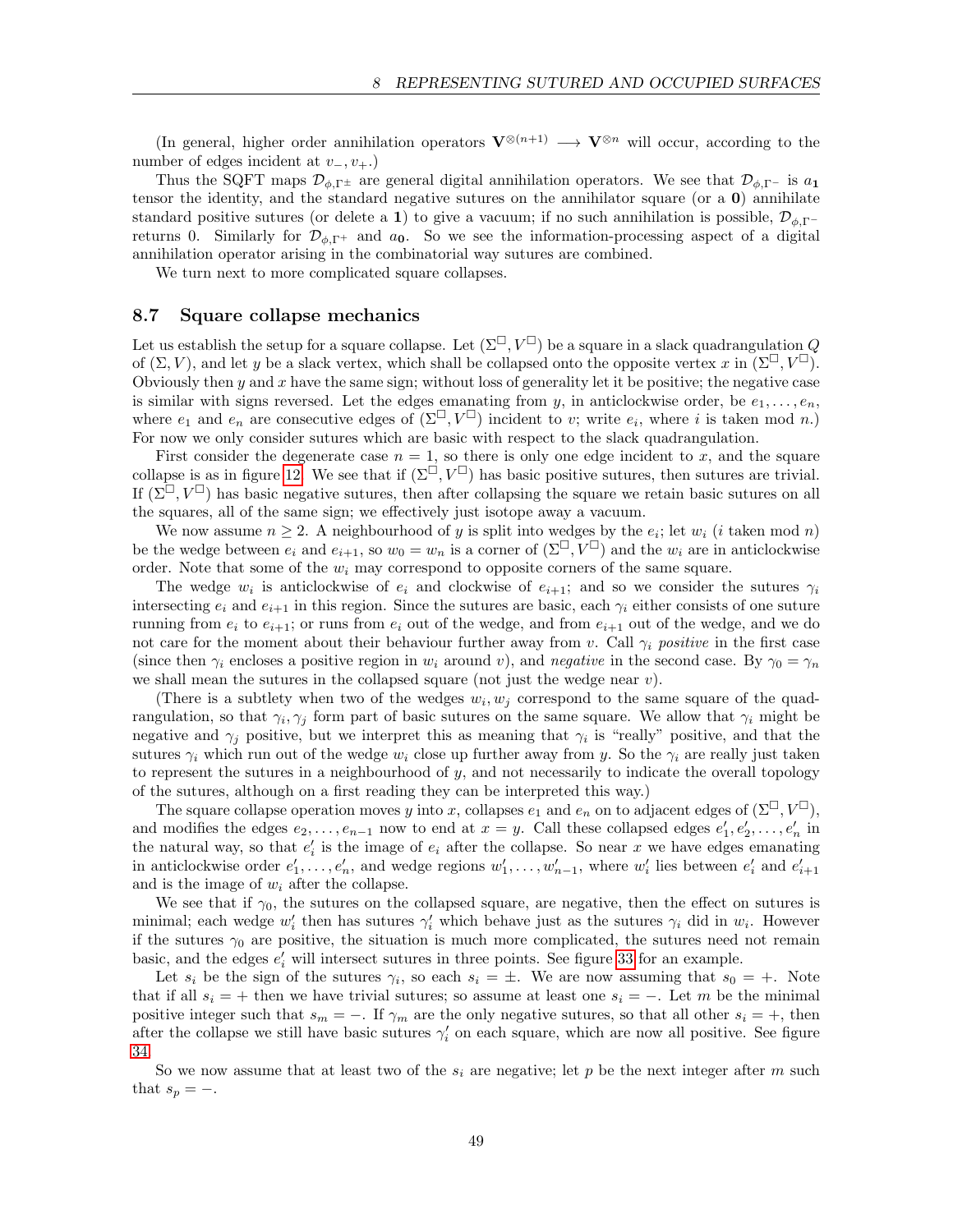

<span id="page-49-0"></span>Figure 33: Effect of square collapsing on basic sutures. Here the sutures  $\gamma_i$  in the wedges  $w_i$  are as follows:  $s_1 = +$ ,  $s_2 = -$ ,  $s_3 = -$ ,  $s_4 = +$ ,  $s_5 = -$ .



<span id="page-49-1"></span>Figure 34: Effect of square collapsing when all  $s_i$  except  $s_m$  are positive: sutures all become positive.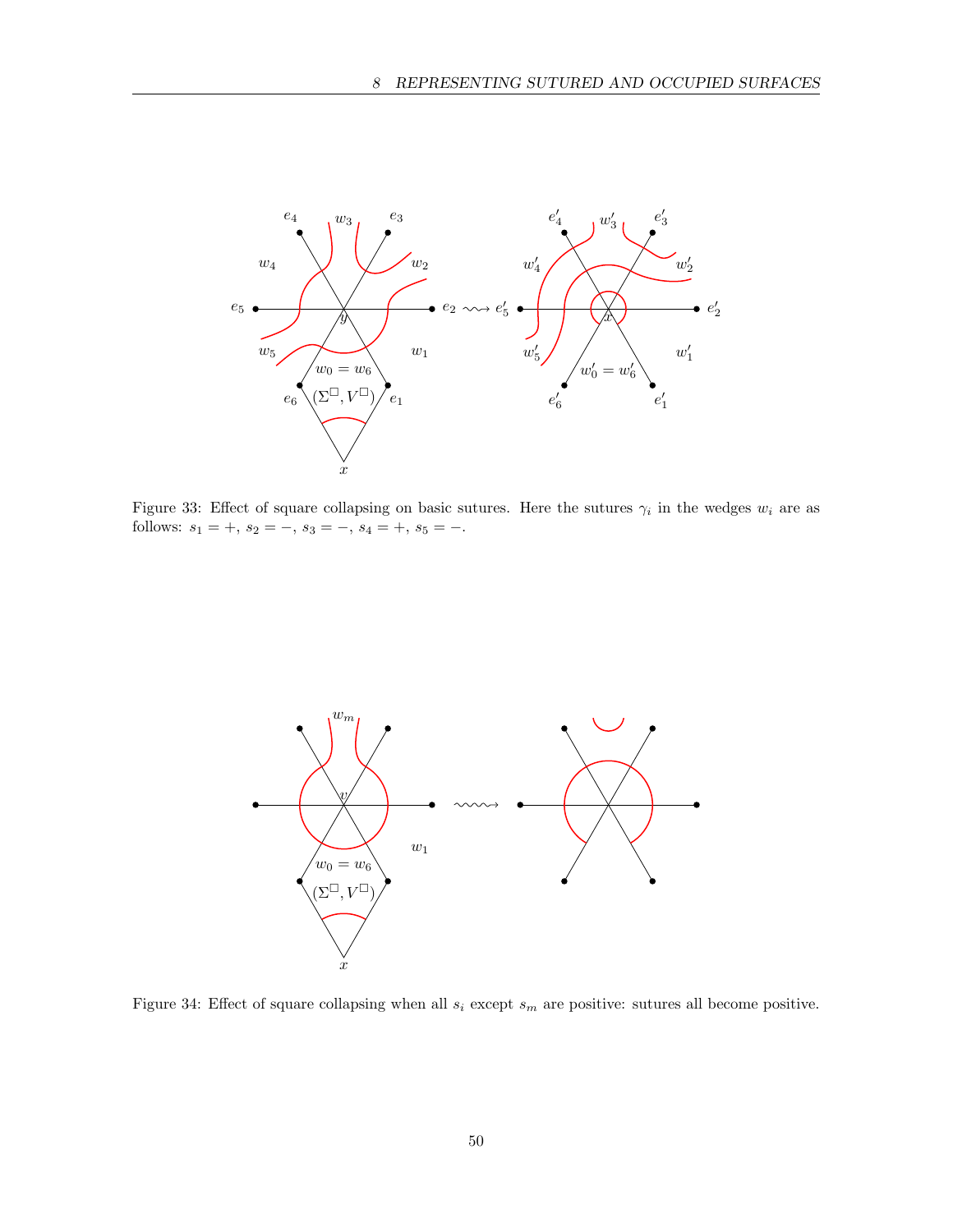Observe that  $e'_1, e'_2, \ldots, e'_m$  all intersect the sutures in one point, but  $e'_{m+1}$  intersects the sutures in three points. (See figure [35.](#page-51-0)) Perform bypass surgery along the interval of  $e'_{m+1}$  intersecting these points, in both directions.

If  $s_m, s_p$  are the only negative signs, then the results of both bypass surgeries are basic: in one case we obtain all  $\gamma'_i$  basic with  $\gamma'_m$  negative,  $\gamma'_p$  positive; in the other case we obtain  $\gamma'_m$  positive and  $\gamma'_m$ negative; in both cases all  $\gamma'_i$  other than  $\gamma'_m, \gamma'_p$  have the same sign as the original  $\gamma_i$ .

If  $s_m, s_p$  are not the only negative signs, then for one surgery (depicted on the right of figure [35\)](#page-51-0), we actually obtain basic sutures: the sutures on  $w'_m$  are positive, and on all other  $w'_i$  the sutures simplify to have the same sign as the original  $\gamma_i$ . In the diagram, we depict an arc of sutures in  $w'_p$  which can be isotoped off the diagram; this isotopy successively simplifies the sutures in each wedge.

(In the subtle case where  $\gamma_m$  is "really" positive, but the sutures just close up further away from the wedge, we see that these sutures on the right of figure [35](#page-51-0) will be trivial, and so make no contribution to contact elements. So we obtain the same result as if  $\gamma_m$  were drawn "truthfully" as positive.)

For the other surgery (depicted on the left of figure [35\)](#page-51-0), sutures remain basic and positive on  $w'_1, \ldots, w'_{m-1}$ , negative on  $w'_m$ , and positive on  $w'_{m+1}, \ldots, w'_{p-1}$ . However the sutures on  $w'_p$  are not basic. Nevertheless, we have essentially reduced to a smaller case of the situation we started with; we consider the situation as if  $w_p'$  was the first negative wedge and proceed as before, performing bypass surgeries along  $e'_{p+1}$ . As we proceed, and perform bypass surgeries, we obtain sutures on the collapsed quadrangulation which are basic. The basic sets of sutures so obtained each consist of basic sutures  $w_i'$  on each wedge, of the same sign as the corresponding original wedge  $w_i$ , except that for precisely one wedge, the sign is changed from  $-$  to  $+$ .

Using the fact that bypass triples have suture elements summing to zero, we can summarise the above discussion by the following proposition. Let  $\gamma_i^{s_i}$  denote the  $s_i$ -signed sutures on the wedge  $w_i$ , and  $\gamma_i^{s'_i}$  denote  $s_i$  signed sutures on the wedge  $w'_i$ . This also covers the degenerate case  $n = 1$ .

<span id="page-50-1"></span>**Proposition 8.9.** If a collapsed square  $(\Sigma^{\square}, V^{\square})$ , with collapsed positive vertices, has basic sutures  $\gamma_0^{\pm}$ , and the wedges  $w_i$  around v have basic sutures  $\gamma_i^{s_i}$  on the wedges  $w_i$  around v (for  $i = 1, \ldots, n-1$ ), then

$$
c(\gamma_0^- \cup \gamma_1^{s_1} \cup \dots \cup \gamma_{n-1}^{s_{n-1}}) = c(\gamma_1^{s'_1} \cup \dots \cup \gamma_{n-1}^{s'_{n-1}}),
$$
  

$$
c(\gamma_0^+ \cup \gamma_1^{s_1} \cup \dots \cup \gamma_{n-1}^{s_{n-1}}) = \sum_{i+s_i=-} c(\gamma_1^{s'_1} \cup \dots \cup \gamma_{i-1}^{s'_{i-1}} \cup \gamma_i^+ \cup \gamma_{i+1}^{s'_{i+1}} \cup \dots \cup \gamma_{n-1}^{s'_{n-1}})
$$

where we assume the sutures are held constant outside of these wedges.

Note that this statement holds even if distinct wedges  $w_i, w_j$  are corners of the same square of the quadrangulation (so that the same applies to  $w'_i, w'_j$ ), as all calculations are local. If  $s_i = s_j = -1$ then we obtain two separate terms in the sum; one turns  $s_i$  to 1, and then  $\gamma_i$  "looks negative but is really positive"; the other turns  $s_j$  to 1 and  $\gamma_i$  feigns negativity.

The corresponding statement is clear when the collapsed vertices  $y$  and  $x$  have negative sign.

#### <span id="page-50-0"></span>8.8 Elementary morphism operators

We consider the SQFT maps associated to the elementary decorated morphisms  $(\phi, \Gamma_c) : (\Sigma, V) \longrightarrow$  $(\Sigma', V')$ . We have already considered decorated creations; the associated maps are digital creation operators. And we have seen (lemma [8.2\)](#page-41-0) that a standard gluing gives a bijection between squares of a quadrangulation, so acts as the identity map on corresponding tensor decompositions. It remains to consider decorated annihilations in general, folds and zips.

Suppose we have a quadrangulation A of  $(\Sigma, V)$ . We recall the discussion at the end of section [7.2,](#page-38-0) which describes how to obtain a quadrangulation  $A'$  on  $(\Sigma', V')$ .

Annihilations and folds. As mentioned in section [7.1](#page-35-1) (figure [29\)](#page-38-1),  $\pm$  decorated annihilations are decorated-isotopic to  $\pm$  folds, and hence (lemma [8.3\)](#page-41-1) give equal SQFT maps. So let  $\phi$  be a fold,

 $\Box$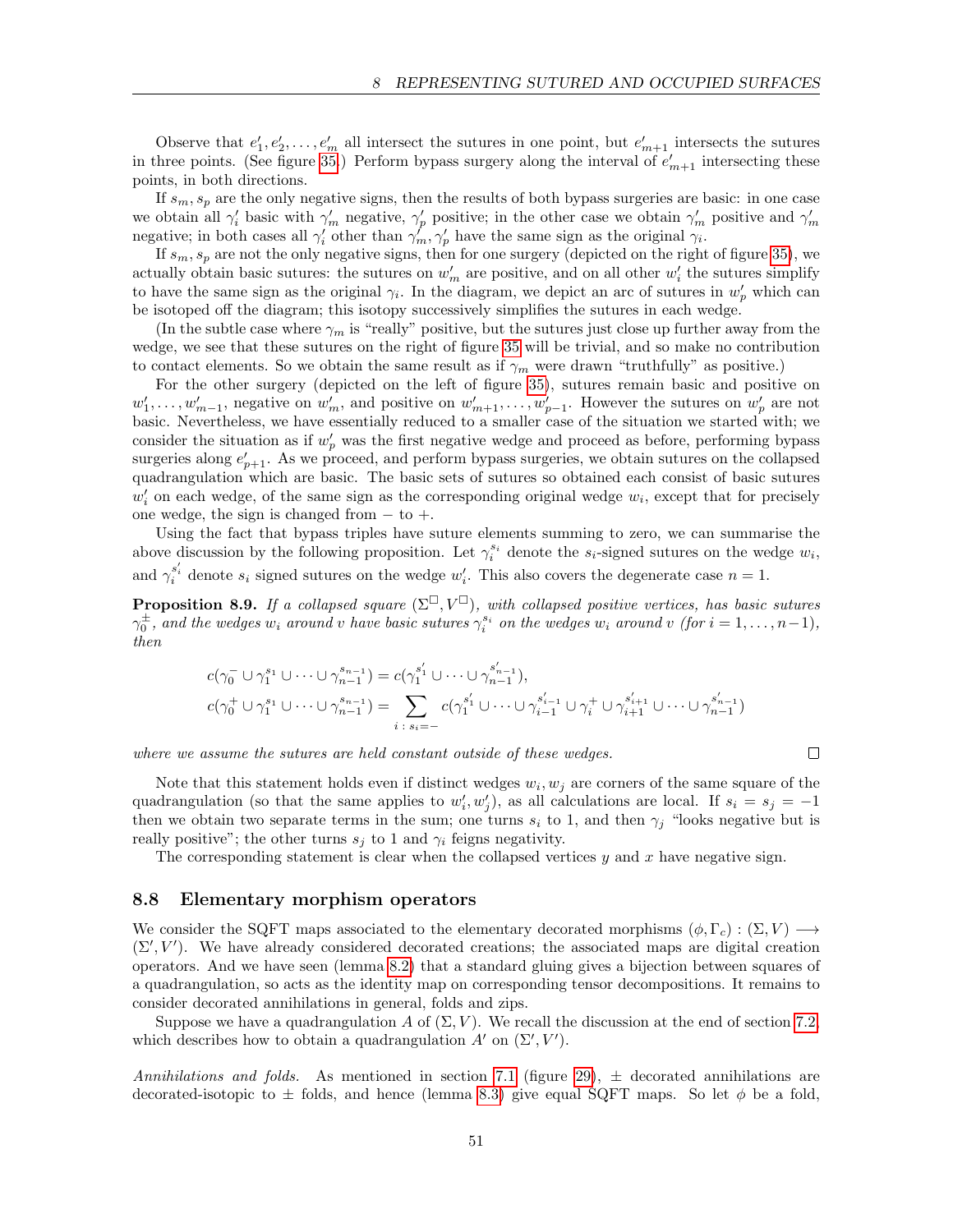

<span id="page-51-0"></span>Figure 35: Bypass surgeries near the first negative wedge  $w_m$  simplify sutures.

with folded vertex y, say positive. The quadrangulation A gives a slack quadrangulation Q of  $(\Sigma', V')$ with one internal vertex  $y$ ; the squares of A and Q are naturally bijective. Write the squares of A or Q around y as  $(\Sigma_0^{\square}, V_0^{\square}), \ldots, (\Sigma_n^{\square}, V_n^{\square})$ . Denote the other squares by  $(\Sigma_j, V_j)$  and  $(\Sigma'_j, V'_j)$ .

Suppose we have basic sutures  $\Gamma$  on  $(\Sigma, V)$  restricting to  $\Gamma_i^{s_i}$  on  $(\Sigma_i^{\square}, V_i^{\square})$  (where  $s_- = \pm$ ). Let the rest of the surface be  $(\Sigma_i, V_i)$ , with sutures  $\Gamma_i$ . So

$$
c(\Gamma) = c(\Gamma_0^{s_0} \cup \cdots \cup \Gamma_n^{s_n} \cup \Gamma_j) \in \mathcal{V}(\Sigma, V) = c(\Gamma_0^{s_0}) \otimes \cdots \otimes c(\Gamma_n^{s_n}) \otimes c(\Gamma_j) \in \mathcal{V}(\Sigma_0^{\square}, V_0^{\square}) \otimes \cdots \otimes \mathcal{V}(\Sigma_n^{\square}, V_n^{\square}) \otimes \mathcal{V}(\Sigma_j, V_j).
$$

Now we perform a slack square collapse to remove the positive internal vertex  $y$  and apply propo-sition [8.9.](#page-50-1) First suppose all the squares  $(\Sigma_i^{\square}, V_i^{\square})$  around y are distinct. We can assume that the collapsed square is  $(\Sigma_0^{\Box'}, V_0^{\Box'})$ . After the collapse, we have a quadrangulation A' of  $(\Sigma', V')$  given by  $(\Sigma_1^{\Box'}, V_1^{\Box'}), \ldots, (\Sigma_n^{\Box'}, V_n^{\Box'})$ , naturally corresponding with the pre-existing non-collapsed squares; and the previous  $(\Sigma_j, V_j)$ . The notation is then as in the proposition, so depending on the sign  $s_0$ , we have

$$
c(\Gamma_0^- \cup \Gamma_1^{s_1} \cup \cdots \cup \Gamma_n^{s_n} \cup \Gamma_j) = c(\Gamma_1^{s'_1} \cup \cdots \cup \Gamma_n^{s'_n}),
$$
  

$$
c(\Gamma_0^+ \cup \Gamma_1^{s_1} \cup \cdots \cup \Gamma_n^{s_n} \cup \Gamma_j) = \sum_{i:s_i=-} c(\Gamma_1^{s'_1} \cup \cdots \cup \Gamma_{i-1}^{s'_{i-1}} \cup \Gamma_i^{+'} \cup \Gamma_{i+1}^{s'_{i+1}} \cup \cdots \cup \Gamma_n^{s'_n} \cup \Gamma_j)
$$

where  $\Gamma_i^{s_i'}$  denotes  $s_i$  signed sutures on  $(\Sigma_i^{\Box'}, V_i^{\Box'})$ . Writing in terms of tensor powers, we see that  $\mathcal{D}_{\phi, \emptyset}$ takes

$$
\begin{aligned}\n\mathbf{0} \otimes x_1 \otimes \cdots \otimes x_n \otimes c(\Gamma_j) &\mapsto x_1 \otimes \cdots \otimes x_n \otimes c(\Gamma_j) \\
\mathbf{1} \otimes x_1 \otimes \cdots \otimes x_n \otimes c(\Gamma_j) &\mapsto \sum_{x_i = \mathbf{0}} x_1 \otimes \cdots \otimes x_{i-1} \otimes \mathbf{1} \otimes x_{i+1} \otimes \cdots \otimes x_n \otimes c(\Gamma_j).\n\end{aligned}
$$

Thus  $\mathcal{D}_{\phi,\emptyset}$  is of the form  $a_0 \otimes 1$ , for a digital annihilation operator  $a_0 : \mathbf{V}^{\otimes (n+1)} \longrightarrow \mathbf{V}^{\otimes n}$ , and an identity operator  $1 : \mathcal{V}(\Sigma_i, V_i) \longrightarrow \mathcal{V}(\Sigma_i, V_i)$  — a general digital annihilation operator.

Now suppose two of the squares found around y are opposite corners of the same square  $(\Sigma_i^{\square}, V_i^{\square})$ . Only if  $(\Sigma_i^{\square}, V_i^{\square})$  has negative sutures does it contribute to the sum, so assume the sutures are negative. As discussed in section [8.7,](#page-48-0) we have a separate term in the sum for adjusting each corner; and when the signs on the two corners disagree, the + sign describes the sutures on the square. Effectively  $(\Sigma_i^{\square}, V_i^{\square})$ contributes two terms to the sum, but the two terms are equal and (mod 2) cancel. So the tensor factor  $\mathcal{V}(\Sigma_i^{\square}, V_i^{\square})$  has no effect on the sum, and can be considered as one of the factors on which  $\mathcal{D}_{\phi,\emptyset}$ acts as the identity. We still obtain a general digital annihilation operator.

Obviously, for a negative annihilation or fold, the same argument applies and we again obtain a general digital annihilation operator  $a_1 \otimes 1$ .

Zips. If  $\phi$  is a zip and A is a quadrangulation of  $(\Sigma, V)$ , then we obtain a slack quadrangulation on  $(\Sigma', V')$  with two internal vertices, one of each sign. We may remove these two internal vertices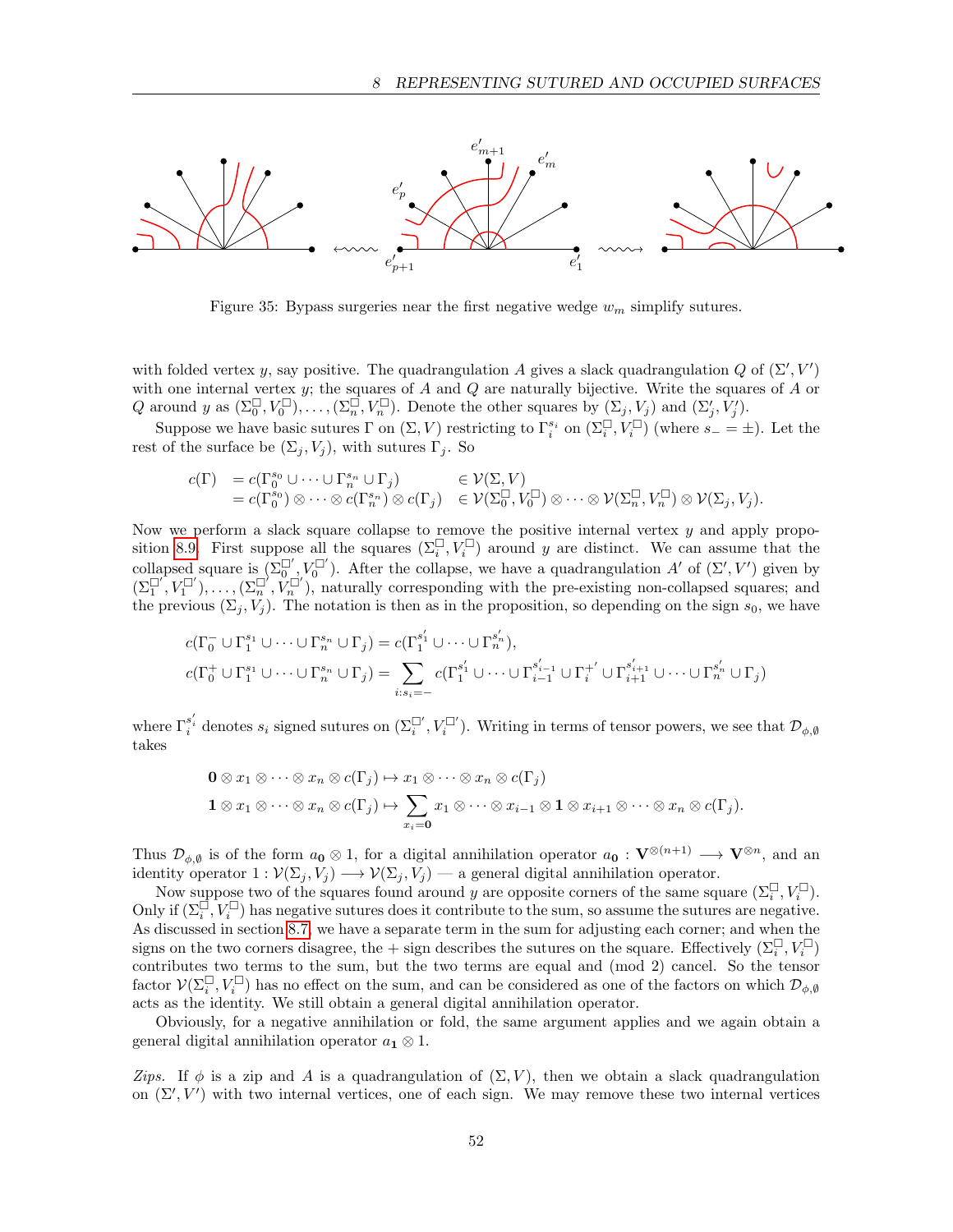with two slack square collapses, one of each sign. By the same argument as given above, each square collapse gives a general digital annihilation operator. So  $\mathcal{D}_{\phi,\emptyset}$  is a composition of two general digital annihilation operators, one of each sign.

Now we proved in proposition [7.7](#page-39-0) that any non-confining decorated morphism is a composition of decorated creations, gluings, folds and zips. Above we have concluded that every such map gives an SQFT operator which is a digital creation operator, the identity, a general digital annihilation operator, or two digital annihilation operators.

On the other hand, if  $(\phi, \Gamma_c) : (\Sigma, V) \longrightarrow (\Sigma', V')$  is a confining decorated morphism, then for any sutures  $\Gamma$  on  $(\Sigma, V)$ , the sutures  $\phi(\Gamma) \cup \Gamma'$  on  $(\Sigma', V')$  are confining, and by theorem [8.8](#page-45-0) have zero suture element; thus  $\mathcal{D}_{\phi,\Gamma_c} = 0$ , which is certainly achievable as a composition of creation and general annihilation operators (e.g. create a  $1$  and then try to delete a  $0$  on that factor).

We have now proved the following precise version of our main theorem [1.1.](#page-1-2)

<span id="page-52-0"></span>**Theorem 8.10.** In an SQFT, for any decorated morphism  $(\phi, \Gamma_c)$ ,  $\mathcal{D}_{\phi, \Gamma_c}$  is a composition of digital creation operators and general digital annihilation operators.  $\Box$ 

Combined with theorem [1.2,](#page-2-2) this immediately gives [1.3.](#page-2-1)

## References

- <span id="page-52-2"></span>[1] J. Baez and M. Stay, Physics, topology, logic and computation: a Rosetta Stone, New structures for physics, Lecture Notes in Phys., vol. 813, Springer, Heidelberg, 2011, pp. 95–172. MR 2767046
- <span id="page-52-9"></span>[2] Daniel Bennequin, *Entrelacements et équations de Pfaff*, Third Schnepfenried geometry conference, Vol. 1 (Schnepfenried, 1982), Astérisque, vol. 107, Soc. Math. France, Paris, 1983, pp. 87–161. MR 753131 (86e:58070)
- <span id="page-52-10"></span>[3] Yakov Eliashberg, Contact 3-manifolds twenty years since J. Martinet's work, Ann. Inst. Fourier (Grenoble) 42 (1992), no. 1-2, 165–192. MR MR1162559 (93k:57029)
- <span id="page-52-3"></span>[4] David Finkelstein, Space-time code, Phys. Rev. (2) 184 (1969), 1261–1271. MR 0253703 (40 #6917)
- <span id="page-52-4"></span>[5] Michael H. Freedman, Alexei Kitaev, Michael J. Larsen, and Zhenghan Wang, Topological quantum computation, Bull. Amer. Math. Soc. (N.S.) 40 (2003), no. 1, 31–38 (electronic), Mathematical challenges of the 21st century (Los Angeles, CA, 2000). MR 1943131 (2003m:57065)
- <span id="page-52-14"></span>[6] Igor B. Frenkel and Mikhail G. Khovanov, Canonical bases in tensor products and graphical calculus for  $U_q(\mathfrak{sl}_2)$ , Duke Math. J. 87 (1997), no. 3, 409–480. MR 1446615 (99a:17019)
- <span id="page-52-7"></span>[7] Emmanuel Giroux, Convexité en topologie de contact, Comment. Math. Helv. 66 (1991), no. 4, 637–677. MR MR1129802 (93b:57029)
- <span id="page-52-5"></span>[8] Roman Golovko, The embedded contact homology of sutured solid tori I, [http://arxiv.org/abs/0911.](http://arxiv.org/abs/0911.0055) [0055](http://arxiv.org/abs/0911.0055), 2009.
- <span id="page-52-6"></span>[9] , The cylindrical contact homology of universally tight sutured contact solid tori, [http://arxiv.](http://arxiv.org/abs/1006.4073) [org/abs/1006.4073](http://arxiv.org/abs/1006.4073), 2010.
- <span id="page-52-8"></span>[10] Ko Honda, On the classification of tight contact structures. I, Geom. Topol. 4 (2000), 309–368 (electronic). MR MR1786111 (2001i:53148)
- <span id="page-52-1"></span>[11] Ko Honda, William H. Kazez, and Gordana Matić, Contact structures, sutured Floer homology and TQFT, <http://arxiv.org/abs/0807.2431>, 2008.
- <span id="page-52-12"></span>[12] Ko Honda, William H. Kazez, and Gordana Matić, On the contact class in Heegaard Floer homology, J. Differential Geom. 83 (2009), no. 2, 289–311. MR 2577470
- <span id="page-52-11"></span>[13] András Juhász, *Holomorphic discs and sutured manifolds*, Algebr. Geom. Topol. 6 (2006), 1429–1457 (electronic). MR MR2253454 (2007g:57024)
- <span id="page-52-13"></span>[14] , Floer homology and surface decompositions, Geom. Topol. 12 (2008), no. 1, 299–350. MR MR2390347